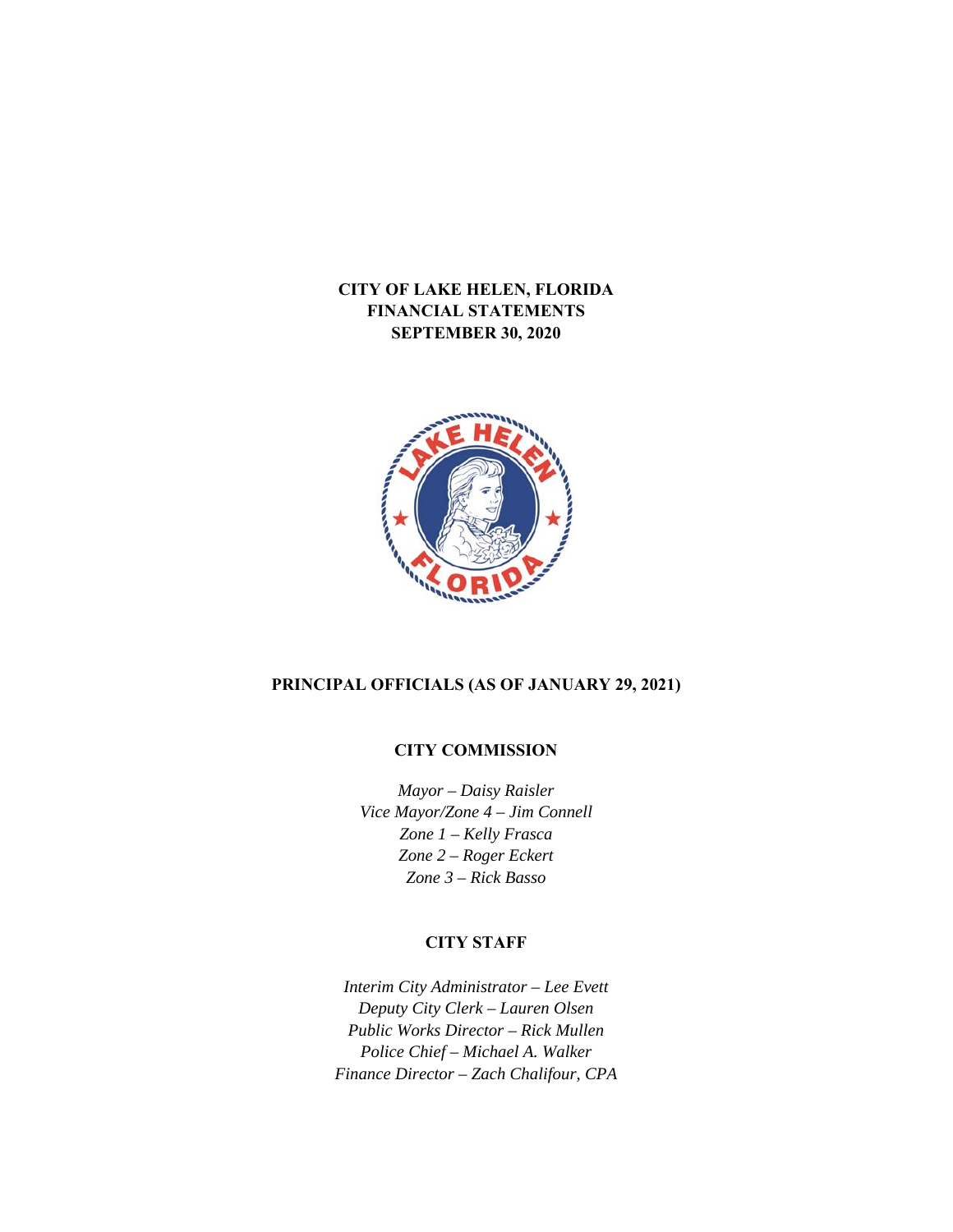### **CITY OF LAKE HELEN, FLORIDA TABLE OF CONTENTS SEPTEMBER 30, 2020**

#### **Financial Section**

| <b>Basic Financial Statements</b>                                                            |  |
|----------------------------------------------------------------------------------------------|--|
| Government-wide Financial Statements                                                         |  |
|                                                                                              |  |
|                                                                                              |  |
| <b>Fund Financial Statements</b>                                                             |  |
|                                                                                              |  |
| Reconciliation of the Balance Sheet – Governmental Funds to the Statement of Net Position 14 |  |
| Statement of Revenues, Expenditures and Changes in Fund Balances—Governmental Funds  15      |  |
| Reconciliation of the Statement of Revenues, Expenditures and                                |  |
| Changes in Fund Balances of Governmental Funds to the Statement of Activities 16             |  |
| Statement of Revenues, Expenditures and Changes in Fund Balances -                           |  |
|                                                                                              |  |
| Statement of Revenues, Expenditures and Changes in Fund Balance                              |  |
|                                                                                              |  |
|                                                                                              |  |
| Statement of Revenues, Expenses and Changes in Net Position - Proprietary Funds 20           |  |
|                                                                                              |  |
|                                                                                              |  |
|                                                                                              |  |
|                                                                                              |  |
|                                                                                              |  |
| Required Supplementary Information                                                           |  |
| Schedule of Changes in Net Pension Liability and Related Ratios - Police Pension  47         |  |
|                                                                                              |  |
|                                                                                              |  |

#### **Compliance Section**

 Schedule of Proportionate Share of Net Pension Liability – FRS/HIS .................................................. 50 Schedule of Contributions – FRS/HIS ................................................................................................... 51

| Independent Auditors' Report on Internal Control over Financial Reporting and on Compliance |  |
|---------------------------------------------------------------------------------------------|--|
| and Other Matters Based on an Audit of Financial Statements in Accordance with              |  |
|                                                                                             |  |
| Independent Auditors' Management Letter Required by Chapter 10.550,                         |  |
|                                                                                             |  |
|                                                                                             |  |
|                                                                                             |  |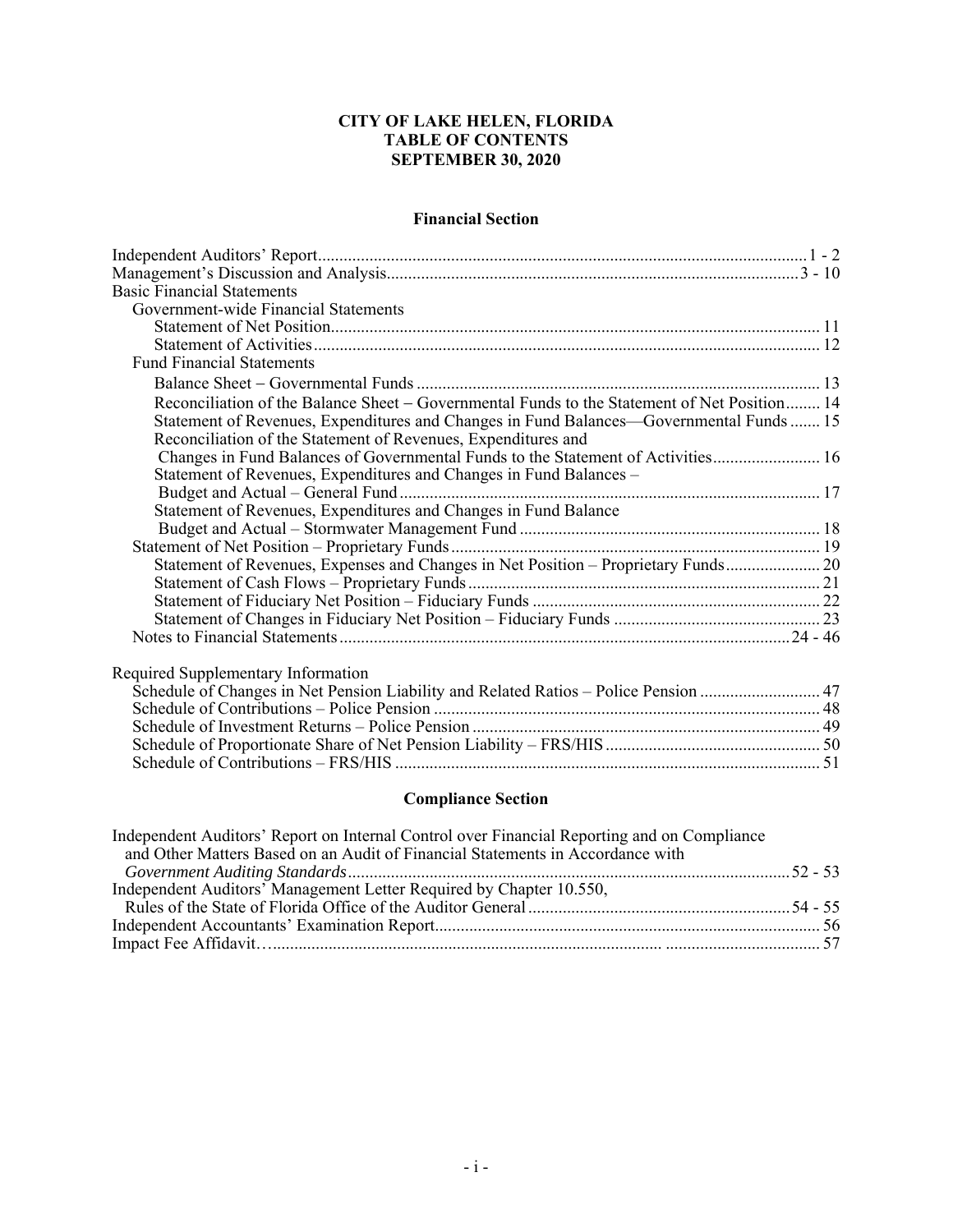

#### **INDEPENDENT AUDITOR'S REPORT**

Honorable Mayor and Members of the City Commission *City of Lake Helen, Florida* 

#### **Report on the Financial Statements**

We have audited the accompanying financial statements of the governmental activities, the business-type activities, each major fund, and the aggregate remaining fund information of the *City of Lake Helen, Florida (the City)*, as of and for the year ended September 30, 2020, and the related notes to the financial statements, which collectively comprise the City's basic financial statements as listed in the table of contents.

#### **Management's Responsibility for the Financial Statements**

The City's management is responsible for the preparation and fair presentation of these financial statements in accordance with accounting principles generally accepted in the United States of America; this includes the design, implementation, and maintenance of internal control relevant to the preparation and fair presentation of financial statements that are free from material misstatement, whether due to fraud or error.

#### **Auditor's Responsibility**

Our responsibility is to express opinions on these financial statements based on our audit. We conducted our audit in accordance with auditing standards generally accepted in the United States of America and the standards applicable to financial audits contained in *Government Auditing Standards*, issued by the Comptroller General of the United States. Those standards require that we plan and perform the audit to obtain reasonable assurance about whether the financial statements are free of material misstatement.

An audit involves performing procedures to obtain audit evidence about the amounts and disclosures in the financial statements. The procedures selected depend on the auditor's judgment, including the assessment of risks of material misstatement of the financial statements, whether due to fraud or error. In making those risk assessments, the auditor considers internal control relevant to the entity's preparation and fair presentation of the financial statements in order to design audit procedures that are appropriate in the circumstances, but not for the purpose of expressing an opinion on the effectiveness of the entity's internal control. Accordingly, we express no such opinion. An audit also includes evaluating the appropriateness accounting policies used and significant accounting estimates made by management, as well as evaluating the overall presentation of the financial statements.

We believe that the audit evidence we have obtained is sufficient and appropriate to provide a basis for our (1) unmodified opinion on the General Fund, Stormwater Management Special Revenue Fund, Disaster Reserve Special Revenue Fund, and aggregate remaining fund information, and (2) qualified audit opinion on the governmental activities, business-type activities and the Water Utility Fund.

#### **Basis for Qualified Opinions on Governmental Activities, Business-type Activities, and Water Utility Fund**

The City has not implemented the provisions of GASB Statement No. 75, *Accounting and Financial Reporting for Postemployment Benefits Other than Pensions.* Accounting principles generally accepted in the United States of America require recording of an obligation for postemployment benefits other than pensions, which would increase liabilities, decrease net position, and change the expenses in governmental activities, business-type activities and the Water Utility Fund. The amount by which this departure from accounting principles generally accepted in the United States of America on the governmental activities, business-type activities and the Water Utility Fund has not been determined.

#### **Qualified Opinion on Governmental Activities, Business-type Activities and Water Utility Fund**

In our opinion, except for the effects of not implementing the provisions of GASB Statement No. 75, as described in the preceding paragraph, the financial statements referred to above present fairly, in all material respects, the respective financial position of the governmental activities, the business-type activities, and the Water Utility Fund of the City, as of September 30, 2020, and the respective changes in financial position and, where applicable, cash flows thereof for the year then ended in conformity with accounting principles generally accepted in the United States of America.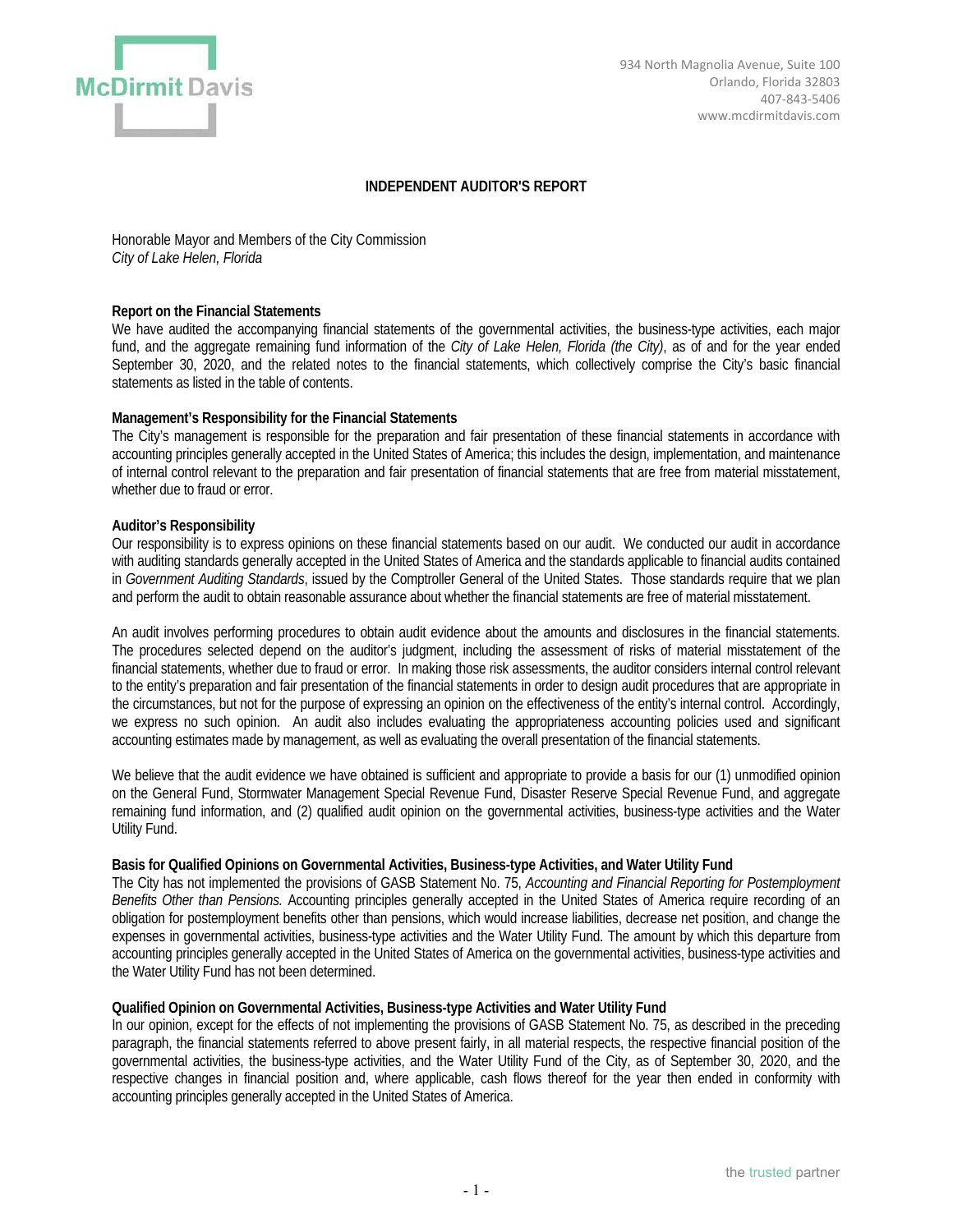#### **Unmodified Opinion on the General Fund, Stormwater Management Special Revenue Fund, Disaster Reserve Special Revenue Fund, and Aggregate Remaining Fund Information**

In our opinion, the financial statements referred to above present fairly, in all material respects, the respective financial position of the General Fund, Stormwater Management Special Revenue Fund, Disaster Reserve Special Revenue Fund, and the aggregate remaining fund information of the City, as of September 30, 2020, and the respective changes in financial position and, where applicable, cash flows thereof and the respective budgetary comparison for the General Fund, and Stormwater Management Special Revenue Fund for the year then ended in conformity with accounting principles generally accepted in the United States of America.

#### **Other Matters**

#### *Required Supplementary Information*

Accounting principles generally accepted in the United States of America, require that the management's discussion and analysis and the required supplementary information as listed in the table of contents, be presented to supplement the basic financial statements. Such information, although not a part of the basic financial statements, is required by the Governmental Accounting Standards Board, who considers it to be an essential part of financial reporting for placing the basic financial statements in an appropriate operational, economic, or historical context. We have applied certain limited procedures to the required supplementary information in accordance with auditing standards generally accepted in the United States of America, which consisted of inquiries of management about the methods of preparing the information and comparing the information for consistency with management's responses to our inquiries, the basic financial statements, and other knowledge we obtained during our audit of the basic financial statements. We do not express an opinion or provide any assurance on the information because the limited procedures do not provide us with sufficient evidence to express an opinion or provide any assurance.

Management has omitted the schedule of changes in the City's total OPEB liability and related ratios that accounting principles generally accepted in the United States of America require to be presented to supplement the basic financial statements. Such missing information, although not a part of the basic financial statements, is required by the Governmental Accounting Standards Board, who considers it to be an essential part of financial reporting for placing the basic financial statements in an appropriate operational, economic or historical context. Our opinions on the basic financial statements are not affected by this missing information.

#### **Other Reporting Required by Government Auditing Standards**

In accordance with *Government Auditing Standards*, we have also issued a report dated January 29, 2021 on our consideration of the City's internal control over financial reporting and our tests of its compliance with certain provisions of laws, regulations, contracts and grants agreements and other matters. The purpose of that report is solely to describe the scope of our testing of internal control over financial reporting and compliance and the result of that testing, and not to provide an opinion on the internal control over financial reporting or on compliance. That report is an integral part of an audit performed in accordance with *Government Auditing Standards and should be* considered in assessing the results of our audit.

McDirmit Davis

Orlando, Florida January 29, 2021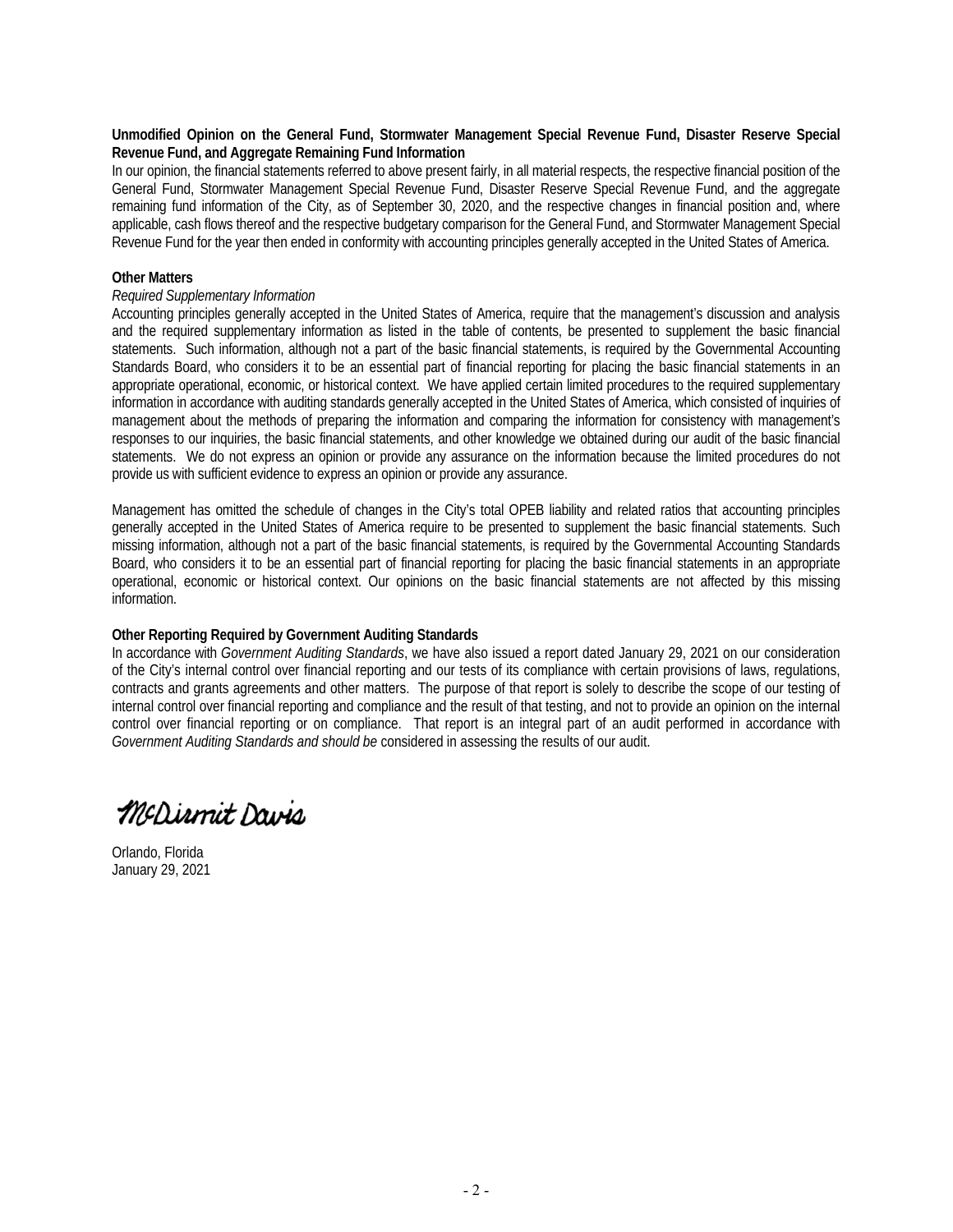# **MANAGEMENT'S DISCUSSION AND ANALYSIS**

Management of the City of Lake Helen, Florida (hereinafter referred to as the "City") offers the readers of these basic financial statements this narrative overview and analysis of the City's financial activities for the fiscal year ended September 30, 2020. This discussion and analysis is designed to assist the reader in focusing on significant financial issues and activities and to identify any significant changes in financial position. The City encourages readers to consider the information presented here in conjunction with the financial statements, which follow this section.

## **Financial Highlights**

- The total assets of the City of Lake Helen, Florida exceeded its liabilities at the close of the most recent fiscal year by \$7,137,990 (net position). Of this amount, \$965,725 (unrestricted net position) may be used to meet the City's ongoing obligations to citizens and creditors.
- The City's total net position increased by \$178,304 in fiscal year 2020. Net position of the City's governmental activities (General, Stormwater Management, and Disaster Reserve funds) increased (decreased) by \$138,228, while net position of its business type activities (Water Utility Fund) increased (decreased) by \$40,076.
- The City's governmental funds reported a combined ending fund balance of \$1,743,810 at the end of the current fiscal year, which increased (decreased) by \$167,874 in comparison to the \$1,575,936 reported at the end of the prior fiscal year. Approximately \$1,000,096 of this amount or 57% is available for spending at the City's discretion (unassigned fund balance).
- At the end of the 2020 fiscal year, unassigned fund balance for the General Fund was \$1,000,096 or 40% of the total fiscal year 2020 General Fund expenditures of \$2,529,954. This represents an increase of \$86,787 in unassigned fund balance from the amount reported at the end of 2019.
- The City's total long-term debt obligations decreased by \$121,296 during the fiscal year, due to scheduled current-year principal maturities/reductions on these obligations. The City's combined long-term commitment for compensated absences totaled \$93,227 at year-end.

### **Overview of the Financial Statements**

The City's basic financial statements are comprised of three parts: 1) management's discussion and analysis, 2) the basic financial statements, including notes to the financial statements, and 3) required supplementary information, including various pension-related schedules.

Management's discussion and analysis (MD&A) is intended to serve as an introduction to the basic financial statements and required supplementary information. The MD&A represents management's examination and analysis of the City's financial condition and performance. Summary financial statement data, key financial and operational indicators used in the strategic plan, budget, as well as other management tools were used for this analysis.

The basic financial statements include two kinds of statements that present different views of the City. The first two statements consist of entity-wide financial statements that provide both the short- and longterm financial information about the City's overall financial status, including its governmental activities and its business-type activities. These statements report information about the City using full accrual accounting methods, and an economic resources focus, as utilized by similar business activities in the private sector. Information concerning the City's assets and liabilities, both financial and capital, and short-term and long-term debt are included. Likewise, all revenues and expenses received during the year, regardless of when cash is received or paid are reported. However, rate-regulated accounting principles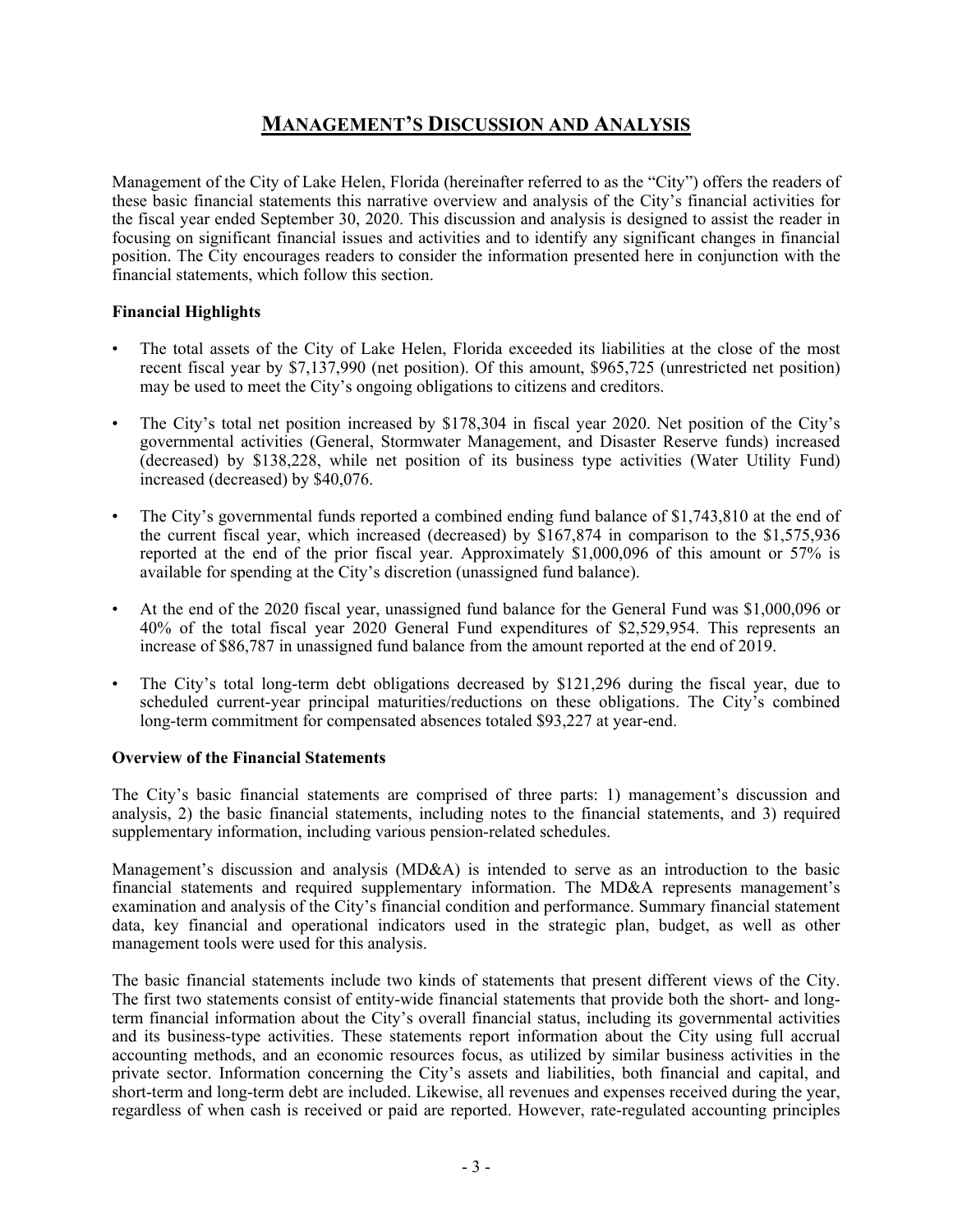applicable to private sector utilities are not used by governmental utilities. The remaining statements are fund financial statements that focus on individual parts of the City government and report the City's operations in more detail than the government-wide financial statements. The governmental funds statements tell how general government services like public safety were financed in the short-term as well as what remains for future spending. Proprietary fund statements offer short- and long-term financial information about the activities the government operates like businesses, such as the City's water utility system. Fiduciary fund statements provide information about the financial relationships in which the City acts solely as a trustee or agent for the benefit of others (like the retirement plan for the City's police officers), to whom the resources in question belong.

The financial statements also include notes which provide required disclosures and other information that are essential to a full understanding of material data provided in the statements. The notes present information about the City's significant accounting policies, account balances and activities, material risks, obligations, commitments, contingencies and subsequent events, if any.

In addition to the basic financial statements and accompanying notes, this report also presents certain required supplementary information that further explains and supports the information in the financial statements. This section also contains budgetary comparisons for the City's governmental fund activities.

### **Government-Wide Financial Statements**

The government-wide financial statements are designed to provide readers with a broad overview of the City's finances in a manner similar to a private-sector business. The basic financial statements of the City include a statement of net position and a statement of activities, which are described as follows:

- A statement of net position presents information on all of the City's assets, deferred outflows of resources, liabilities, and deferred inflows of resources at the end of its fiscal year, with the difference between the four reported as net position. Over time, increases or decreases in net position may serve as a useful indicator of whether the City's financial position is improving or deteriorating. Net position increases when revenues exceed expenses. Increases to assets without a corresponding increase to liabilities results in increased net position, which indicates an improved financial condition.
- The statement of activities presents the results of business operations over the course of the fiscal year and information as to how the City's net position changed during the year. All changes in net position are reported as soon as the underlying event giving rise to the change occurs, regardless of the timing of the related cash flows. Thus, revenues and expenses are reported in this statement for some items that will only result in cash flows in future fiscal periods (e.g., delinquent taxes and earned but unused personal leave).

Both of the government-wide financial statements distinguish functions of the City that are principally supported by taxes and intergovernmental revenues (governmental activities) from other functions that are intended to recover all or a significant portion of their costs through user fees and charges (businesstype activities). The governmental activities of the City include general government services, public safety (police and building inspection), streets, storm water management, solid waste management, and recreation and leisure services. The business-type activities of the City include its water utility system.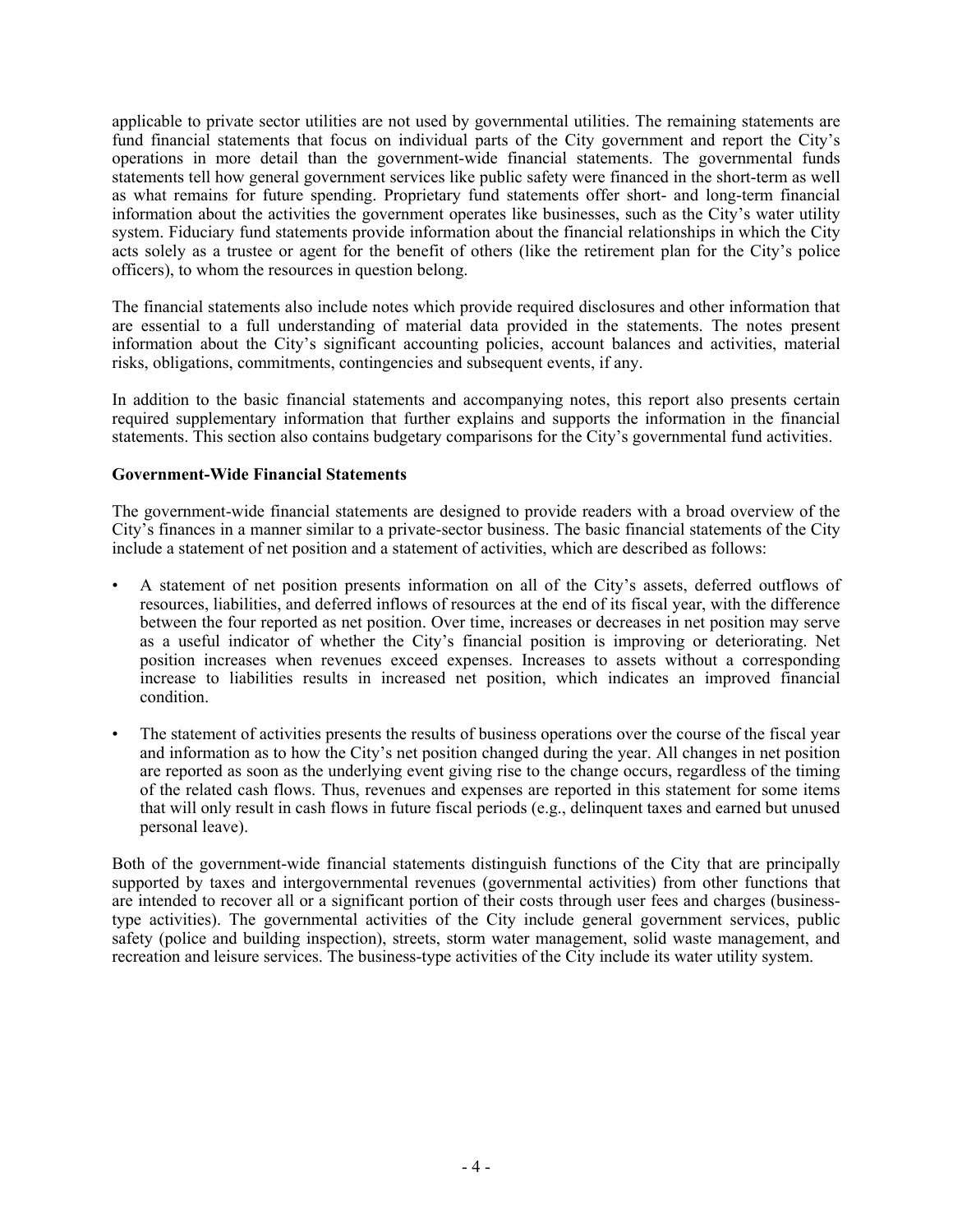#### **Fund Financial Statements**

The fund financial statements provide more detailed information about the City's most significant funds not the City as a whole. A fund is a grouping of related accounts that is used to maintain control over resources that have been segregated for specific activities or objectives. The City uses fund accounting to ensure and demonstrate compliance with finance-related legal requirements. All of the funds of the City can be divided into three categories: governmental funds, proprietary funds and fiduciary funds.

*Governmental Funds*. Governmental funds are used to account for essentially the same functions reported as governmental activities in the government-wide financial statements. However, unlike the government-wide financial statements, governmental fund financial statements focus on near-term inflows and outflows of spendable resources, as well as on balances of spendable resources available at the end of the fiscal year. These funds are reported using the modified accrual accounting method, which measures cash and all other financial assets that can be readily converted into cash. Such information may be useful in evaluating a government's near-term financing requirements.

Because the focus of governmental funds is narrower than that of the government-wide financial statements, it is useful to compare the information presented for governmental funds with similar information presented for governmental activities in the government-wide financial statements. By doing so, readers may better understand the long-term impact of the government's near-term financing decisions. Both the governmental fund balance sheet and the governmental fund statement of revenues, expenditures, and changes in fund balances provide a reconciliation to facilitate this comparison between governmental funds and governmental activities. These reconciliations can be found on pages 14 and 16.

The City maintains three individual governmental funds. Information is presented separately in the governmental fund balance sheet and in the governmental fund statement of revenues, expenditures, and changes in fund balances for the general fund, stormwater management fund, and disaster reserve fund, all of which are considered to be major funds.

*Proprietary Funds*. Services for which the City charges customers a fee are generally reported in proprietary funds. Proprietary fund financial statements, like the government-wide statements, provide both long- and short-term financial information. The City's single enterprise fund (water utility system) is the only item included in the business-type activities presented in the government-wide statements. Since the accounting for these operations is similar to that provided in the government-wide financial statements, the fund financial statements provide limited supplemental information in more detail, such as cash flows data. The basic proprietary fund financial statements can be found on pages 19 to 21 of this report.

### **Financial Analysis of the City as a Whole**

*Net Position*. As noted previously, net position may serve over time as a useful indicator of a government's financial position. This year, the City's combined total assets exceeded liabilities (net position) by \$7,137,990 at the end of 2020, compared to \$6,959,685 at the end of 2019. This represents a total increase of \$178,304 or 2.6% over the amount reported at the end of the prior fiscal year.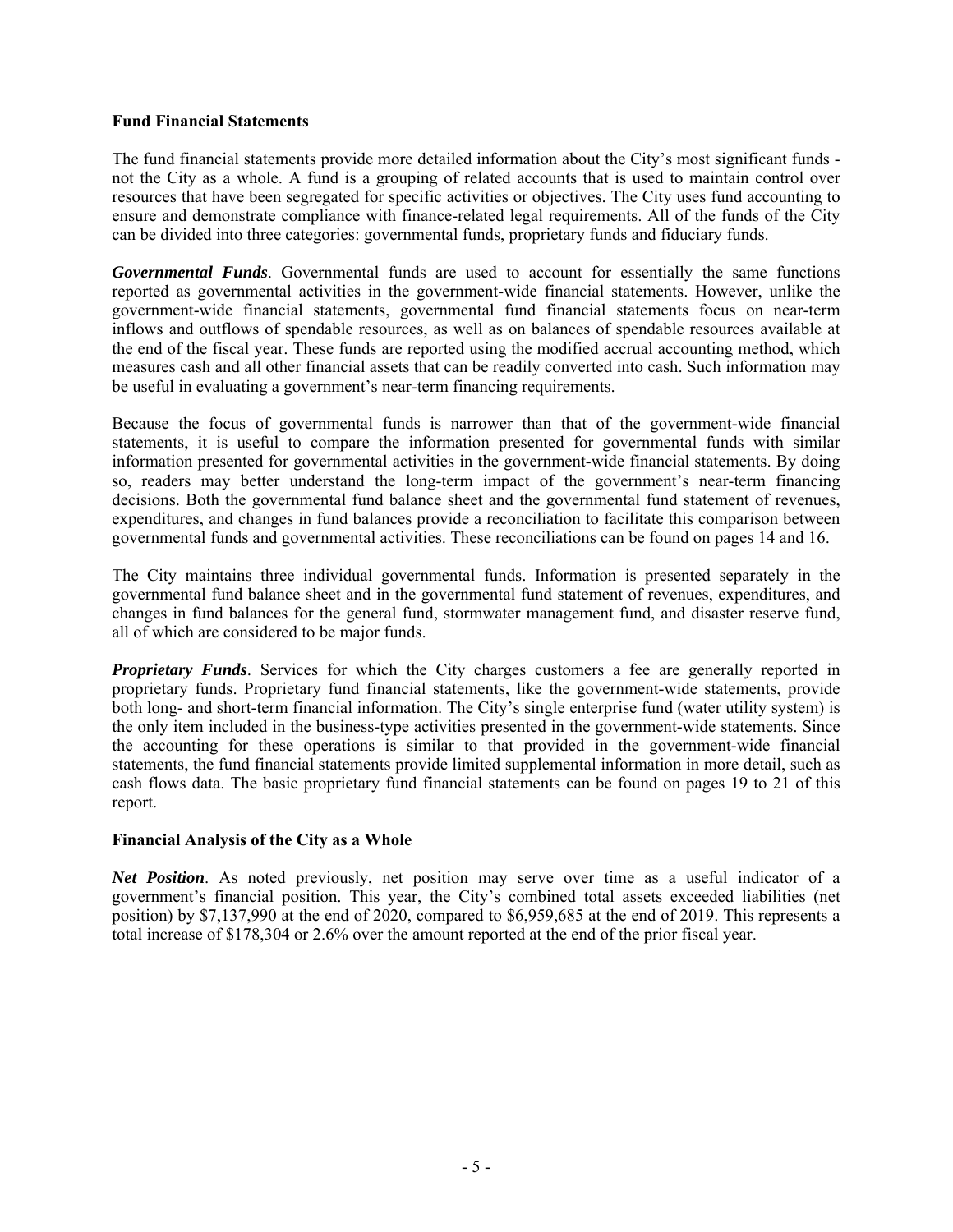The following is a summary of net position at year end:

|                                  | <b>Governmental Activities</b> |           |      |           | <b>Business-type Activities</b> |           |      |           |      | Total     |    |           |  |
|----------------------------------|--------------------------------|-----------|------|-----------|---------------------------------|-----------|------|-----------|------|-----------|----|-----------|--|
| 2020<br>2019                     |                                |           | 2020 |           | 2019                            |           | 2020 |           | 2019 |           |    |           |  |
| <b>ASSETS</b>                    |                                |           |      |           |                                 |           |      |           |      |           |    |           |  |
| Current and other assets         | S                              | 2,282,023 |      | 1,997,958 | \$                              | 781,615   |      | 790,220   | S    | 3,063,638 | \$ | 2,788,178 |  |
| Capital assets                   |                                | 3,503,353 |      | 3,518,488 |                                 | 1.901,655 |      | 1,928,150 |      | 5,405,008 |    | 5,446,638 |  |
| Total assets                     |                                | 5,785,376 |      | 5,516,446 | \$                              | 2,683,270 | \$   | 2,718,370 | S    | 8,468,646 | S. | 8,234,816 |  |
| <b>DEFERRED OUTFLOWS</b>         |                                | 273,406   |      | 277,593   | \$                              | 61,301    | S    | 44,272    | S    | 334,707   |    | 321,865   |  |
| <b>LIABILITIES</b>               |                                |           |      |           |                                 |           |      |           |      |           |    |           |  |
| Current liabilities              | S                              | 248,368   | \$.  | 122,747   | \$                              | 168,421   | S.   | 170,005   | \$   | 416,789   | \$ | 292,752   |  |
| Noncurrent liabilities:          |                                | 663,382   |      | 581,325   |                                 | 465,254   |      | 513,950   |      | 1,128,636 |    | 1,095,275 |  |
| Total liabilities                |                                | 911,750   |      | 704,072   | S                               | 633,675   | \$   | 683,955   |      | 1,545,425 |    | 1,388,027 |  |
| <b>DEFERRED INFLOWS</b>          |                                | 97,028    |      | 178,191   | S                               | 22,910    | S    | 30,777    |      | 119,938   |    | 208,968   |  |
| <b>NET POSITION</b>              |                                |           |      |           |                                 |           |      |           |      |           |    |           |  |
| Net investment in capital assets | S                              | 3,503,353 | S.   | 3,518,488 | \$.                             | 1,543,499 |      | 1,448,698 | S    | 5,046,852 | S. | 4,967,186 |  |
| Restricted                       |                                | 851,925   |      | 781,188   |                                 | 273,488   |      | 239,726   |      | 1,125,413 |    | 1,020,914 |  |
| Unrestricted                     |                                | 694,726   |      | 612,100   |                                 | 270,999   |      | 359,486   |      | 965,725   |    | 971,586   |  |
| Total net position               | S                              | 5,050,004 |      | 4,911,776 | \$                              | 2,087.986 |      | 2,047,910 |      | 7,137,990 |    | 6,959,686 |  |

#### **Net Position September 30, 2020 and 2019**

The most significant component of the City's net position (approximately 71%) is, by far, its investment in capital assets (land, buildings and equipment), less any related debt used to acquire or construct those assets that are still outstanding. The City uses these capital assets to provide services to citizens; consequently, these assets are not available for future spending. Although the City's investment in its capital assets is reported net of related debt, it should be noted that the resources needed to repay this debt must be provided from other sources, since the capital assets themselves cannot be used to liquidate these liabilities.

An additional portion of the City's net position (16%) represents resources that are subject to external restrictions on how they may be used. Consequently, the remaining 13% of unrestricted net position, represents amounts that can be used to finance day-to-day operations without constraints established by debt covenants, enabling legislation, or other legal requirements, and totaled \$965,725 at year-end, compared to \$971,586 in 2019.

*Changes in Net Position*. While the statement of net position shows a snapshot of the City's financial position at the end of the fiscal year, the statement of changes in net position provides answers as to the nature and source of those changes. During 2020, total revenues were \$3,633,500 compared to \$3,756,320 in the prior year. Approximately 19% of the City's revenue came from property taxes, 19% from other taxes, 49% came from fees charged for services, and most of the remaining revenue included state and federal financial assistance and other miscellaneous revenues.

During 2020, expenses were \$3,455,196 as opposed to \$3,106,514 in the prior year, for an increase of approximately 11%. City-wide, general government expenses account for approximately 21% of the City's expenses, while public safety expenses totaled approximately 28% and the water utility expenses were 23%. The other functions, including the solid waste system, stormwater, transportation, and culture and recreation each individually totaled close to or less than 10% of expenses relative to the City as a whole.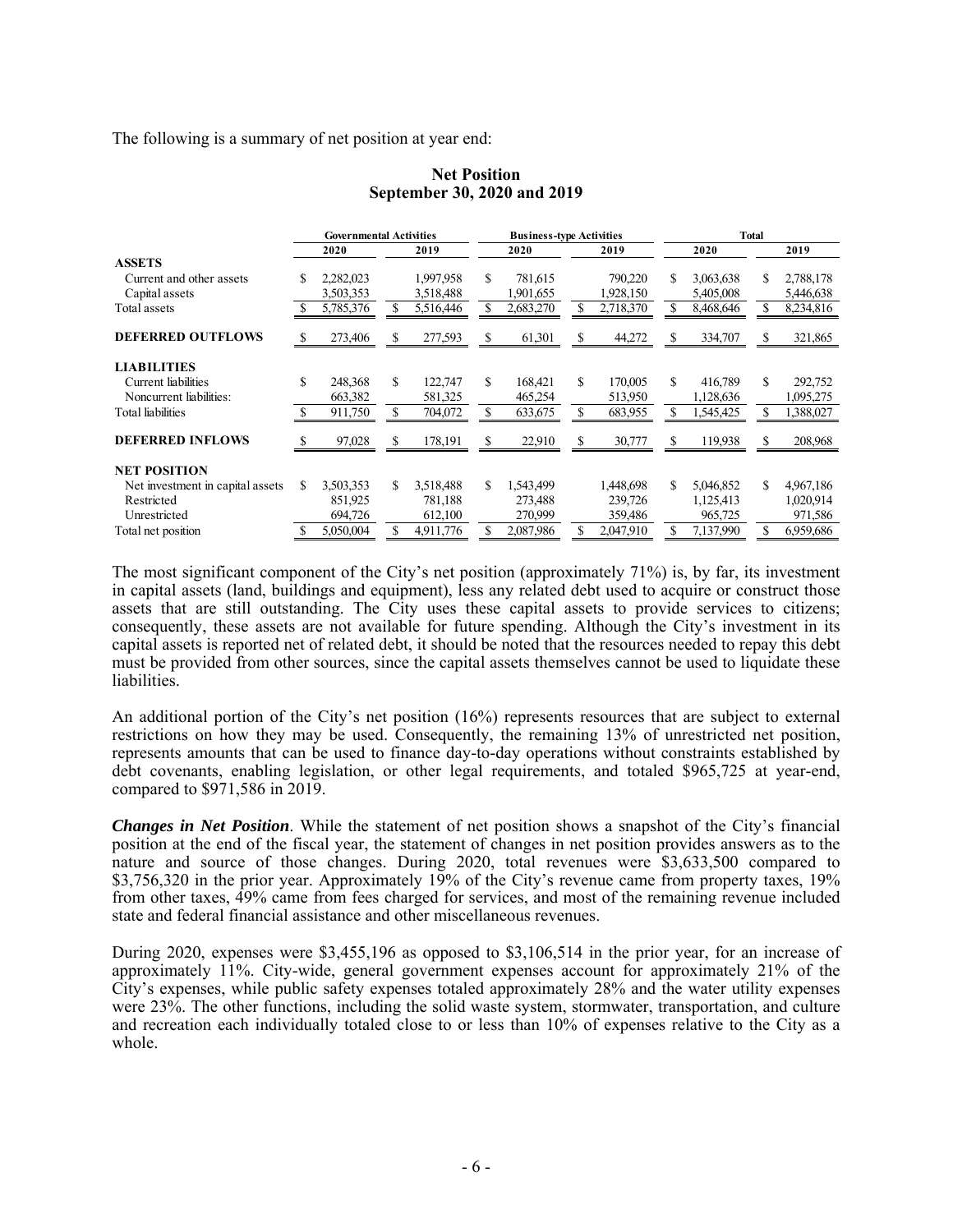#### The following is a summary of changes in net position at year end:

|                                 | <b>Governmental Activities</b> |                 |                 | <b>Business-type Activities</b> | <b>Total</b>    |                |  |  |
|---------------------------------|--------------------------------|-----------------|-----------------|---------------------------------|-----------------|----------------|--|--|
|                                 | 2020                           | 2019            | 2020            | 2019                            | 2020            | 2019           |  |  |
| <b>REVENUES</b>                 |                                |                 |                 |                                 |                 |                |  |  |
| Property taxes                  | 696,132                        | 654,659         | \$              | \$                              | S<br>696,132    | \$<br>654,659  |  |  |
| Other taxes                     | 692,146                        | 677,698         |                 |                                 | 692,146         | 677,698        |  |  |
| Charges for services            | 967,240                        | 955,053         | 808,096         | 764,937                         | 1,775,336       | 1,719,990      |  |  |
| Intergovernmental and grants    | 354,251                        | 476,319         |                 |                                 | 354,251         | 476,319        |  |  |
| Other revenues                  | 83,635                         | 219,654         | 32,000          | 8,000                           | 115,635         | 227,654        |  |  |
| Total revenues                  | 2,793,404                      | 2,983,383       | 840,096         | 772,937                         | 3,633,500       | 3,756,320      |  |  |
| <b>EXPENSES</b>                 |                                |                 |                 |                                 |                 |                |  |  |
| General government              | 727,507                        | 731,482         |                 |                                 | 727,507         | 731,482        |  |  |
| Public safety                   | 978,412                        | 882,640         |                 |                                 | 978,412         | 882,640        |  |  |
| Physical environment            | 315,327                        | 315,260         |                 |                                 | 315,327         | 315,260        |  |  |
| Transportation                  | 346,917                        | 276,291         |                 |                                 | 346,917         | 276,291        |  |  |
| Culture and recreation          | 287,013                        | 256,493         |                 |                                 | 287,013         | 256,493        |  |  |
| Water utility                   |                                |                 | 787,132         | 628,155                         | 787,132         | 628,155        |  |  |
| Interest expense                |                                |                 | 12,888          | 16,193                          | 12,888          | 16,193         |  |  |
| Total expenses                  | 2,655,176                      | 2,462,166       | 800,020         | 644,348                         | 3,455,196       | 3,106,514      |  |  |
| Change in net position          | 138,228                        | 521,217         | 40,076          | 128,589                         | 178,304         | 649,806        |  |  |
| Net position, beginning of year | 4,911,776                      | 4,390,559       | 2,047,910       | 1,919,321                       | 6,959,686       | 6,309,880      |  |  |
| Net position, end of year       | 5,050,004                      | 4,911,776<br>\$ | 2,087.986<br>\$ | 2,047,910<br>\$                 | 7,137,990<br>\$ | S<br>6,959,686 |  |  |

### **Changes in Net Position For the Fiscal Years Ended September 30, 2020 and 2019**

#### **Governmental Activities**

Revenues for the City's governmental activities totaled \$2,793,404 in 2020. This represents a decrease of approximately \$190,000 less than last year's reported revenues of \$2,983,383, and is primarily related to the City's decreased grant and miscellaneous revenues following a series of one-time items in the prior year.

Governmental activities expenses totaled \$2,655,176, which represents a modest increase over the prior year's total of \$2,462,166.

### **Business-Type Activities**

The major source of operating revenues for the City's business-type activities is charges for services (potable water), which during the year increased to a total of \$840,096, or \$67,159 more than utility billings of \$772,937 in 2019. This increase was reflective of additional customers, consumer water rate increases in 2020 compared to 2019, as well as the installation of new water meters, which reduced the loss of water within the utility system.

Total operating expenses of the water utility fund in 2020 and totaled \$787,132, compared to \$628,155 in 2019, an increase of \$158,977, or approximately 25%. The majority of this change was due to a nearly \$50,000 pension expense in 2020.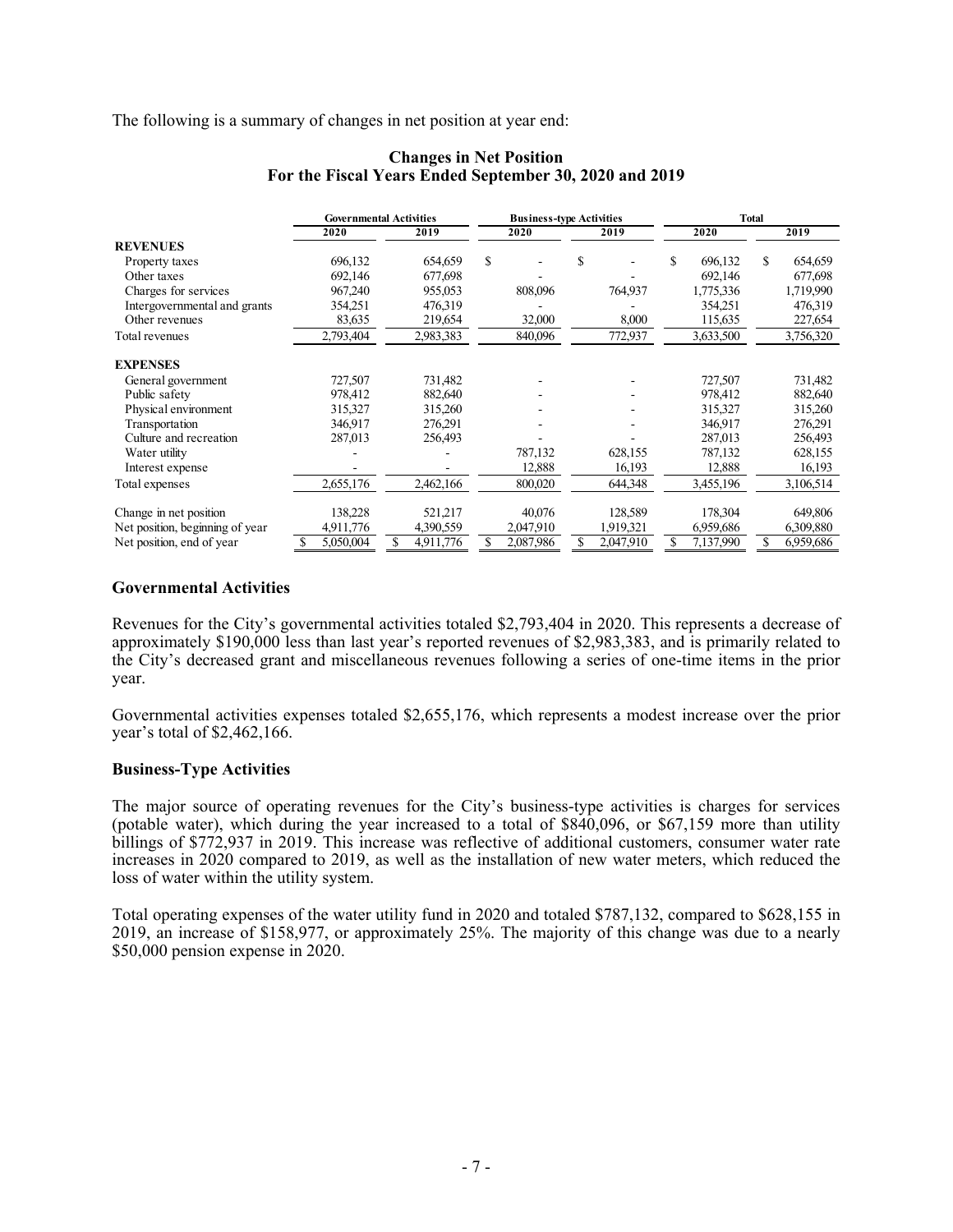### **Financial Analysis of the City's Funds**

As stated previously, the City uses fund accounting to ensure and demonstrate compliance with financerelated legal requirements.

*Governmental Funds*. The focus of the City's governmental funds is to provide information on near-term inflows, outflows, and balances of spendable resources. Such information is useful in assessing the City's financing requirements. In particular, unreserved fund balance may serve as a useful measure of a government's net resources available for spending at the end of the fiscal year. As the City completed the year, its governmental funds reported a combined fund balance of \$1,743,810, which was an increase (decrease) of \$167,874 compared with the amount reported last year.

The general fund is the chief operating fund of the City. As of September 30, 2020, the unassigned fund balance in the general fund totaled \$1,000,096. This unassigned fund balance represents approximately 40% of the City's spending requirements experienced during 2020.

The Storm Water Management Fund is a special revenue fund which was established to separately account for the collection and disposition of the City's annual storm water utility fees. At the end of 2020, there was a fund balance of \$111,526, compared to \$151,981 at the end of the prior year.

*Proprietary Fund*. The City's proprietary fund financial statements provide the same type of information found in the government-wide financial statements, but in more detail.

Unrestricted net position of the Water Utility Fund at the end of the year amounted to \$270,999 which is a decrease of \$88,487 compared with than last year's reported amount of \$359,486. Other factors concerning the finances of this fund have already been addressed in the discussion of the City's businesstype activities.

# **General Fund Budgetary Highlights**

Actual earned revenues were \$158,138 more than the amounts originally anticipated to be received during the year in the City's General Fund, primarily due to an unanticipated Coronavirus Relief Fund grant of \$97,000. Actual expenditures incurred were \$76,080 less than originally anticipated, primarily due to less capital outlays than originally budgeted. The result was a net difference of unanticipated revenues over unanticipated expenditures of \$234,218.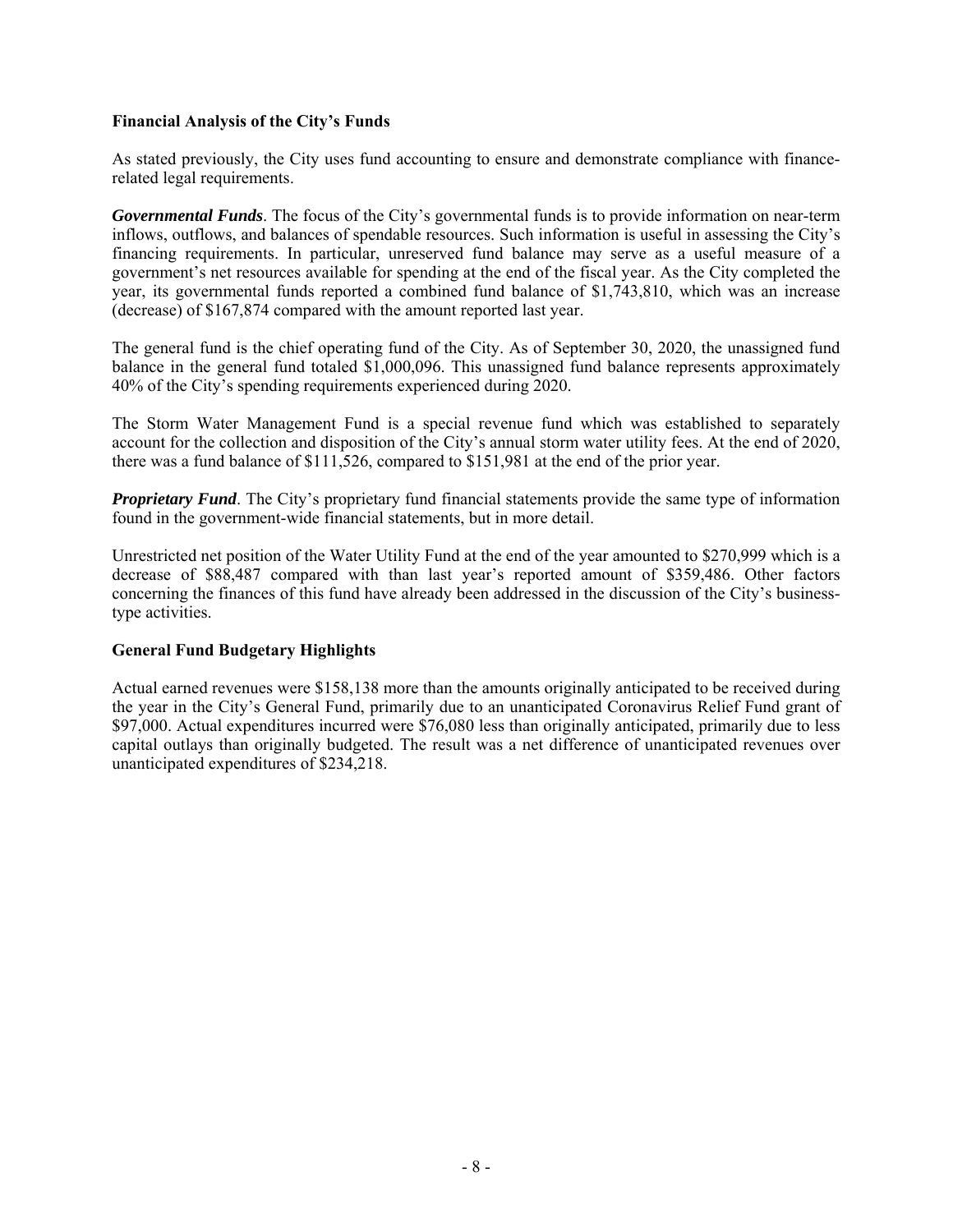### **Capital Assets and Debt Administration**

*Capital Assets*. At September 30, 2020, the City had over \$8 million invested in a broad range of capital assets, including land buildings, park facilities, police equipment, public works equipment and water lines. See Note (6) for further information on the City's capital assets.

*Long-Term Debt*. The City has revenue note obligations payable to the State of Florida, Department of Environmental Protection Drinking Water State Revolving Fund Loan Program totaling \$358,156 at yearend, compared to \$479,452 one year earlier. The proceeds of these loans, which were drawn in increments over 2011 and preceding years, were used to finance the construction of improvements to the City's potable water system. Under these agreements, the City must repay these loans with semiannual payments.

More detailed information about the City's long-term debt is presented in Note (7) to the financial statements.

### **Economic Factors and Next Year's Budgets and Rates**

Many factors are considered each year by the City Commission in its efforts to establish an operating budget, to evaluate its personnel needs, and to develop uniform user fees that are reasonable, and more importantly, capable of cost recovery. Some of the major factors considered in this process are the local economy, civilian labor force, unemployment rates, and inflation rates.

- The most recent estimates available for unemployment data in the Lake Helen, Volusia County, and the State of Florida are compiled by the Florida Department of Economic Opportunity. This agency estimates a countywide unemployment rate of 6.3% at the end of September 2020, which is 3.1% higher than the 3.2% rate experienced one year earlier. While the jobless rate for the year ended September 2020 is significantly higher than the previous year, it is down from a record high in April 2020 where it reached 14.6% as the State temporarily shut down due to COVID-19, and it is expected to continue to decrease as the State continues to reopen.
- Property tax revenue in fiscal year 2021 is expected to be approximately 6% higher than the property taxes collected in fiscal year 2020. This is due to rising property values and the Commission's approval and adoption of a 6.85 millage rate for the 2021 tax levy, which is a decrease of 0.15 mills from the rate adopted for fiscal year 2020.
- The City has seen an increase since 2014 in residential homes as well as few commercial structures and is projecting more residential and commercial development.
- The fiscal year 2021 budgets adopted for the General Fund, Storm Water Utility Fund, and Water Utility Fund utilized the prior year's final adopted budgets and the City's actual financial results as the baseline from which priority setting and decisions were made to formulate the new budgets. The final budget was further modified to reflect changing revenue projections and anticipated changes in expenditure trends. The City's 2021 general fund budget included a projected 25% revenue loss on certain intergovernmental revenues due to the COVID-19 pandemic, primarily related to sales tax proceeds.
- Inflationary trends for Volusia County are consistent with those trends experienced at the state and national levels.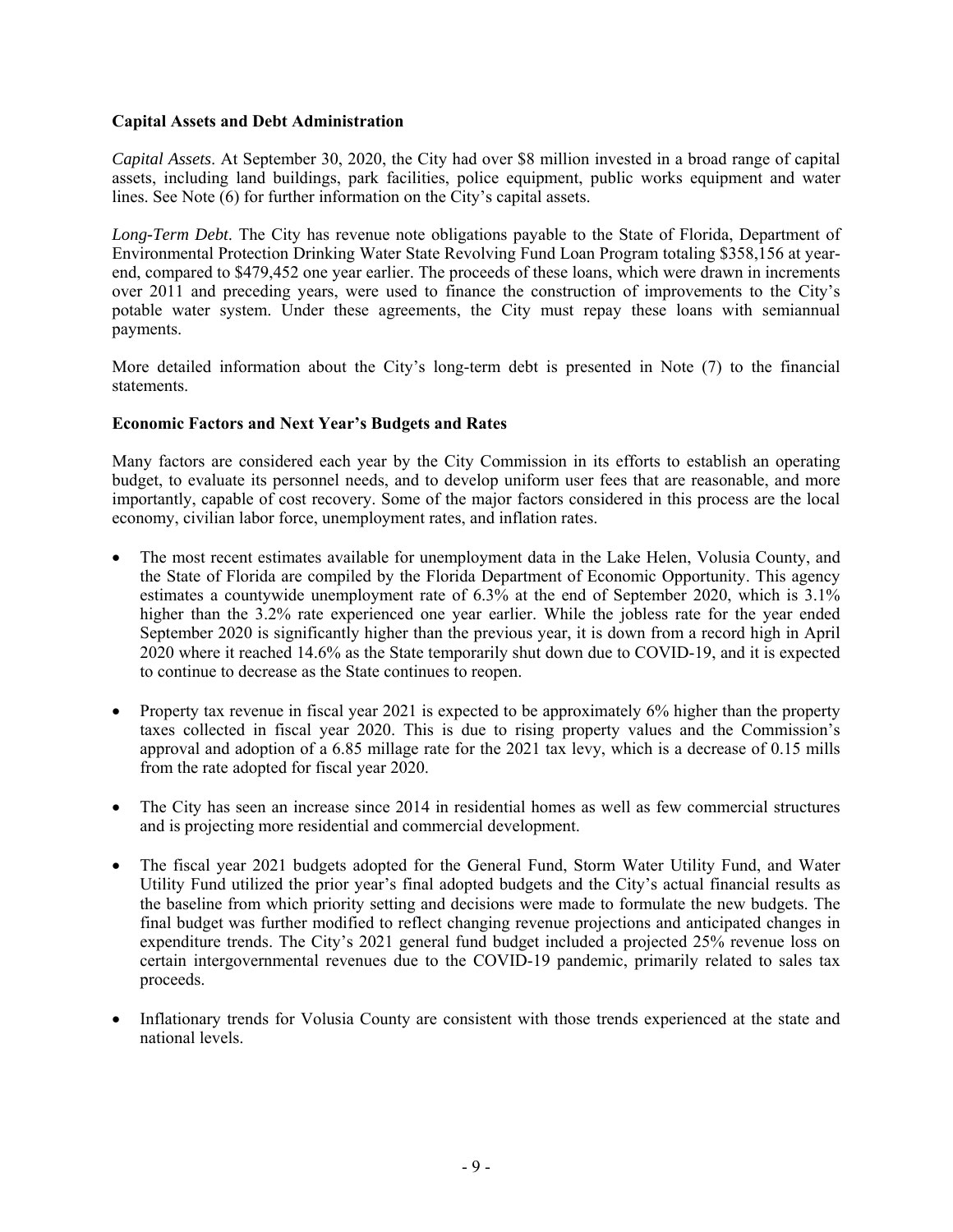#### **Requests for Information**

This financial report is designed to provide our citizens, taxpayers, customers, and creditors with a general overview of the City's finances and to demonstrate the City's accountability for the money it receives. Questions concerning any of the information provided in this report, or requests for additional information should be addressed to the Office of the City Administrator, City of Lake Helen, P.O. Box 39, Lake Helen, Florida 32744-0039.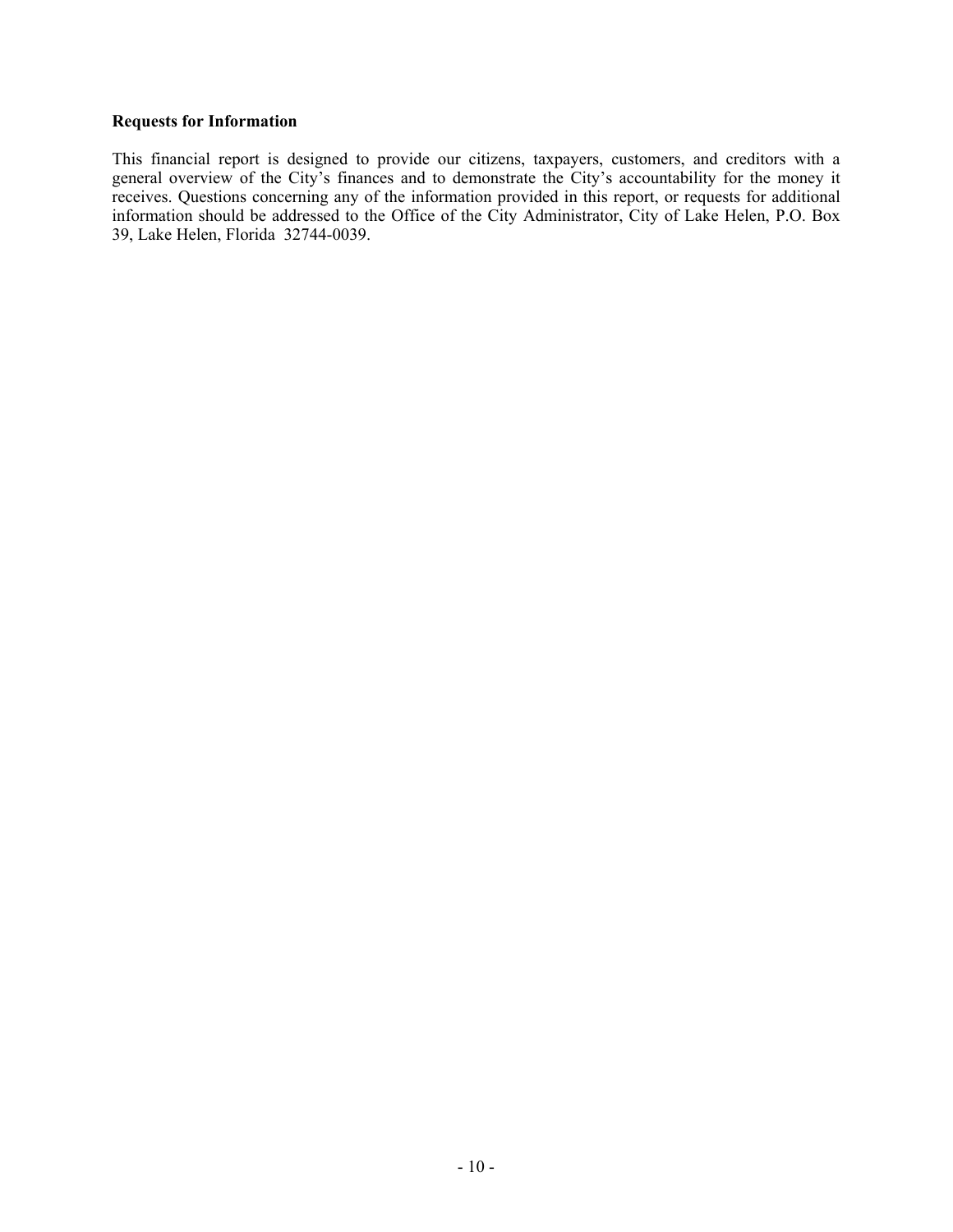#### **CITY OF LAKE HELEN, FLORIDA STATEMENT OF NET POSITION SEPTEMBER 30, 2020**

|                                                                                | Governmental<br><b>Activities</b> |           |                          | <b>Business-type</b><br><b>Activities</b> |    | Total     |
|--------------------------------------------------------------------------------|-----------------------------------|-----------|--------------------------|-------------------------------------------|----|-----------|
| <b>ASSETS</b>                                                                  |                                   |           |                          |                                           |    |           |
| Cash and cash equivalents                                                      | \$                                | 808,876   | \$                       | 280,915                                   | S  | 1,089,791 |
| Investments                                                                    |                                   | 465,556   |                          |                                           |    | 465,556   |
| Receivables, net                                                               |                                   | 39,562    |                          | 223,410                                   |    | 262,972   |
| Due from other governments                                                     |                                   | 196,048   |                          |                                           |    | 196,048   |
| Prepaids                                                                       |                                   | 23,778    |                          |                                           |    | 23,778    |
| Restricted assets:                                                             |                                   |           |                          |                                           |    |           |
| Cash and cash equivalents                                                      |                                   | 91,250    |                          | 277,290                                   |    | 368,540   |
| Investments                                                                    |                                   | 350,000   |                          |                                           |    | 350,000   |
| Net pension asset                                                              |                                   | 306,953   |                          |                                           |    | 306,953   |
| Capital assets:                                                                |                                   |           |                          |                                           |    |           |
| Non-depreciable                                                                |                                   | 558,558   |                          | 17,982                                    |    | 576,540   |
| Depreciable, net                                                               |                                   | 2,944,795 |                          | 1,883,673                                 |    | 4,828,468 |
| Total assets                                                                   | S                                 | 5,785,376 | \$                       | 2,683,270                                 | \$ | 8,468,646 |
|                                                                                |                                   |           |                          |                                           |    |           |
| <b>DEFERRED OUTFLOWS OF RESOURCES</b><br>Deferred outflows related to pensions | S                                 | 273,406   | \$                       | 61,301                                    | \$ | 334,707   |
|                                                                                |                                   |           |                          |                                           |    |           |
| <b>LIABILITIES</b>                                                             |                                   |           |                          |                                           |    |           |
| Accounts payable and accrued expenses                                          | \$                                | 224,759   | \$                       | 18,160                                    | \$ | 242,919   |
| Customer deposits                                                              |                                   | 5,091     |                          | 14,792                                    |    | 19,883    |
| Unearned revenue                                                               |                                   | 1,410     |                          |                                           |    | 1,410     |
| Accrued interest payable                                                       |                                   |           |                          | 3,802                                     |    | 3,802     |
| Noncurrent liabilities:                                                        |                                   |           |                          |                                           |    |           |
| Due within one year:                                                           |                                   |           |                          |                                           |    |           |
| Bonds and notes payable                                                        |                                   |           |                          | 125,468                                   |    | 125,468   |
| Compensated absences                                                           |                                   | 17,108    |                          | 6,199                                     |    | 23,307    |
| Due in more than one year:                                                     |                                   |           |                          |                                           |    |           |
| Bonds and notes payable                                                        |                                   |           |                          | 232,688                                   |    | 232,688   |
| Compensated absences                                                           |                                   | 51,322    |                          | 18,598                                    |    | 69,920    |
| Net pension liability                                                          |                                   | 612,060   |                          | 213,968                                   |    | 826,028   |
| <b>Total liabilities</b>                                                       | \$                                | 911,750   | $\overline{\mathcal{S}}$ | 633,675                                   | \$ | 1,545,425 |
| DEFERRED INFLOWS OF RESOURCES                                                  |                                   |           |                          |                                           |    |           |
| Deferred inflows related to pensions                                           | \$                                | 97,028    | \$                       | 22,910                                    | \$ | 119,938   |
| <b>NET POSITION</b>                                                            |                                   |           |                          |                                           |    |           |
| Net investment in capital assets                                               | \$                                | 3,503,353 | \$                       | 1,543,499                                 | \$ | 5,046,852 |
| Restricted for:                                                                |                                   |           |                          |                                           |    |           |
| Capital projects                                                               |                                   | 91,074    |                          | 159,887                                   |    | 250,961   |
| Debt service                                                                   |                                   |           |                          | 113,601                                   |    | 113,601   |
| Pensions                                                                       |                                   | 373,515   |                          |                                           |    | 373,515   |
| Law enforcement training                                                       |                                   | 10,090    |                          |                                           |    | 10,090    |
| Fire rescue services                                                           |                                   | 846       |                          |                                           |    | 846       |
| Park improvements                                                              |                                   | 26,400    |                          |                                           |    | 26,400    |
| Disaster reserve                                                               |                                   | 350,000   |                          |                                           |    | 350,000   |
| Unrestricted                                                                   |                                   | 694,726   |                          | 270,999                                   |    | 965,725   |
| Total net position                                                             | S                                 | 5,050,004 | \$                       | 2,087,986                                 | \$ | 7,137,990 |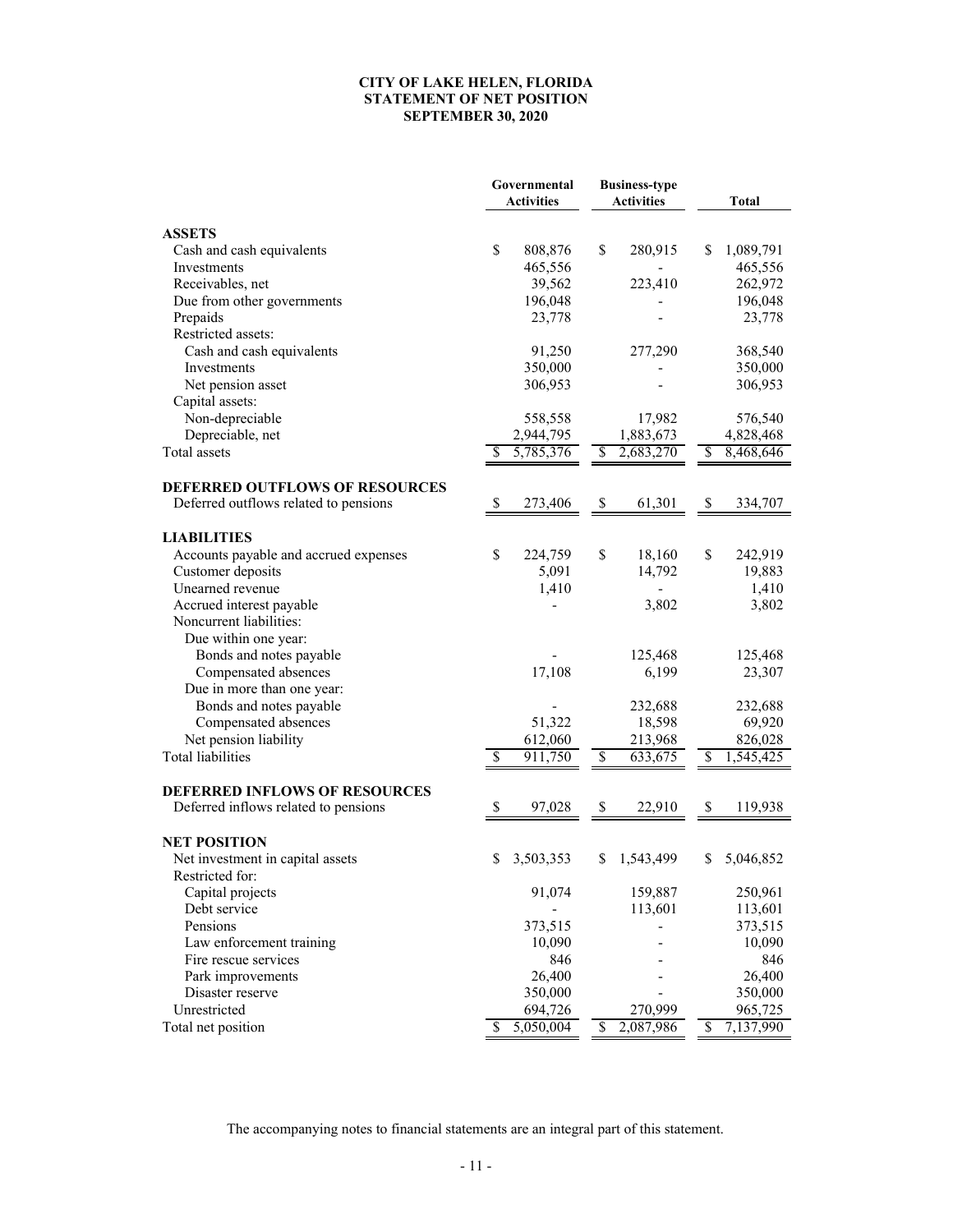#### **CITY OF LAKE HELEN, FLORIDA STATEMENT OF ACTIVITIES FOR THE YEAR ENDED SEPTEMBER 30, 2020**

|                                                                                                                                     |                                                                                                                                 |                                               | <b>Program Revenues</b>                                |                                                      | <b>Net (Expense) Revenue and</b><br><b>Changes in Net Position</b>  |                                                      |                                                                     |  |  |  |
|-------------------------------------------------------------------------------------------------------------------------------------|---------------------------------------------------------------------------------------------------------------------------------|-----------------------------------------------|--------------------------------------------------------|------------------------------------------------------|---------------------------------------------------------------------|------------------------------------------------------|---------------------------------------------------------------------|--|--|--|
| <b>Functions/Programs</b>                                                                                                           | <b>Expenses</b>                                                                                                                 | <b>Charges for</b><br><b>Services</b>         | Operating<br><b>Grants</b> and<br><b>Contributions</b> | Capital<br><b>Grants</b> and<br><b>Contributions</b> | Governmental<br><b>Activities</b>                                   | <b>Business-type</b><br><b>Activities</b>            | <b>Total</b>                                                        |  |  |  |
| Governmental activities:<br>General government<br>Public safety<br>Physical environment<br>Transportation<br>Culture and recreation | \$<br>727,507<br>978,412<br>315,327<br>346,917<br>287,013                                                                       | \$<br>151,843<br>436,412<br>330,597<br>48,388 | \$<br>97,468<br>37,727                                 | \$<br>5,000<br>5,000<br>91,670<br>5,000              | \$<br>(570, 664)<br>(439, 532)<br>15,270<br>(217,520)<br>(233, 625) | \$                                                   | (570, 664)<br>\$<br>(439, 532)<br>15,270<br>(217,520)<br>(233, 625) |  |  |  |
| Total governmental activities<br>Business-type activities:<br>Water utility<br>Total business-type activities                       | 2,655,176<br>800,020<br>800,020                                                                                                 | 967,240<br>808,096<br>808,096                 | 135,195                                                | 106,670<br>32,000<br>32,000                          | (1,446,071)                                                         | $\overline{\phantom{a}}$<br>40,076<br>40,076         | (1,446,071)<br>40,076<br>40,076                                     |  |  |  |
| Total primary government                                                                                                            | 3,455,196                                                                                                                       | 1,775,336<br>S.                               | 135,195<br>\$                                          | 138,670<br><sup>\$</sup>                             | (1,446,071)                                                         | 40,076                                               | (1,405,995)                                                         |  |  |  |
|                                                                                                                                     | General revenues:<br>Property taxes<br>Sales and use taxes<br>Franchise fees<br>Public service taxes                            |                                               |                                                        |                                                      | 696,132<br>154,842<br>198,179<br>302,160                            |                                                      | 696,132<br>154,842<br>198,179<br>302,160                            |  |  |  |
|                                                                                                                                     | Other taxes<br>Insurance premium taxes<br>State revenue sharing<br>Investment earnings (loss)                                   | Other intergovernmental revenues              |                                                        |                                                      | 10,906<br>26,059<br>105,737<br>6,649<br>11,927                      |                                                      | 10,906<br>26,059<br>105,737<br>6,649<br>11,927                      |  |  |  |
|                                                                                                                                     | Miscellaneous revenues<br>Total general revenues<br>Change in net position<br>Net position - beginning<br>Net position - ending |                                               |                                                        |                                                      | 71,708<br>1,584,299<br>138,228<br>4,911,776<br>\$5,050,004          | $\overline{a}$<br>40,076<br>2,047,910<br>\$2,087,986 | 71,708<br>1,584,299<br>178,304<br>6,959,686<br>\$7,137,990          |  |  |  |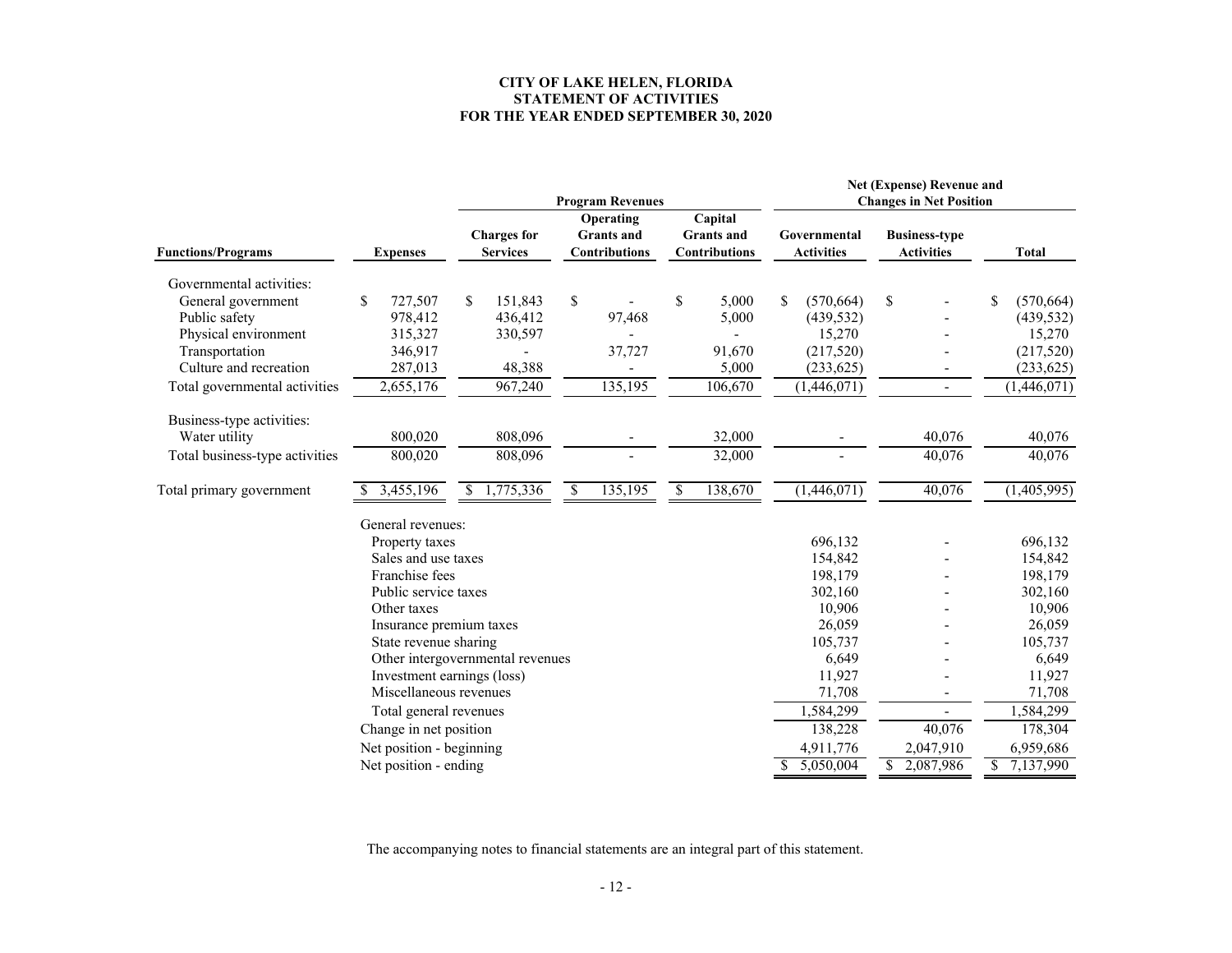#### **GOVERNMENTAL FUNDS SEPTEMBER 30, 2020 CITY OF LAKE HELEN, FLORIDA BALANCE SHEET**

|                                            | General |           | <b>Stormwater</b><br>Management |         | <b>Disaster</b><br><b>Reserve</b> |         |     | <b>Total</b><br>Governmental<br><b>Funds</b> |
|--------------------------------------------|---------|-----------|---------------------------------|---------|-----------------------------------|---------|-----|----------------------------------------------|
| <b>ASSETS</b>                              |         |           |                                 |         |                                   |         |     |                                              |
| Cash and cash equivalents                  | \$      | 719,559   | S                               | 180,567 | S                                 |         | \$. | 900,126                                      |
| Investments                                |         | 465,556   |                                 |         |                                   | 350,000 |     | 815,556                                      |
| Receivables, net                           |         | 39,562    |                                 |         |                                   |         |     | 39,562                                       |
| Due from other governments                 |         | 196,048   |                                 |         |                                   |         |     | 196,048                                      |
| Prepaid items                              |         | 23,778    |                                 |         |                                   |         |     | 23,778                                       |
| Total assets                               |         | 1,444,503 | $\overline{\mathcal{S}}$        | 180,567 | $\overline{\mathcal{S}}$          | 350,000 | \$  | 1,975,070                                    |
| <b>LIABILITIES</b>                         |         |           |                                 |         |                                   |         |     |                                              |
| Accounts payable                           | \$      | 114,961   | \$                              | 69,041  | \$                                |         | \$  | 184,002                                      |
| Accrued payroll and employee benefits      |         | 40,757    |                                 |         |                                   |         |     | 40,757                                       |
| Customer deposits                          |         | 5,091     |                                 |         |                                   |         |     | 5,091                                        |
| Unearned revenue                           |         | 1,410     |                                 |         |                                   |         |     | 1,410                                        |
| Total liabilities                          |         | 162,219   |                                 | 69,041  |                                   |         |     | 231,260                                      |
| <b>FUND BALANCES</b>                       |         |           |                                 |         |                                   |         |     |                                              |
| Nonspendable:                              |         |           |                                 |         |                                   |         |     |                                              |
| Prepaid items                              |         | 23,778    |                                 |         |                                   |         |     | 23,778                                       |
| Restricted for:                            |         |           |                                 |         |                                   |         |     |                                              |
| Disaster reserve                           |         |           |                                 |         |                                   | 350,000 |     | 350,000                                      |
| Capital projects                           |         | 91,074    |                                 |         |                                   |         |     | 91,074                                       |
| Law enforcement training                   |         | 10,090    |                                 |         |                                   |         |     | 10,090                                       |
| Fire rescue services                       |         | 846       |                                 |         |                                   |         |     | 846                                          |
| Park improvements                          |         | 26,400    |                                 |         |                                   |         |     | 26,400                                       |
| Committed to:                              |         |           |                                 |         |                                   |         |     |                                              |
| Hurricane reserve                          |         | 130,000   |                                 |         |                                   |         |     | 130,000                                      |
| Stormwater improvements                    |         |           |                                 | 111,526 |                                   |         |     | 111,526                                      |
| Unassigned                                 |         | 1,000,096 |                                 |         |                                   |         |     | 1,000,096                                    |
| Total fund balances                        |         | 1,282,284 |                                 | 111,526 |                                   | 350,000 |     | 1,743,810                                    |
| <b>Total liabilities and fund balances</b> | æ.      | 1,444,503 | \$                              | 180,567 | $\overline{\mathcal{S}}$          | 350,000 | \$. | 1,975,070                                    |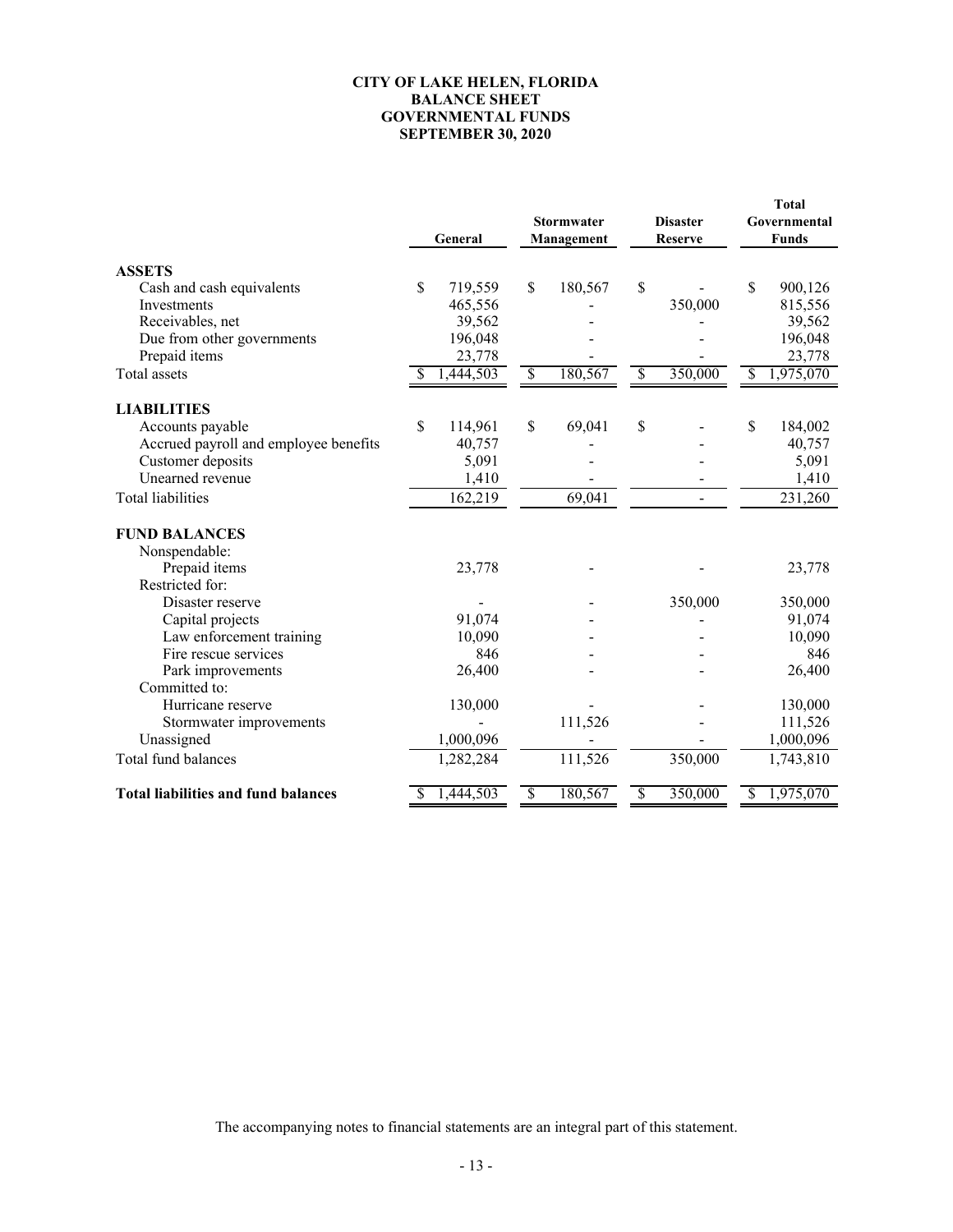#### **TO THE STATEMENT OF NET POSITION SEPTEMBER 30, 2020 CITY OF LAKE HELEN, FLORIDA RECONCILIATION OF THE BALANCE SHEET OF GOVERNMENTAL FUNDS**

| Fund balances - total governmental funds                                                                                    |             | \$<br>1,743,810 |
|-----------------------------------------------------------------------------------------------------------------------------|-------------|-----------------|
| Amounts reported for governmental activities in the statement of net position are different because:                        |             |                 |
| Capital assets used in governmental activities are not financial resources and,<br>therefore, are not reported in the funds |             |                 |
| Total governmental capital assets                                                                                           | 5,489,114   |                 |
| Less: accumulated depreciation                                                                                              | (1,985,761) | 3,503,353       |
| On the governmental fund statements, a net pension liability (asset) is not recorded until an                               |             |                 |
| amount is due and payable and the pension plan's fiduciary net position is not sufficient                                   |             |                 |
| for payment of those benefits (no such liability exists at the end of the current fiscal                                    |             |                 |
| year). On the statement of net position, the City's net pension liability (asset) of the defined                            |             |                 |
| benefit pension plans is reported as a noncurrent liability (asset). Additionally, deferred                                 |             |                 |
| outflows and deferred inflows related to pensions are also reported.                                                        |             |                 |
| Net pension liability                                                                                                       | (612,060)   |                 |
| Net pension asset                                                                                                           | 306,953     |                 |
| Deferred outflows related to pensions                                                                                       | 273,406     |                 |
| Deferred inflows related to pensions                                                                                        | (97,028)    | (128, 729)      |
| Long-term liabilities, including bonds payable and notes payable, are not due and                                           |             |                 |
| payable in the current period and, therefore, are not reported in the funds. These                                          |             |                 |
| liabilities and other long-term liabilities consist of the following:                                                       |             |                 |
| Compensated absences                                                                                                        |             | (68, 430)       |
| Net position of governmental activities                                                                                     |             | 5,050,004       |
|                                                                                                                             |             |                 |
|                                                                                                                             |             |                 |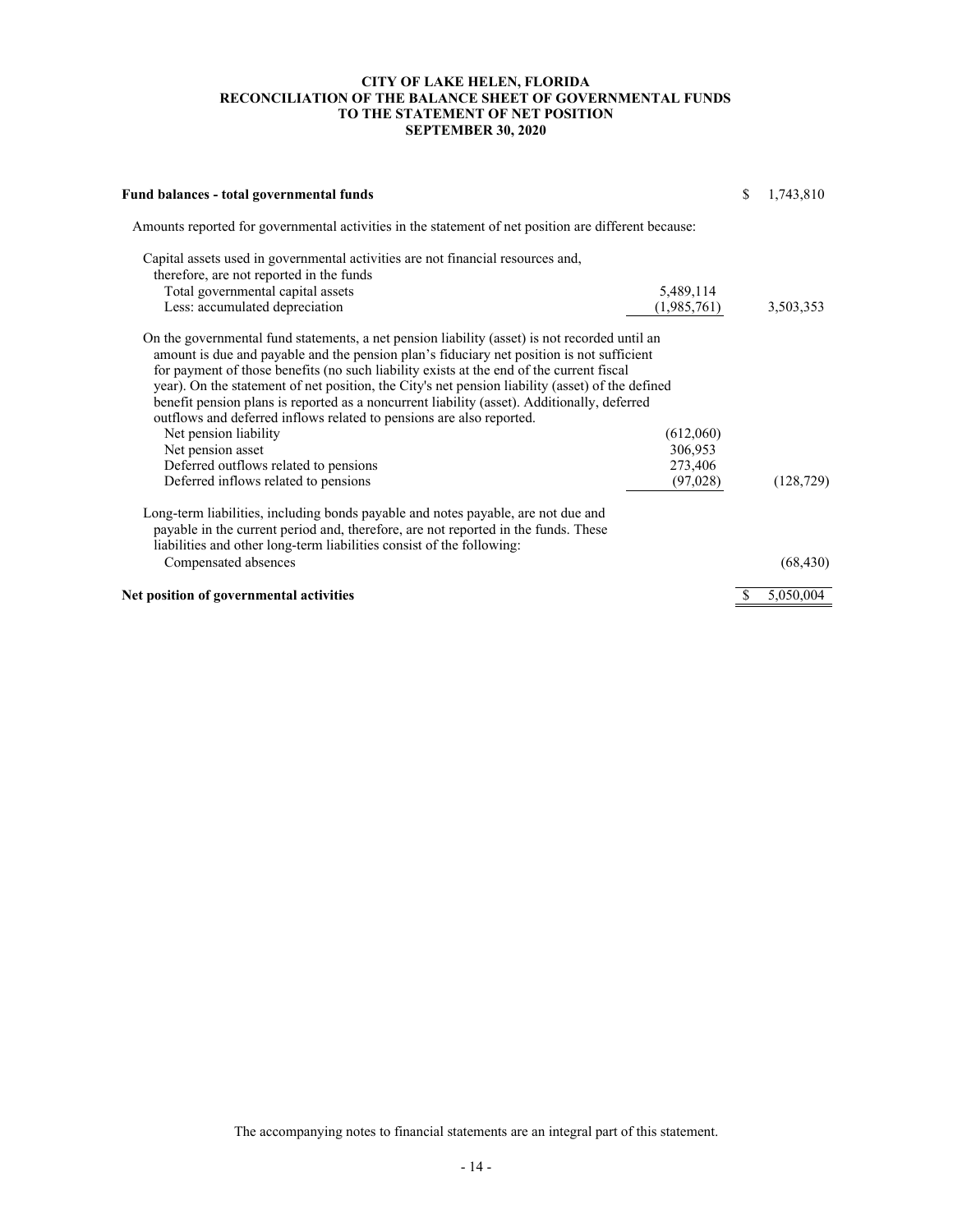#### **CITY OF LAKE HELEN, FLORIDA STATEMENT OF REVENUES, EXPENDITURES AND CHANGES IN FUND BALANCE GOVERNMENTAL FUNDS FOR THE YEAR ENDED SEPTEMBER 30, 2020**

|                                      | General        | <b>Stormwater</b><br>Management | <b>Disaster</b><br><b>Reserve</b> | <b>Total</b><br>Governmental<br><b>Funds</b> |
|--------------------------------------|----------------|---------------------------------|-----------------------------------|----------------------------------------------|
| <b>Revenues</b>                      |                |                                 |                                   |                                              |
| Taxes                                | 1,251,552<br>S | \$                              | \$                                | 1,251,552<br>\$                              |
| Licenses, permits, and assessments   | 805,394        | 3,120                           |                                   | 808,514                                      |
| Intergovernmental                    | 264,048        |                                 |                                   | 264,048                                      |
| Charges for services                 | 277,082        | 52,001                          |                                   | 329,083                                      |
| Fines and forfeitures                | 7,620          |                                 |                                   | 7,620                                        |
| Investment income                    | 11,927         |                                 |                                   | 11,927                                       |
| Miscellaneous                        | 109,549        |                                 |                                   | 109,549                                      |
| Total revenues                       | 2,727,172      | 55,121                          |                                   | 2,782,293                                    |
| <b>Expenditures</b>                  |                |                                 |                                   |                                              |
| Current:                             |                |                                 |                                   |                                              |
| General government                   | 674,108        |                                 |                                   | 674,108                                      |
| Public safety                        | 953,967        |                                 |                                   | 953,967                                      |
| Public works                         | 315,895        |                                 |                                   | 315,895                                      |
| Parks and recreation                 | 249,792        |                                 |                                   | 249,792                                      |
| Physical environment                 | 270,897        | 26,535                          |                                   | 297,432                                      |
| Capital outlay                       | 65,295         | 69,041                          |                                   | 134,336                                      |
| Total expenditures                   | 2,529,954      | 95,576                          |                                   | 2,625,530                                    |
| Excess (deficiency) of revenues over |                |                                 |                                   |                                              |
| expenditures                         | 197,218        | (40, 455)                       |                                   | 156,763                                      |
| Other financing sources (uses)       |                |                                 |                                   |                                              |
| Proceeds from sale of capital assets | 11,111         |                                 |                                   | 11,111                                       |
| Net change in fund balances          | 208,329        | (40, 455)                       |                                   | 167,874                                      |
| Fund balances, beginning of year     | 1,073,955      | 151,981                         | 350,000                           | 1,575,936                                    |
| Fund balances, end of year           | 1,282,284<br>S | 111,526<br>\$                   | 350,000<br>\$                     | 1,743,810<br>\$                              |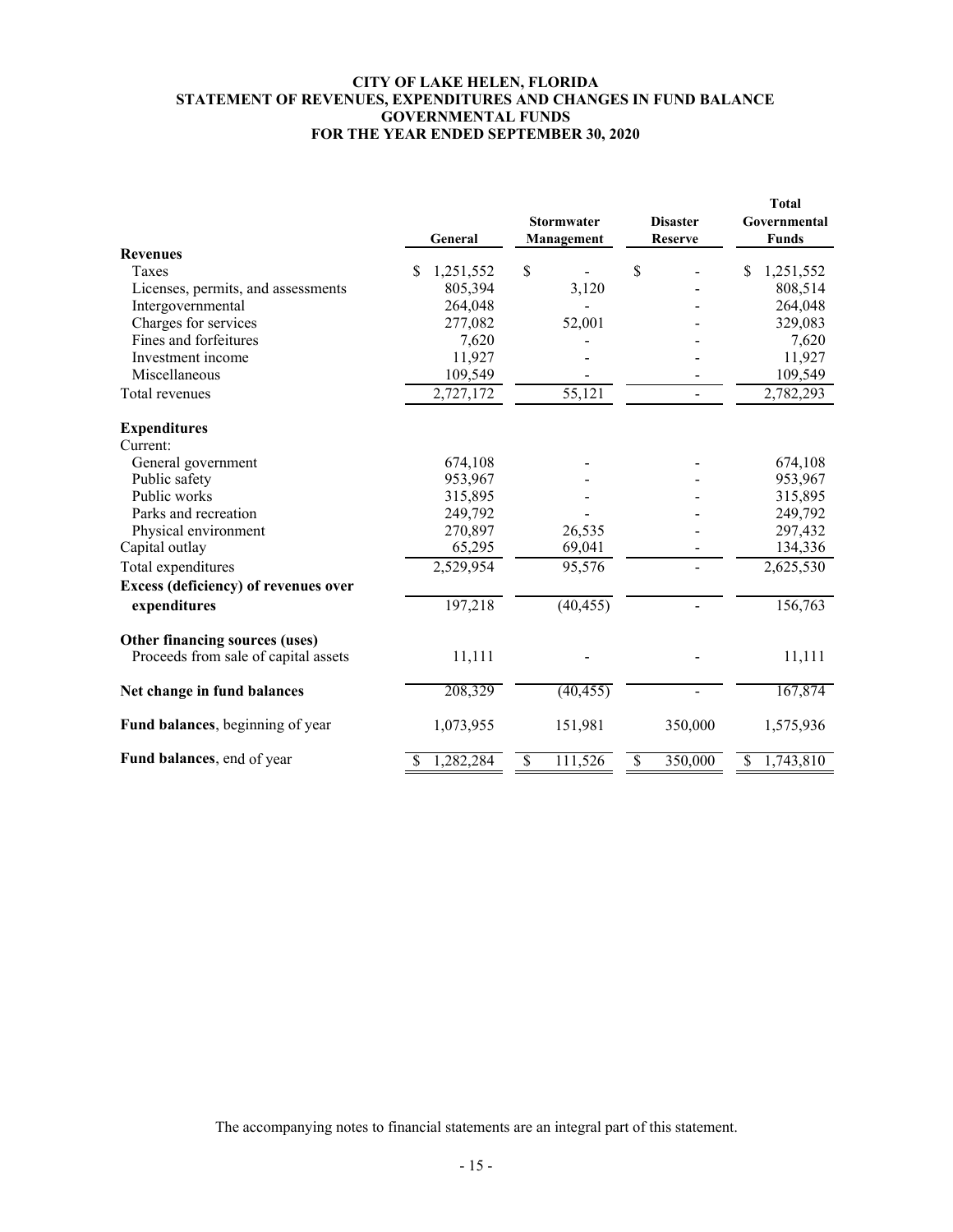#### **CITY OF LAKE HELEN, FLORIDA RECONCILIATION OF THE STATEMENT OF REVENUES, EXPENDITURES, TO THE STATEMENT OF ACTIVITIES FOR THE YEAR ENDED SEPTEMBER 30, 2020 AND CHANGES IN FUND BALANCES OF GOVERNMENTAL FUNDS**

| Net change in fund balances - total governmental funds                                                                                                                                                                                                                                                                                                                                                                                       | \$<br>167,874         |
|----------------------------------------------------------------------------------------------------------------------------------------------------------------------------------------------------------------------------------------------------------------------------------------------------------------------------------------------------------------------------------------------------------------------------------------------|-----------------------|
| Differences in amounts reported for governmental activities in the statement of activities are:                                                                                                                                                                                                                                                                                                                                              |                       |
| Governmental funds report capital outlays as expenditures. However, in the statement of<br>activities, the cost of those assets is depreciated over their estimated useful lives.<br>Capital outlay expenditures<br>Depreciation expense                                                                                                                                                                                                     | 134,336<br>(140, 477) |
| In the statement of activities, only the gain/loss on sale/disposal of capital assets is reported.<br>However, in governmental funds, the proceeds from the sale increases financial resources.<br>Thus, the change in net position differs from the change in fund balance by the cost of<br>the capital assets sold/disposed.                                                                                                              | (8,994)               |
| Governmental funds report contributions to defined benefit pension plans as expenditures.<br>However, in the statement of activities, the amount contributed to defined benefit pension plans<br>reduces future net pension liability. Also included in pension expense in the statement of activities<br>are amounts required to be amortized.<br>Change in net pension liability (asset) and deferred inflows/outflows related to pensions | 1,180                 |
| Under the modified accrual basis of accounting used in the governmental funds, expenditures<br>are not recognized for transactions that are not normally paid with expendable available<br>financial resources. In the statement of activities, however, which is presented on the accrual<br>basis, expenses and liabilities are reported regardless of when financial resources are available.<br>These adjustments are as follows:        |                       |
| Change in compensated absences liability                                                                                                                                                                                                                                                                                                                                                                                                     | (15,691)              |
| Change in net position of governmental activities                                                                                                                                                                                                                                                                                                                                                                                            | 138,228               |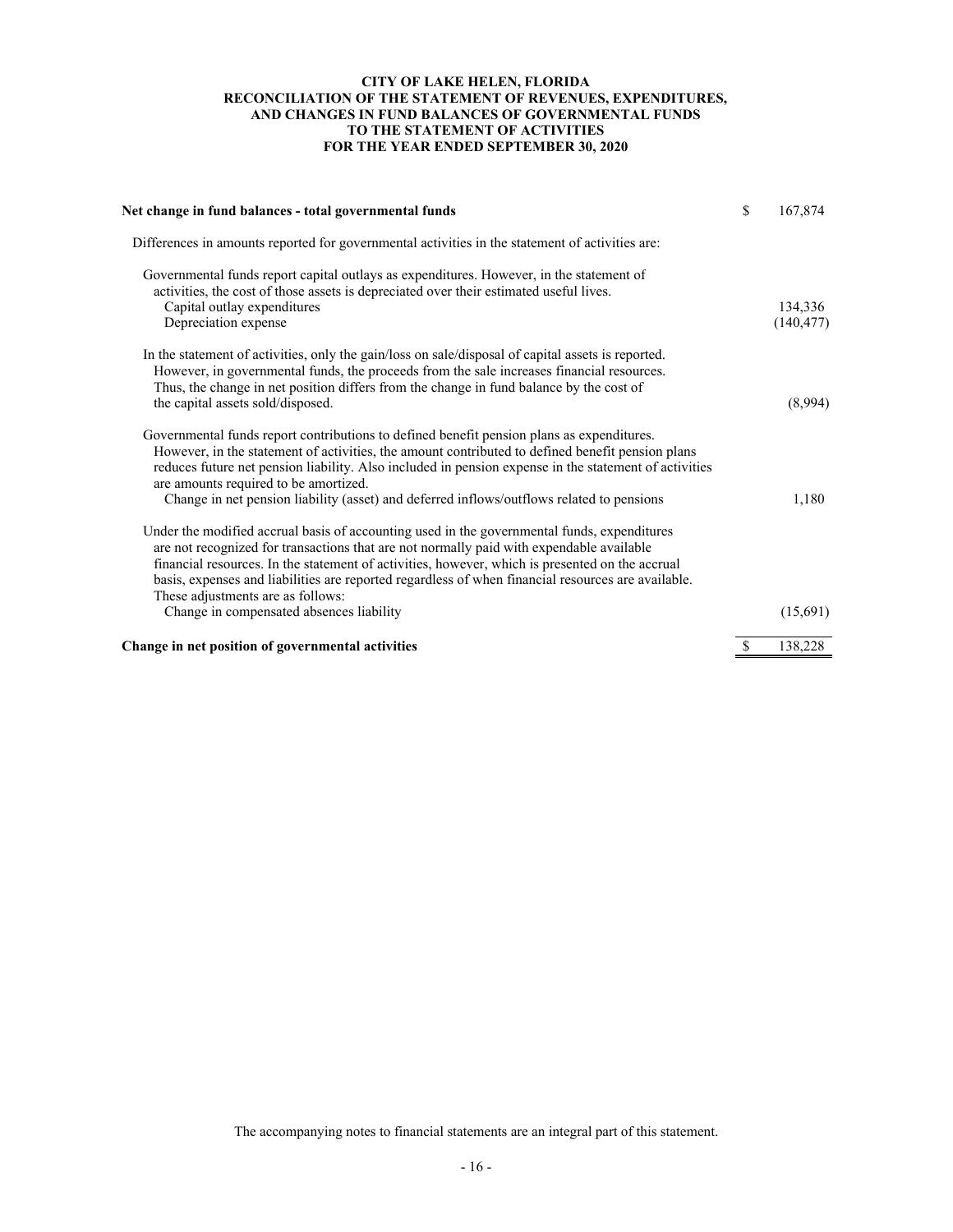#### **CITY OF LAKE HELEN, FLORIDA STATEMENT OF REVENUES, EXPENDITURES AND CHANGES IN FUND BALANCE BUDGET AND ACTUAL - GENERAL FUND FOR THE YEAR ENDED SEPTEMBER 30, 2020**

|                                             |    | <b>Budgeted Amounts</b> |    |           |    | Variance with<br><b>Final Budget -</b><br><b>Positive</b> |    |            |
|---------------------------------------------|----|-------------------------|----|-----------|----|-----------------------------------------------------------|----|------------|
|                                             |    | Original                |    | Final     |    | <b>Actual</b>                                             |    | (Negative) |
| <b>REVENUES</b>                             |    |                         |    |           |    |                                                           |    |            |
| Taxes                                       | S  | 1,194,100               | S  | 1,194,100 | S  | 1,251,552                                                 | \$ | 57,452     |
| Licenses, permits, and assessments          |    | 838,721                 |    | 838,721   |    | 805,394                                                   |    | (33, 327)  |
| Intergovernmental                           |    | 170,450                 |    | 170,450   |    | 264,048                                                   |    | 93,598     |
| Charges for services                        |    | 279,803                 |    | 279,803   |    | 277,082                                                   |    | (2,721)    |
| Fines and forfeitures                       |    | 13,760                  |    | 13,760    |    | 7,620                                                     |    | (6,140)    |
| Interest revenues                           |    | 4,000                   |    | 4,000     |    | 11,927                                                    |    | 7,927      |
| Miscellaneous                               |    | 68,200                  |    | 68,200    |    | 109,549                                                   |    | 41,349     |
| Total revenues                              |    | 2,569,034               |    | 2,569,034 |    | 2,727,172                                                 |    | 158,138    |
| <b>Expenditures</b>                         |    |                         |    |           |    |                                                           |    |            |
| Current:                                    |    |                         |    |           |    |                                                           |    |            |
| <b>General Government:</b>                  |    |                         |    |           |    |                                                           |    |            |
| Legislative                                 |    | 79,493                  |    | 79,493    |    | 74,942                                                    |    | 4,551      |
| Executive                                   |    | 97,268                  |    | 97,268    |    | 96,734                                                    |    | 534        |
| Administration                              |    | 84,164                  |    | 84,164    |    | 143,577                                                   |    | (59, 413)  |
| Legal                                       |    | 55,000                  |    | 55,000    |    | 71,191                                                    |    | (16, 191)  |
| Grants & special projects                   |    | 388,453                 |    | 388,453   |    | 287,664                                                   |    | 100,789    |
| Public Safety:                              |    |                         |    |           |    |                                                           |    |            |
| Police                                      |    | 547,748                 |    | 547,748   |    | 526,405                                                   |    | 21,343     |
| Fire                                        |    | 423,740                 |    | 423,740   |    | 427,562                                                   |    | (3,822)    |
| Public works                                |    | 309,899                 |    | 309,899   |    | 315,895                                                   |    | (5,996)    |
| Parks and recreation                        |    | 194,172                 |    | 194,172   |    | 249,792                                                   |    | (55,620)   |
| Physical environment                        |    | 268,547                 |    | 268,547   |    | 270,897                                                   |    | (2,350)    |
| Capital outlay                              |    | 157,550                 |    | 157,550   |    | 65,295                                                    |    | 92,255     |
| Total expenditures                          |    | 2,606,034               |    | 2,606,034 |    | 2,529,954                                                 |    | 76,080     |
| <b>Excess (deficiency) of revenues over</b> |    |                         |    |           |    |                                                           |    |            |
| expenditures                                |    | (37,000)                |    | (37,000)  |    | 197,218                                                   |    | 234,218    |
| Other financing sources (uses)              |    |                         |    |           |    |                                                           |    |            |
| Proceeds from sale of capital assets        |    | 12,000                  |    | 12,000    |    | 11,111                                                    |    | (889)      |
| Net change in fund balances                 |    | (25,000)                |    | (25,000)  |    | 208,329                                                   |    | 233,329    |
| Fund balances, beginning of year            |    | 1,073,955               |    | 1,073,955 |    | 1,073,955                                                 |    |            |
| Fund balances, end of year                  | \$ | 1,048,955               | \$ | 1,048,955 | \$ | 1,282,284                                                 | \$ | 233,329    |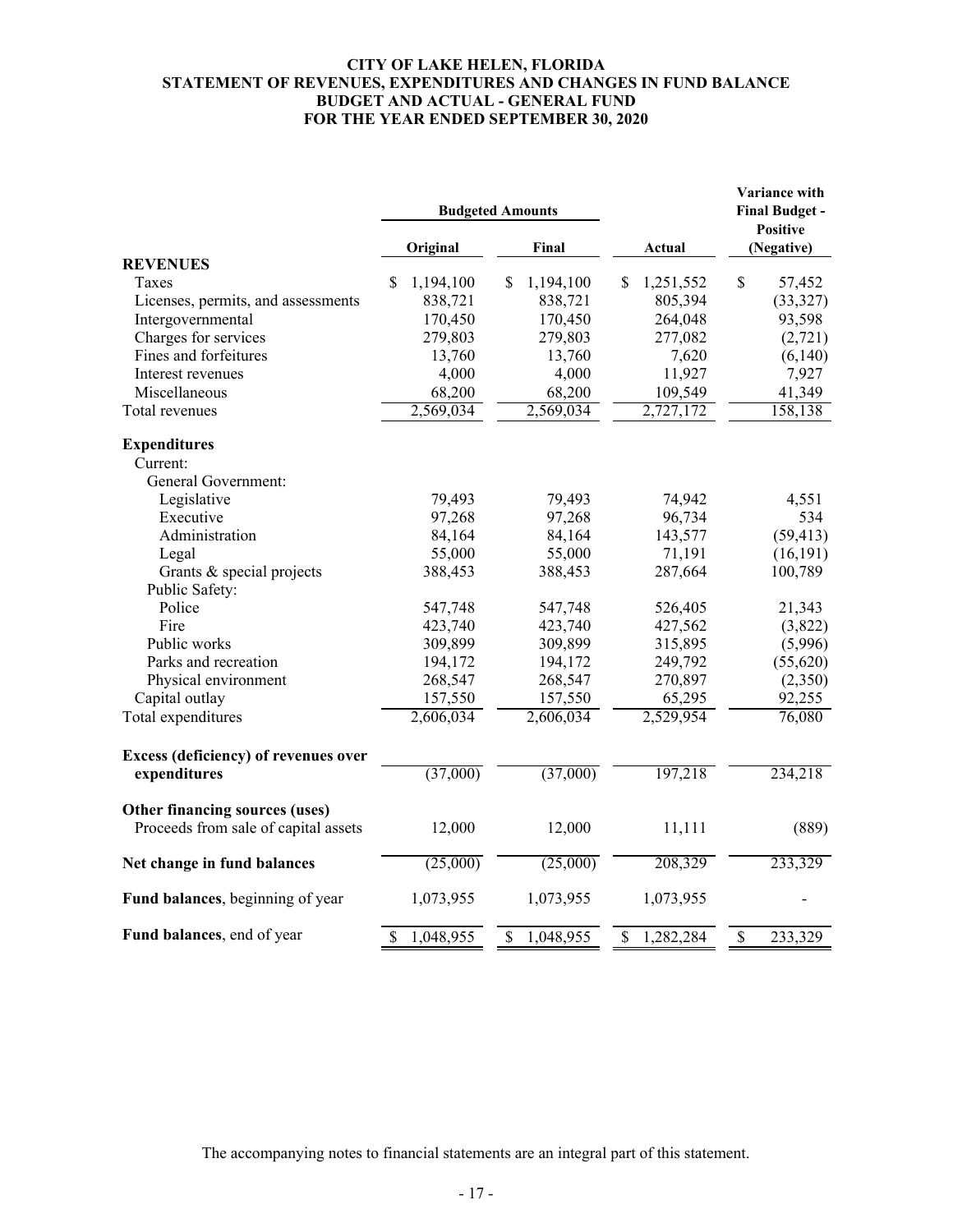### **CITY OF LAKE HELEN, FLORIDA STATEMENT OF REVENUES, EXPENDITURES AND CHANGES IN FUND BALANCE BUDGET AND ACTUAL - STORMWATER MANAGEMENT FOR THE YEAR ENDED SEPTEMBER 30, 2020**

|                                    |               | <b>Budgeted Amounts</b> |    |         |    |           |    | <b>Variance with</b><br><b>Final Budget -</b><br><b>Positive</b> |  |
|------------------------------------|---------------|-------------------------|----|---------|----|-----------|----|------------------------------------------------------------------|--|
|                                    |               | Original                |    | Final   |    | Actual    |    | (Negative)                                                       |  |
| <b>REVENUES</b>                    |               |                         |    |         |    |           |    |                                                                  |  |
| Licenses, permits, and assessments | $\mathcal{S}$ | 1,800                   | \$ | 1,800   | \$ | 3,120     | \$ | 1,320                                                            |  |
| Intergovernmental                  |               | 294,837                 |    | 294,837 |    |           |    | (294, 837)                                                       |  |
| Charges for services               |               | 53,376                  |    | 53,376  |    | 52,001    |    | (1,375)                                                          |  |
| Total revenues                     |               | 350,013                 |    | 350,013 |    | 55,121    |    | (294, 892)                                                       |  |
| <b>Expenditures</b>                |               |                         |    |         |    |           |    |                                                                  |  |
| Current:                           |               |                         |    |         |    |           |    |                                                                  |  |
| Physical environment               |               | 22,417                  |    | 22,417  |    | 26,535    |    | (4,118)                                                          |  |
| Capital outlay                     |               | 327,596                 |    | 327,596 |    | 69,041    |    | 258,555                                                          |  |
| Total expenditures                 |               | 350,013                 |    | 350,013 |    | 95,576    |    | 254,437                                                          |  |
| Net change in fund balances        |               |                         |    |         |    | (40, 455) |    | (40, 455)                                                        |  |
| Fund balances, beginning of year   |               | 151,981                 |    | 151,981 |    | 151,981   |    |                                                                  |  |
| Fund balances, end of year         |               | 151,981                 | \$ | 151,981 | \$ | 111,526   |    | (40, 455)                                                        |  |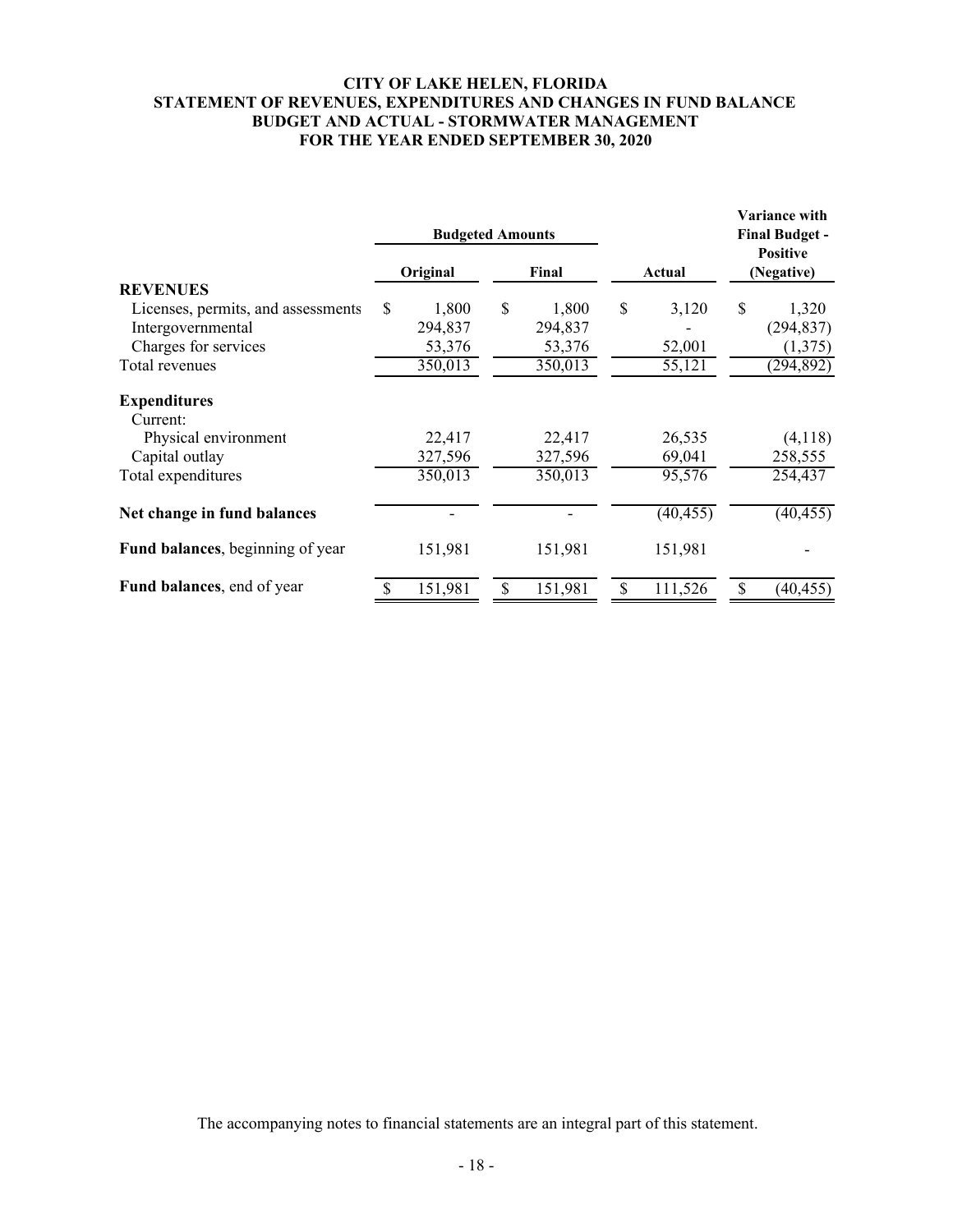#### **CITY OF LAKE HELEN, FLORIDA STATEMENT OF NET POSITION PROPRIETARY FUNDS SEPTEMBER 30, 2020**

|                                                                         | Water           |
|-------------------------------------------------------------------------|-----------------|
|                                                                         | <b>Utility</b>  |
| <b>ASSETS</b>                                                           |                 |
| Current assets:                                                         |                 |
| Cash and cash equivalents                                               | \$<br>280,915   |
| Restricted cash                                                         | 3,802           |
| Accounts receivable, net                                                | 223,410         |
| Total current assets                                                    | 508,127         |
| Noncurrent assets:                                                      |                 |
| Restricted cash                                                         | 273,488         |
| Capital assets:                                                         |                 |
| Land                                                                    | 17,982          |
| Buildings and improvements                                              | 2,965,027       |
| Equipment                                                               | 451,921         |
| Accumulated depreciation                                                | (1, 533, 275)   |
| Total noncurrent assets                                                 | 2,175,143       |
| Total assets                                                            |                 |
|                                                                         | 2,683,270<br>S  |
| <b>DEFERRED OUTFLOWS OF RESOURCES</b>                                   |                 |
| Deferred outflows related to pensions                                   | \$<br>61,301    |
|                                                                         |                 |
| <b>LIABILITIES</b>                                                      |                 |
| Current liabilities:                                                    |                 |
| Accounts payable and accrued liabilities                                | \$<br>18,160    |
| Deposits                                                                | 14,792          |
| Compensated absences                                                    | 6,199           |
| Payable from restricted assets:<br>Current maturities on long-term debt | 125,468         |
| Accrued interest payable                                                | 3,802           |
| Total current liabilities                                               | 168,421         |
|                                                                         |                 |
| Noncurrent liabilities:                                                 |                 |
| Notes payable                                                           | 232,688         |
| Compensated absences                                                    | 18,598          |
| Net pension liability                                                   | 213,968         |
| Total noncurrent liabilities                                            | 465,254         |
| Total liabilities                                                       | 633,675<br>Φ    |
|                                                                         |                 |
| <b>DEFERRED INFLOWS OF RESOURCES</b>                                    |                 |
| Deferred inflows related to pensions                                    | \$<br>22,910    |
|                                                                         |                 |
| <b>NET POSITION</b>                                                     |                 |
| Net investment in capital assets                                        | \$<br>1,543,499 |
| Restricted for:                                                         |                 |
| Debt service                                                            | 113,601         |
| Utility expansion                                                       | 159,887         |
| Unrestricted                                                            | 270,999         |
| Total net position                                                      | 2,087,986<br>\$ |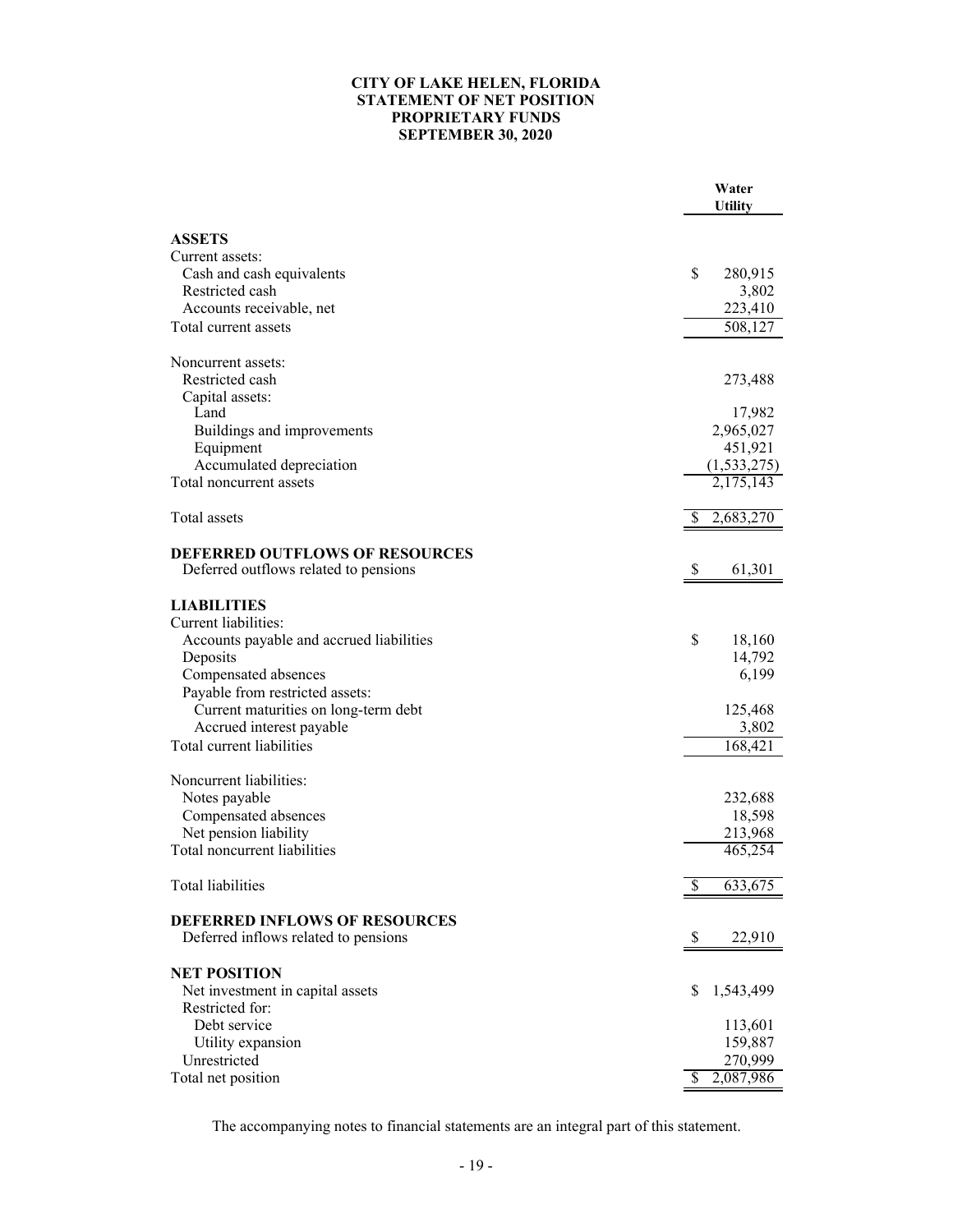### **CITY OF LAKE HELEN, FLORIDA STATEMENT OF REVENUE, EXPENSES, AND CHANGES IN NET POSITION PROPRIETARY FUNDS FOR THE YEAR ENDED SEPTEMBER 30, 2020**

|                                                                       |    | Water<br><b>Utility</b> |
|-----------------------------------------------------------------------|----|-------------------------|
| <b>Operating revenues</b>                                             |    |                         |
| Charges for services                                                  | \$ | 808,096                 |
| Total operating revenues                                              |    | 808,096                 |
| <b>Operating expenses</b>                                             |    |                         |
| Personnel services                                                    |    | 300,394                 |
| Contractual services                                                  |    | 106,017                 |
| Repairs and maintenance                                               |    | 59,509                  |
| Supplies                                                              |    | 191,237                 |
| <b>Utilities</b>                                                      |    | 38,283                  |
| Depreciation                                                          |    | 91,692                  |
| Total operating expenses                                              |    | 787,132                 |
| <b>Operating income (loss)</b>                                        |    | 20,964                  |
| Nonoperating revenues (expenses)<br>Interest and amortization expense |    | (12,888)                |
| Income (loss) before capital contributions and transfers              |    | 8,076                   |
| Capital contributions                                                 |    | 32,000                  |
| Change in net position                                                |    | 40,076                  |
| Net position, beginning of year                                       |    | 2,047,910               |
| Net position, end of year                                             |    | 2,087,986               |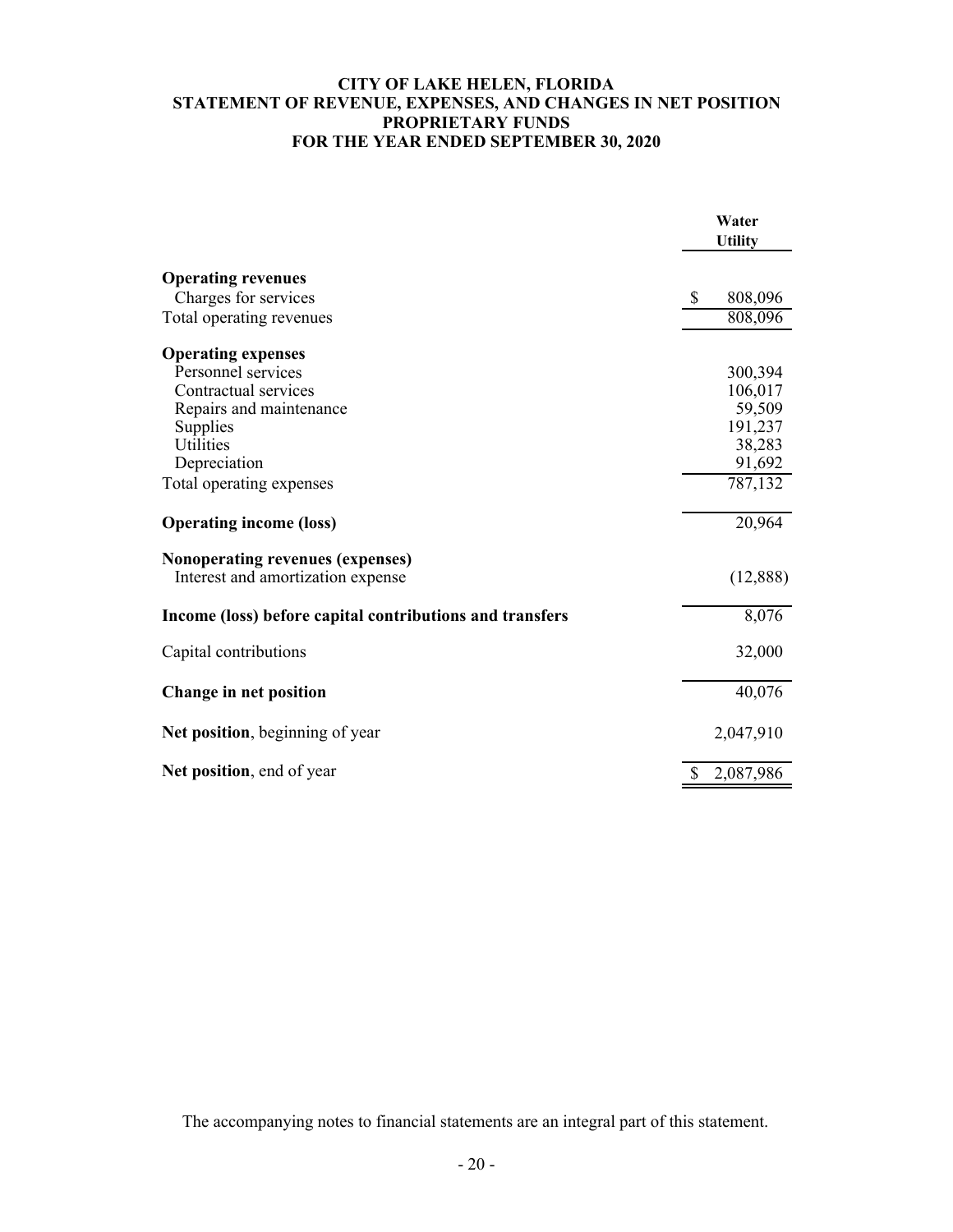## **CITY OF LAKE HELEN, FLORIDA STATEMENT OF CASH FLOWS PROPRIETARY FUNDS FOR THE YEAR ENDED SEPTEMBER 30, 2020**

|                                                                              |                          | Water<br><b>Utility</b> |
|------------------------------------------------------------------------------|--------------------------|-------------------------|
| <b>Cash flows from operating activities</b>                                  |                          |                         |
| Cash received from customers                                                 | $\mathbb{S}$             | 795,734                 |
| Cash paid to employees                                                       |                          | (247, 890)              |
| Cash paid to suppliers                                                       |                          | (399, 185)              |
| Net cash provided by operating activities                                    |                          | 148,659                 |
| Cash flows from noncapital financing activities                              |                          |                         |
| Interfund loans                                                              |                          | (136, 440)              |
| Net cash used in noncapital financing activities                             |                          | (136, 440)              |
| Cash flows from capital and related                                          |                          |                         |
| financing activities<br>Impact fees and capital contributions                |                          | 32,000                  |
| Acquisition and construction of capital assets                               |                          | (65, 197)               |
| Principal payments of long-term debt                                         |                          | (121, 296)              |
| Interest paid                                                                |                          | (14, 638)               |
| Net cash used in capital and related financing activities                    |                          | (169, 131)              |
| Net change in cash and cash equivalents                                      |                          | (156, 912)              |
| Cash and cash equivalents, beginning of year                                 |                          | 715,117                 |
| Cash and cash equivalents, end of year                                       | $\overline{\mathcal{S}}$ | 558,205                 |
| Reconciliation of operating income to net                                    |                          |                         |
| cash provided by (used in) operating activities:                             |                          |                         |
| Operating income (loss)                                                      | \$                       | 20,964                  |
| Adjustments to reconcile net operating income                                |                          |                         |
| to net cash provided by (used in) operating activities:                      |                          |                         |
| Depreciation                                                                 |                          | 91,692                  |
| Changes in assets and liabilities:<br>Accounts receivable                    |                          |                         |
| Accounts payable and accrued liabilities                                     |                          | (11, 867)               |
|                                                                              |                          | (4,139)                 |
| Deposits                                                                     |                          | (495)                   |
| Compensated absences                                                         |                          | 2,514                   |
| Net pension liability<br>Net cash provided by (used in) operating activities | \$                       | 49,990<br>148,659       |
|                                                                              |                          |                         |
| Cash and cash equivalents classified as:                                     |                          |                         |
| Unrestricted<br>Restricted                                                   | \$                       | 280,915                 |
| Total cash and cash equivalents                                              | $\overline{\mathbb{S}}$  | 277,290<br>558,205      |
|                                                                              |                          |                         |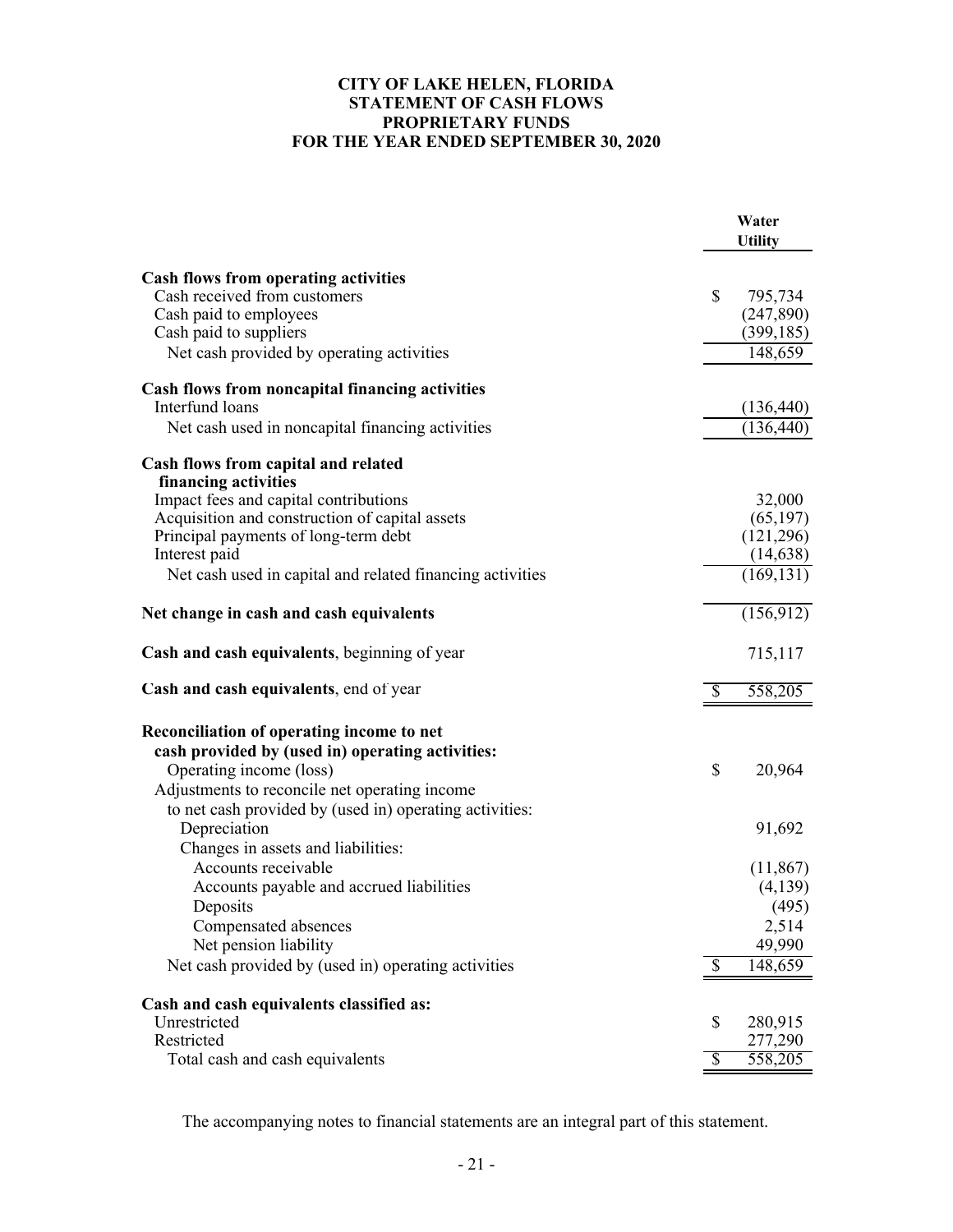# **CITY OF LAKE HELEN, FLORIDA STATEMENT OF FIDUCIARY NET POSITION FIDUCIARY FUNDS SEPTEMBER 30, 2020**

|                                                       | Municipal<br>Police<br>Officers'<br><b>Retirement</b><br><b>Trust Fund</b> |
|-------------------------------------------------------|----------------------------------------------------------------------------|
| <b>ASSETS</b>                                         |                                                                            |
| Cash and cash equivalents with trustee                | \$<br>11,989                                                               |
| Receivables<br>Employee contributions receivable      | 1,573                                                                      |
| Investments, at fair value<br>Mutual and pooled funds | 1,486,578                                                                  |
| Total assets                                          | 1,500,140                                                                  |
| <b>NET POSITION</b><br>Restricted for pensions        | 1,500,140                                                                  |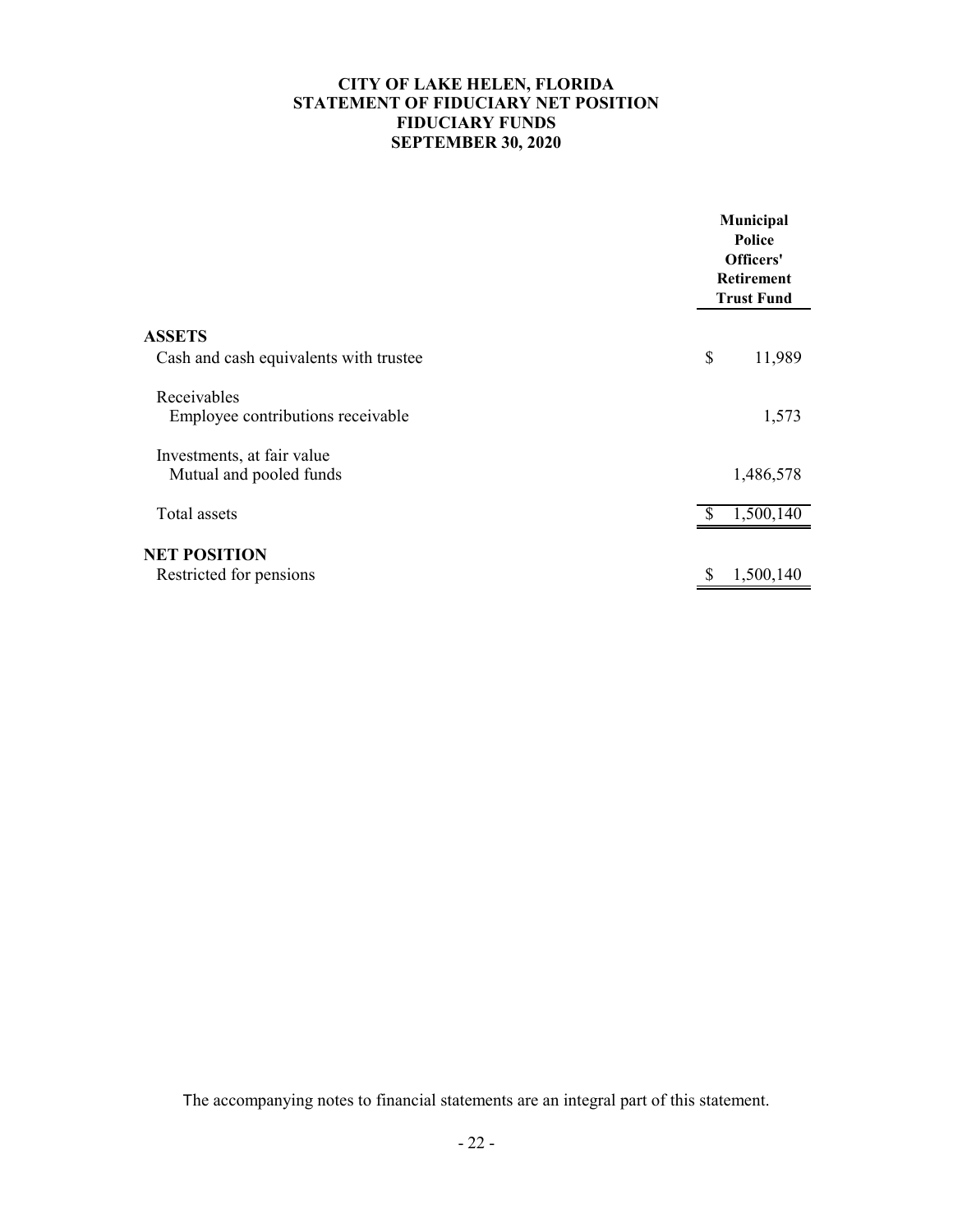### **CITY OF LAKE HELEN, FLORIDA STATEMENT OF CHANGES IN FIDUCIARY NET POSITION FIDUCIARY FUNDS FOR THE YEAR ENDED SEPTEMBER 30, 2020**

|                                                              | Municipal<br>Police<br>Officers'<br><b>Retirement</b><br><b>Trust Fund</b> |
|--------------------------------------------------------------|----------------------------------------------------------------------------|
| <b>Additions</b>                                             |                                                                            |
| Contributions:                                               |                                                                            |
| Plan members                                                 | \$<br>1,583                                                                |
| State - insurance premium taxes                              | 26,059                                                                     |
| Total contributions                                          | 27,642                                                                     |
| Investment earnings:                                         |                                                                            |
| Net appreciation (depreciation) in fair value of investments | 91,883                                                                     |
| Less: investment expense                                     | (2,785)                                                                    |
| Net investment income (loss)                                 | 89,098                                                                     |
| Total additions                                              | 116,740                                                                    |
| <b>Deductions</b>                                            |                                                                            |
| Benefit payments                                             | 42,112                                                                     |
| Administrative expenses                                      | 3,813                                                                      |
| <b>Total deductions</b>                                      | 45,925                                                                     |
| Change in net position                                       | 70,815                                                                     |
| Net position, beginning of year                              | 1,429,325                                                                  |
| Net position, end of year                                    | 1,500,140<br>S                                                             |
|                                                              |                                                                            |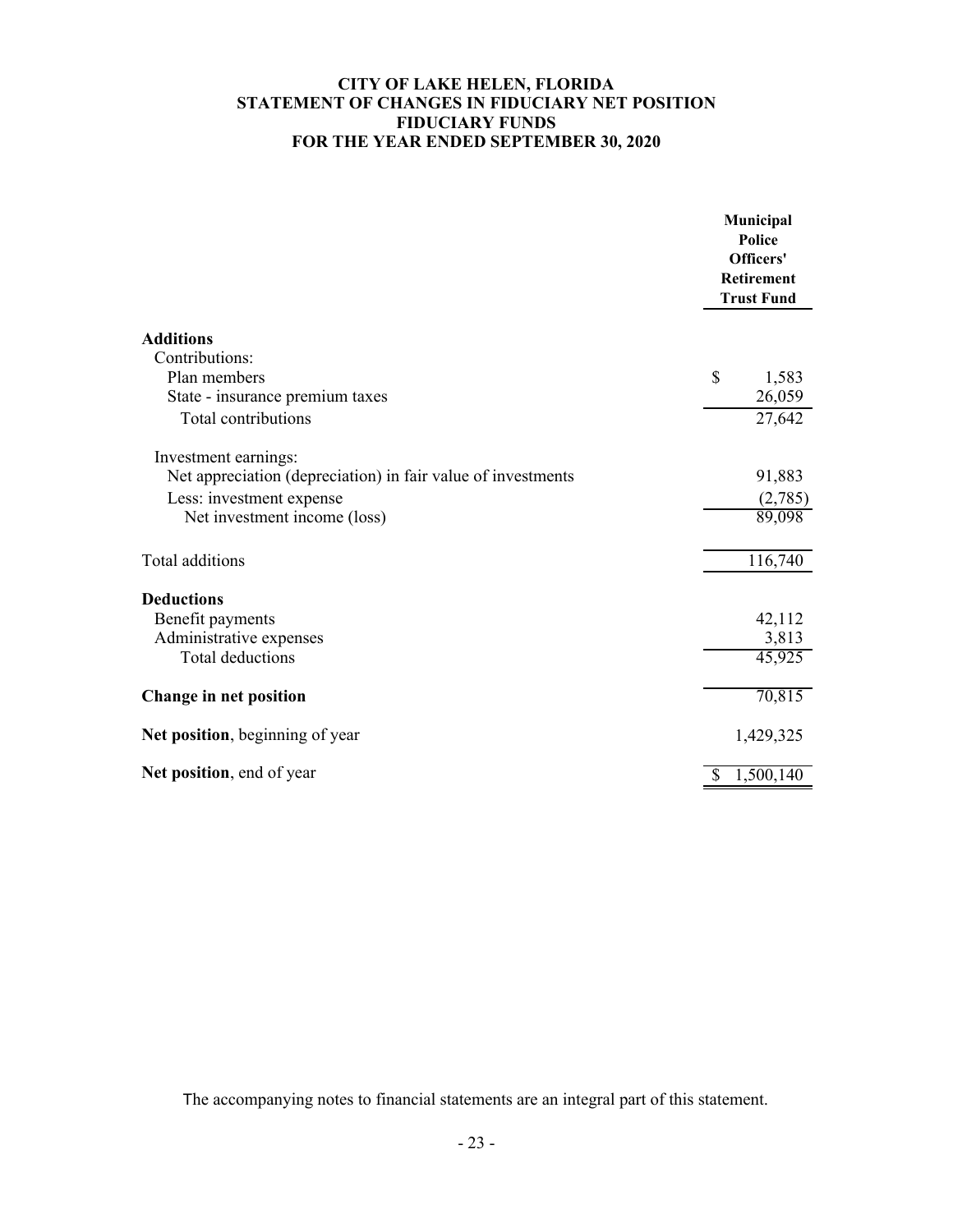#### (1) **Summary of Significant Accounting Policies:**

The financial statements of the City of Lake Helen, Florida (the City), have been prepared in accordance with accounting principles generally accepted in the United States of America as applicable to governmental units. The Governmental Accounting Standards Board (GASB) is the accepted body for promulgating governmental accounting and financial reporting principles. The following is a summary of the City's significant accounting policies:

(a) **Reporting entity**—The City is a municipal corporation created by the Laws of Florida, located in Volusia County. The City was originally incorporated under the general Laws of Florida in October 1888, and adopted its first charter in April 1945, under the provisions of Senate Bill No. 627 and the Municipal Home Rule Power Act, F.S. Chapter 166. The legislative branch of the City is composed of an elected five-member City Commission consisting of the Mayor and four commissioners. The City Commission is governed by the City Charter and by state and local laws and regulations. The City Commission is responsible for the establishment and adoption of policy. The execution of such policy is the responsibility of the Commission-appointed City Administrator.

The accompanying financial statements present the financial position, results of operations, and cash flows of the applicable funds governed by the City Commission of the City, the reporting entity of government for which the City Commission is considered to be financially accountable. In evaluating the City as a reporting entity, management has addressed all potential component units that may or may not fall within the City's oversight and control, and thus, be included in the City's financial statements. No such entities or component units have been identified.

(b) **Government-wide and fund financial statements**—The basic financial statements include both government-wide (based on the City as a whole) and fund financial statements. Both the government-wide and fund financial statements (within the basic financial statements) categorize primary activities as either governmental or business type. In the government-wide statement of net position, both the governmental and business-type activities columns are presented on a consolidated basis and are reflected, on a full accrual, economic resource basis, which incorporates long term assets and receivables as well as long term debt and obligations.

The government-wide statement of activities reflects both the gross and net costs per functional category (public safety, public works, etc.), which are otherwise being supported by general government revenues (property, sales taxes, certain intergovernmental revenues, etc.). The statement of activities reduces gross expenses (including depreciation) by the related program revenues, operating and capital grants. The program revenues must be directly associated with the function or a business-type activity. The operating grants include operating-specific and discretionary (either operating or capital) grants while the capital grants column reflects capital-specific grants.

The net cost (by function or business-type activity) is normally covered by general revenue (property, sales or gas taxes, intergovernmental revenues, interest income, etc.). This governmentwide focus is more on the sustainability of the City as an entity and the change in aggregate financial position resulting from the activities of the fiscal period. The fund financial statements emphasize the major funds in either the governmental or business-type categories.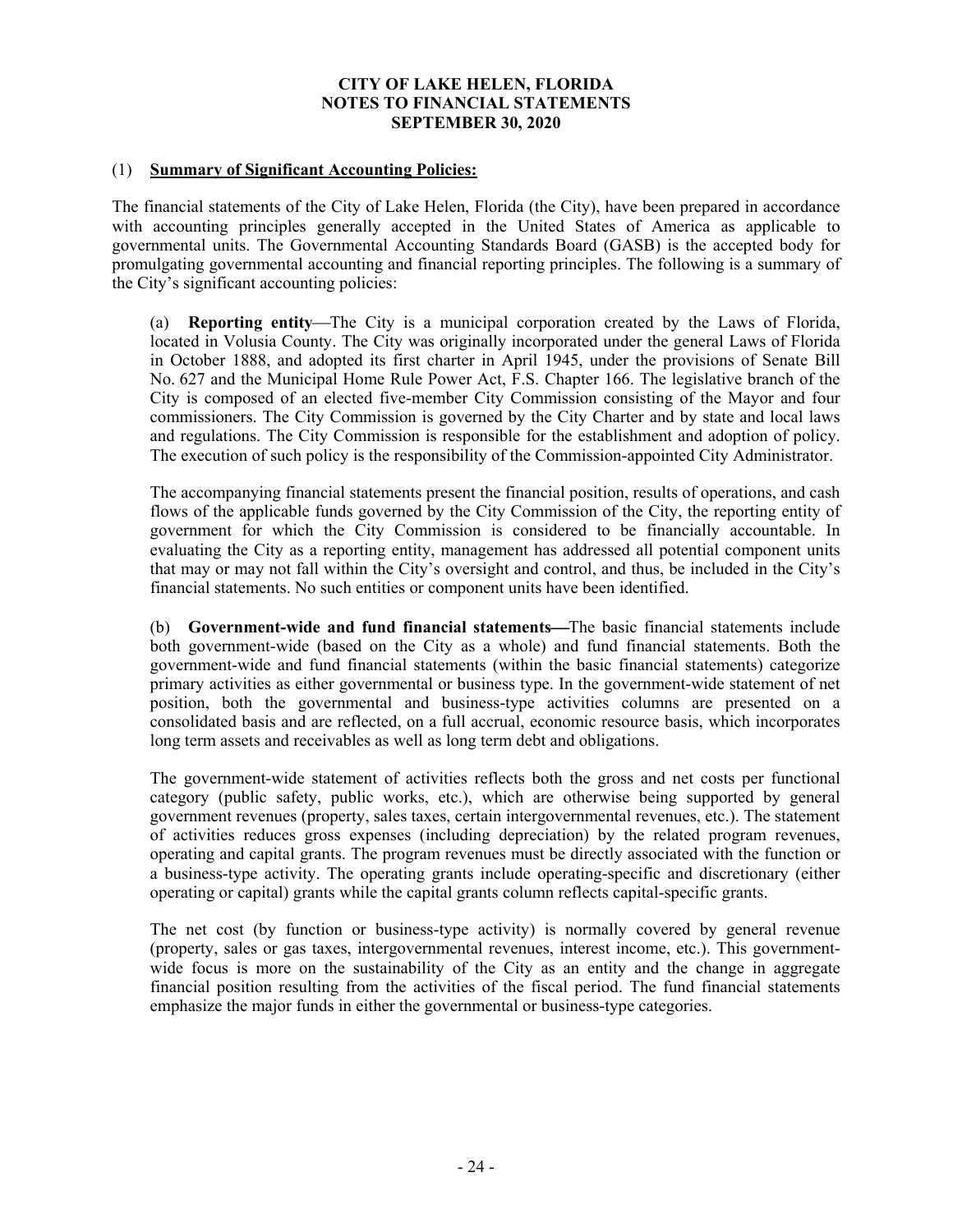### (1) **Summary of Significant Accounting Policies:** (Continued)

The governmental funds' major fund statements in the fund financial statements are presented on a current financial resource and modified accrual basis of accounting. This is the manner in which these funds are normally budgeted. This presentation is deemed most appropriate to demonstrate legal compliance and demonstrate how the City's actual experience conforms to the budgeted fiscal plan. Since the governmental fund statements are presented on a different measurement focus and basis of accounting than the government-wide statements' governmental column, a reconciliation is presented on the page following the Governmental Funds – Balance Sheet and the Governmental Funds – Statement of Revenues, Expenditures, and Changes in Fund Balances, which briefly explains the adjustment necessary to transform the fund based financial statements into the governmental column of the government-wide presentation.

The City's fiduciary fund is presented in the fund financial statements by type (pension). Since, by definition, these assets are being held for the benefit of a third party (other local governments, private parties, pension participants, etc.) and cannot be used to address activities or obligations of the government, these funds are not incorporated into the government-wide statements.

As a general rule the effect of interfund City activities has been eliminated from the governmentwide financial statements.

(c) **Measurement focus and basis of accounting**—The government-wide financial statements are reported using the e*conomic resources measurement focus* and the *accrual basis of accounting*, as are the proprietary fund and fiduciary fund financial statements. Revenues are recorded when earned and expenses are recorded when a liability is incurred, regardless of the timing of related cash flows. Property taxes are recognized as revenues in the year for which they are levied. Grants and similar items are recognized as revenue as soon as all eligibility requirements imposed by the provider have been met.

Governmental fund financial statements are reported using *the current financial resources measurement focus* and the *modified accrual basis of accounting*. Revenues are recognized as soon as they are both measurable and available. Revenues are considered to be available when they are collectible within the current period or soon enough thereafter to pay liabilities of the current period. For this purpose, the government considers property tax revenues to be available if they are collected within 60 days of the end of the current fiscal period.

Expenditures generally are recorded when a liability is incurred, as under accrual accounting. However, debt service expenditures, as well as expenditures related to compensated absences and pensions, are recorded only when payment is due.

Taxes, intergovernmental revenue, licenses and permits, charges for services, and interest associated with the current fiscal period are all considered to be susceptible to accrual and so have been recognized as revenues of the current fiscal period. All other revenue items are considered to be measurable and available only when cash is received by the government.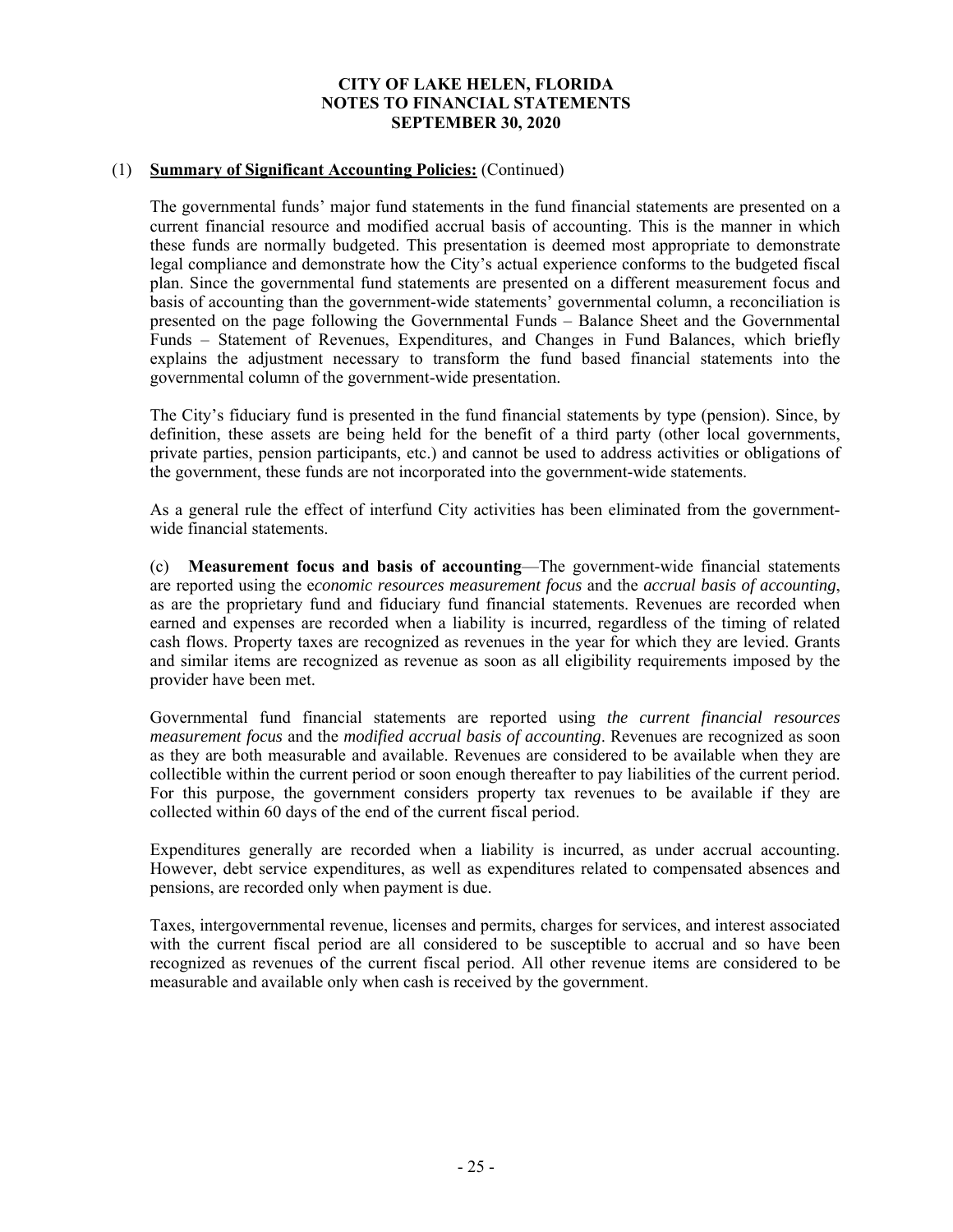### (1) **Summary of Significant Accounting Policies:** (Continued)

(d) **Financial statement presentation**—The financial transactions of the City are recorded in individual funds. Each fund is accounted for by providing a separate set of self-balancing accounts that comprises its assets, deferred outflows, liabilities, deferred inflows, fund equity, revenues and expenditures/expenses. The various funds are reported by generic classification within the financial statements.

The GASB Codification sets forth minimum criteria (percentage of the assets, liabilities, revenues or expenditures/expenses of either fund category or the governmental and enterprise combined) for the determination of major funds.

The City reports the following major governmental funds:

The *General Fund* accounts for all financial transactions not accounted for in other funds. The majority of current operating expenditures of the City other than proprietary fund activities are financed through revenues received by the General Fund.

The *Stormwater Management Special Revenue Fund* is a special revenue fund which accounts for the financial resources related to the development and maintenance of the City's stormwater management system.

The *Disaster Reserve Fund* is a special revenue fund which accounts for the financial resources related to the investment of proceeds from the sale of the City's electric distribution system in 1981.

The City reports the following major proprietary fund:

The *Water Utility Fund* accounts for the financial activities of the City's potable water utility system, including the pumping, treatment, and distribution systems.

Additionally, the City reports the following fiduciary fund:

The *Municipal Police Officers' Retirement Trust Fund* accounts for the financial activities of the Police Officers' Retirement Trust Fund, which accumulates financial resources to pay pension benefits to qualified police officers.

(e) **Budgets and budgetary accounting**Annual budgets for all governmental and proprietary funds were adopted in compliance with Florida law. The basis on which the budgets are prepared is consistent with the basis of accounting utilized by the various fund types. The governmental funds' budgets are prepared on the modified accrual basis of accounting. The proprietary funds' budgets are prepared on a full accrual basis of accounting. The City uses the following procedures in establishing the budgetary data reflected in the accompanying financial statements:

- i. On or before July  $15<sup>th</sup>$ , the City Administrator submits a preliminary budget to the City Commission for the ensuing fiscal year.
- ii. Budget workshop sessions are scheduled by the City Commission, as needed.
- iii. A general summary of the budget and notice of public hearing is published in a local newspaper.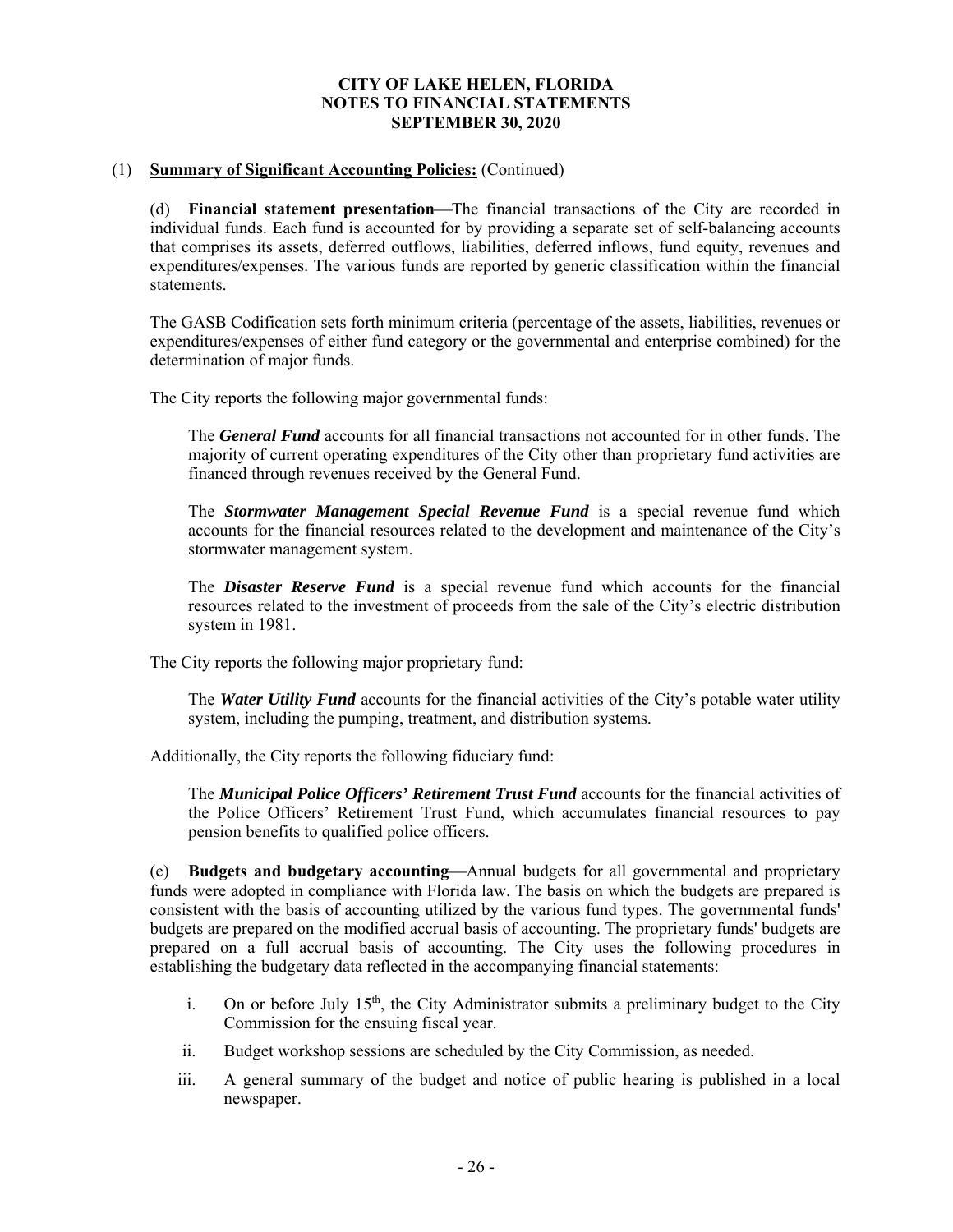#### (1) **Summary of Significant Accounting Policies:** (Continued)

- iv. Prior to October  $1<sup>st</sup>$ , the budget is legally enacted through passage of an ordinance.
- v. The City Commission, by ordinance, may make supplemental appropriations in excess of those estimated for the year up to the amount of available revenue. Prior to the end of the fiscal year, supplemental appropriations are made for unanticipated spending requirements by the Commission.
- vi. The City Commission must approve all inter-departmental budget amendments and/or appropriations transfers. Budgetary control is exercised at the fund level.
- vii. Every appropriation lapses at the close of the fiscal year.

The budgets for governmental funds that were either adopted or amended during the year by the City Commission were prepared using the modified accrual basis of accounting in accordance with generally accepted accounting principles. The general, stormwater management, and water utility funds have legally adopted budgets. The disaster reserve fund does not have a legally adopted budget.

The City did not exceed the authorized budget in any governmental funds for the fiscal year ended September 30, 2020.

(f) **Use of estimates**Management uses estimates and assumptions in preparing financial statements in accordance with generally accepted accounting principles. Those estimates and assumptions affect the reported amounts of assets and liabilities, the disclosure of contingent assets and liabilities, and the reported revenue and expenses. Actual results could vary from the estimates assumed in preparing the financial statements.

 $(g)$  **Deposits and investments**—The City's cash and cash equivalents are considered to be cash on hand, demand deposits, and short-term investments with original maturities of three months or less from the date of acquisition.

Investments are recorded at fair value in accordance with GASB Statement No. 72, *Fair Value Measurement and Application*. Accordingly, the change in fair value of investments is recognized as an increase or decrease to investment assets and investment income.

(h) **Receivables and payables**—Activity between funds that are representative of lending/borrowing arrangements outstanding at the end of the fiscal year are referred to as either "due to/from other funds" (i.e., the current portion of interfund loans) or "advances to/from other funds" (i.e., the non-current portion of interfund loans). All other outstanding balances between funds are reported as "due to/from other funds." Any residual balances outstanding between the governmental activities and business-type activities are reported in the government-wide financial statements as "internal balances."

All trade and property tax receivables are reported net of an allowance for uncollectible accounts, which is based upon management's analysis of historical trends. Utility operating sales are generally recognized on the basis of cycle billings rendered quarterly. Unbilled accounts receivable are accrued by the City at year-end to recognize the sales revenues earned through the end of the fiscal year. All unpaid property taxes receivable at year end are at least 180 days past due, at which time the applicable property is subject to lien, and penalties and interest are assessed.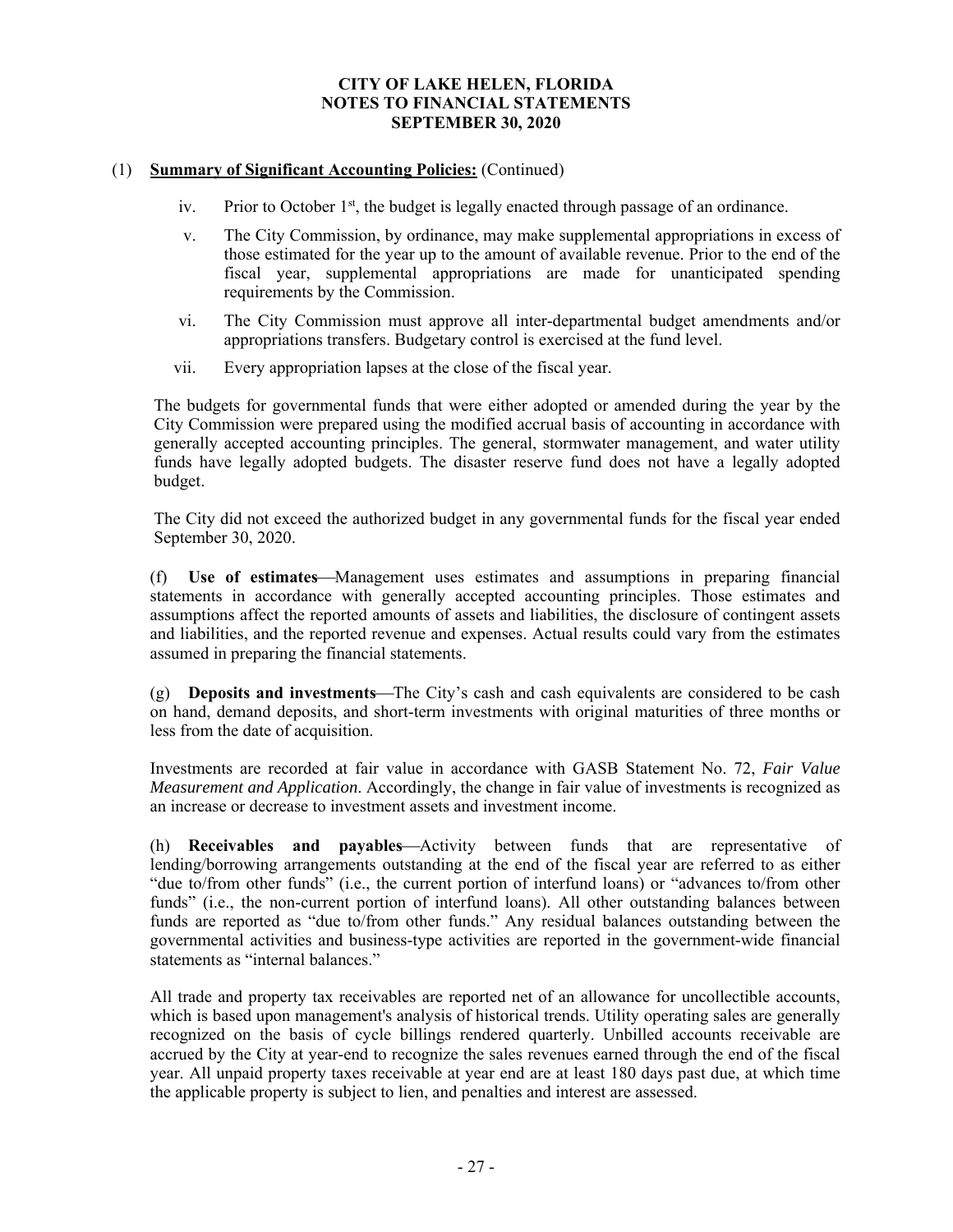#### (1) **Summary of Significant Accounting Policies:** (Continued)

(i) **Capital assets**—Capital assets include property, plant, equipment and infrastructure assets. The terms general capital assets and general infrastructure assets relate only to the assets associated with governmental activities, whereas the terms capital assets and infrastructure assets relate to all such assets belonging to the City.

Capital assets are defined by the City as assets with an initial individual cost of \$5,000 or more and an estimated useful life of more than one year. Such assets are recorded at historical cost, if purchased or constructed. Contributed assets, including donations and easements or other intangible rights of use, are recorded at acquisition value as of the date received. Additions, improvements and other capital outlays that significantly extend the useful life of an asset are only capitalized if they meet the dollar threshold above for capitalization. Maintenance and repairs of capital assets are charged to operating expenses.

Depreciation is reported for the primary government using the straight-line method calculated on a service-life basis to amortize the cost of the asset over their estimated economic useful lives, which are as follows:

| <b>Assets</b>                                                               | Years                                                                   |
|-----------------------------------------------------------------------------|-------------------------------------------------------------------------|
| Buildings and improvements<br>Utility plants<br>Infrastructure<br>Equipment | $15 - 40$ years<br>$25 - 50$ years<br>$15 - 50$ years<br>$2 - 25$ years |
|                                                                             |                                                                         |

(i) **Compensated absences**—City policy permits employees to accumulate a limited amount of earned, but unused annual and personal leave, up to maximums of 240 and 360 hours, respectively. These benefits are payable at 100% and 25%, respectively, to employees upon separation from service. All leave pay is accrued when incurred in the government-wide and proprietary fund financial statements. A liability for these amounts is reported in accordance with the GASB Codification. Such liability will be liquidated by the general and water funds as it becomes due.

(k) **Long-term obligations**—In the government-wide financial statements and proprietary fund financial statements, long-term debt obligations are reported as liabilities in the applicable governmental activities, business-type activities, or proprietary fund type statement of net position. Debt issuance costs are expensed when paid.

(1) **Deferred outflows/inflows of resources** In addition to assets, the statement of financial position will, if required, report a separate section for deferred outflows of resources. This separate financial statement element, deferred outflows of resources, represents a consumption of net position that applies to a future period(s) and so will not be recognized as an outflow of resources (expense/expenditure) until then. Currently, the only item in this category consisted of deferred amounts related to pensions, as discussed further in Note (10).

In addition to liabilities, the statement of financial position will sometimes report a separate section for deferred inflows of resources. This separate financial statement element, deferred inflows of resources, represents an acquisition of net position or fund balance that applies to future period(s) and so will not be recognized as an inflow of resources (revenue) until that time. Currently, the only item in this category consisted of deferred inflows of resources related to pensions, as discussed further in Note (10).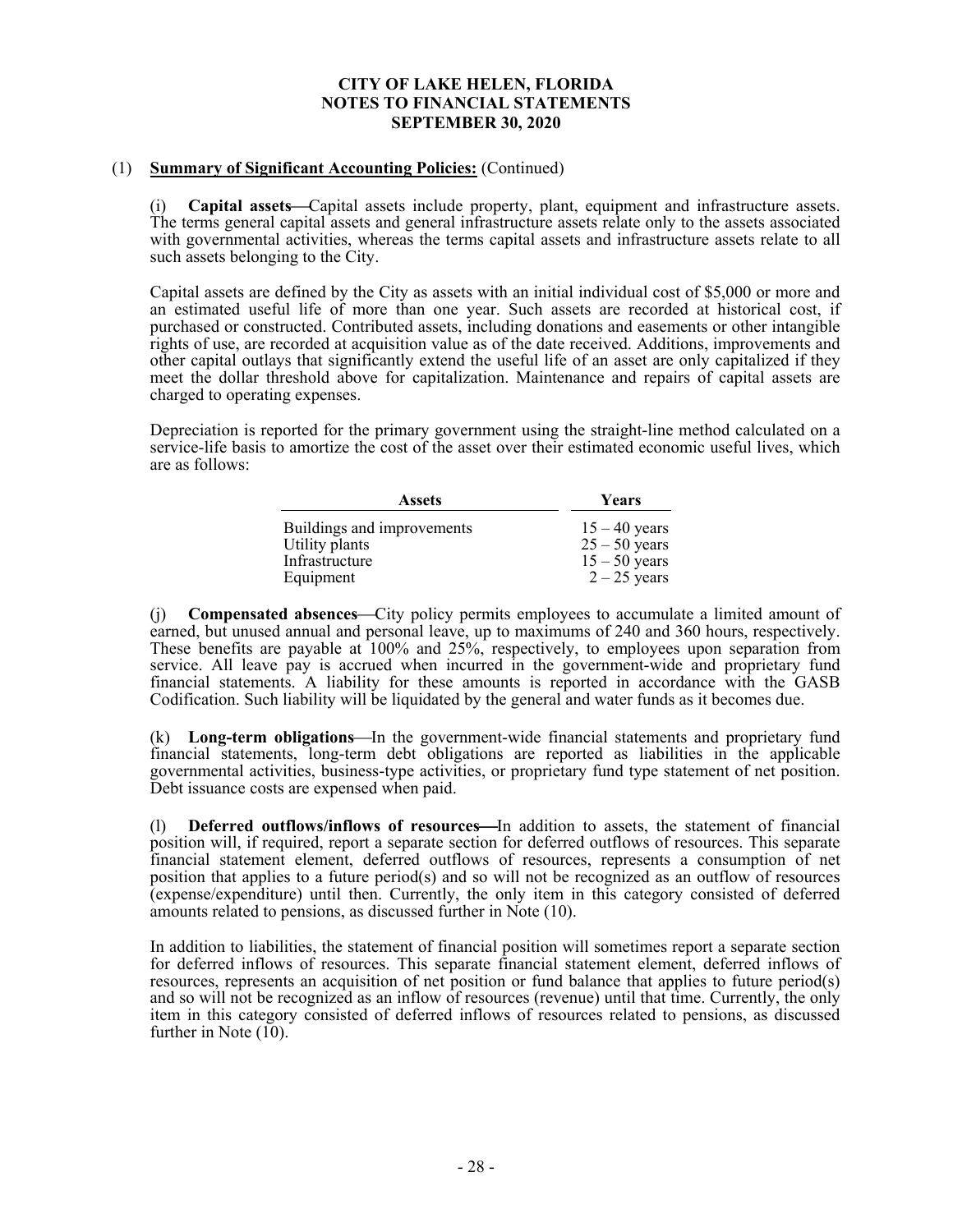#### (1) **Summary of Significant Accounting Policies:** (Continued)

(m) Fund equity—In the fund financial statements, governmental funds report fund balance classifications that comprise a hierarchy based primarily on the extent to which the City is bound to honor constraints on the specific purposes for which amounts in those funds can be spent. Those classifications are as follows:

*Nonspendable* – The nonspendable fund balance classification includes amounts that cannot be spent because they are either (a) not in spendable form or (b) legally or contractually required to be maintained intact. The "not in spendable form" criterion includes items that are not expected to be converted to cash such as inventories and prepaid amounts.

*Restricted* – Fund balance is reported as restricted when constraints placed on the use of resources are either externally imposed by creditors (such as through debt covenants), grantors, contributors, or laws or regulations of other governments or imposed by law through constitutional provisions or enabling legislation (i.e., when the government assesses, levies, charges, or otherwise mandates payment of resources (from external resource providers) and includes a legally enforceable requirement that those resources be used only for the specific purposes stipulated in the legislation.

*Committed* – Fund balance amounts that can only be used for specific purposes pursuant to constraints imposed by ordinance of the City Commission are reported as committed fund balance. Those committed amounts cannot be used for any other purpose unless the City removes or changes the specified use by taking the same type of action it employed to previously commit those amounts.

*Assigned* – Fund balance amounts that are constrained by the government's intent to be used for specific purposes, but are neither restricted nor committed, are reported as assigned fund balance, except for stabilization arrangements. Assignments can be made by the City Commission or the City Administrator.

*Unassigned* – Unassigned fund balance is the residual classification for the general fund. This classification represents fund balance that has not been assigned to other funds and that has not been restricted, committed, or assigned to specific purposes within the general fund.

For spendable resources, it is the City's policy to use its resources in the following order as needed to fund expenses: restricted, committed, assigned, unrestricted.

(n) **Net position flow assumption—Sometimes the City will fund outlays for a particular purpose** from both restricted and unrestricted resources. In order to determine amounts reported as restricted and unrestricted net position, it is the City's policy to consider restricted net position to have been used before unrestricted net position is applied.

(o) **Implementation of new accounting standards—At** September 30, 2020, and for the year then ended, the City has not implemented any new accounting standards with a material effect on the City's financial statements.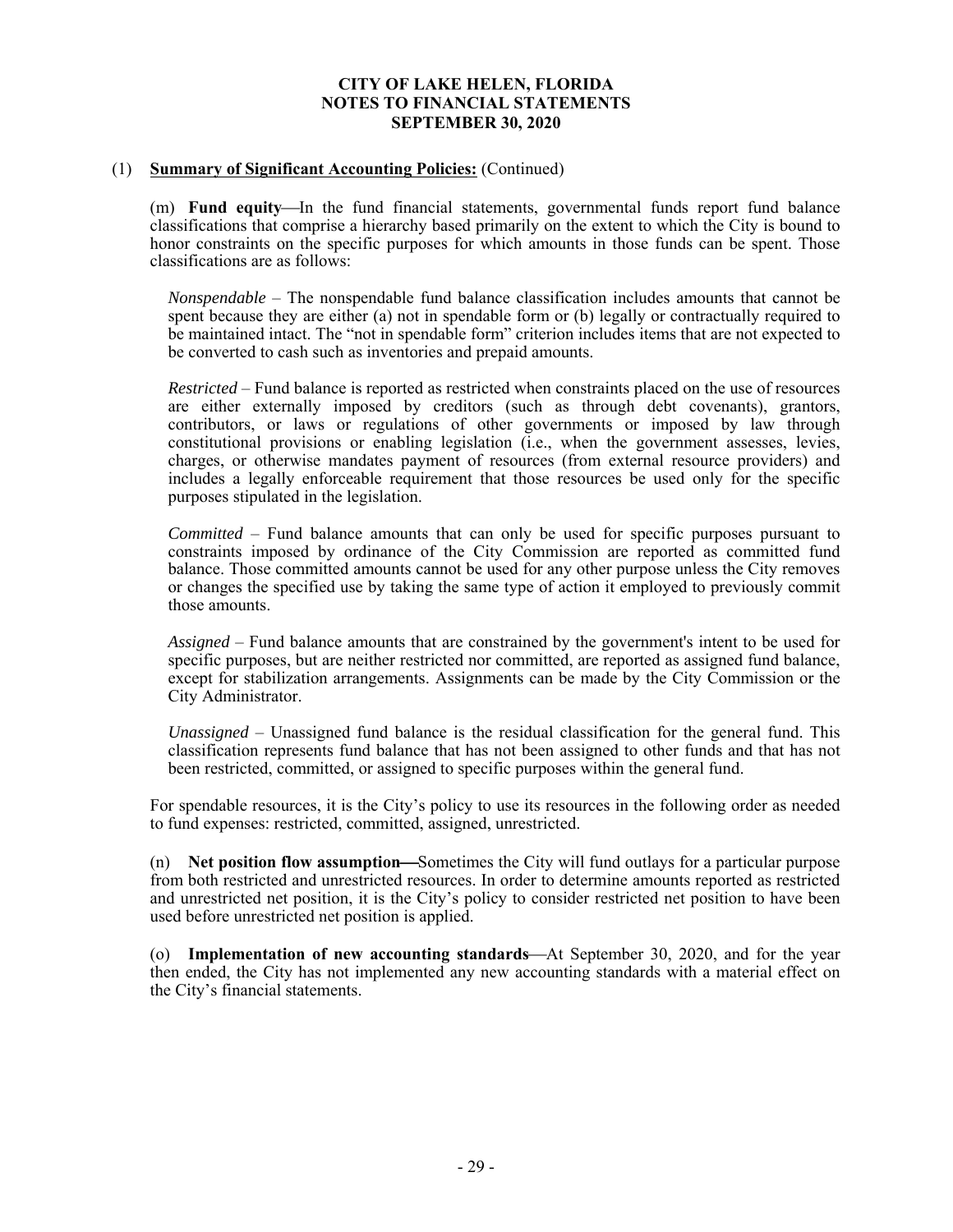### (2) **Reconciliation of Government-Wide and Fund Financial Statement:**

(a) **Explanation of certain differences between the governmental fund balance sheet and the government-wide statement of net position—Following the governmental fund balance sheet is a** reconciliation between fund balance – total governmental funds and net position – governmental activities as reported in the government-wide statement of net position. A detailed explanation of these differences is provided in this reconciliation.

(b) **Explanation of certain differences between the governmental fund statement of revenues, expenditures, and changes in fund balances and the government-wide statement of activities** Following the governmental fund statement of revenues, expenditures, and changes in fund balances, there is a reconciliation between net changes in fund balances - total governmental funds and changes in net position of governmental activities as reported in the government-wide statement of activities. A detailed explanation of these differences is provided in this reconciliation.

### (3) **Property Tax Calendar:**

Under Florida law, the assessment of all properties and collection of all county, municipal and school board property taxes are consolidated in the offices of the County Property Appraiser. State laws regulating tax assessment are designed to ensure a consistent property valuation method statewide and permit municipalities to levy property taxes at a rate of up to 10 mills. For the fiscal year ended September 30, 2020, the millage rate assessed by the City was 7.0000 per \$1,000.

All property is assessed according to its fair market value on January 1 of each year. Each assessment roll is submitted to the Executive Director of the State Department of Revenue for review to determine if the rolls meet all of the appropriate requirements of State statutes.

The current year taxes for the fiscal year, beginning October 1, are billed in the month of November and are due no later than March 31. On April 1, all unpaid amounts become delinquent and are subject to interest and penalties.

Discounts are allowed for early payment at the rate of 4% in the month of November, 3% in the month of December, 2% in the month of January, 1% in the month of February, and without discount in March.

The City recognizes property tax revenues on an accrual basis. Delinquent taxes on real property bear interest of 18% per year. On or prior to June 1 following the tax year, certificates are sold for all delinquent taxes on real property. After sale, tax certificates bear interest of 18% per year or any lower rate bid by the buyer. Application for a tax deed on any unredeemed tax certificates may be made by the certificate holder after a period of two years. The City tax calendar is as follows:

| <b>Valuation Date:</b>               | January 1, 2019  |
|--------------------------------------|------------------|
| Preliminary Tax Roll Date:           | July 1, 2019     |
| <b>Commission Tax Rate Hearings:</b> | September 2019   |
| Levy Date:                           | November 1, 2019 |
| Due Date:                            | March 31, 2020   |
| Lien Date:                           | June 1, 2020     |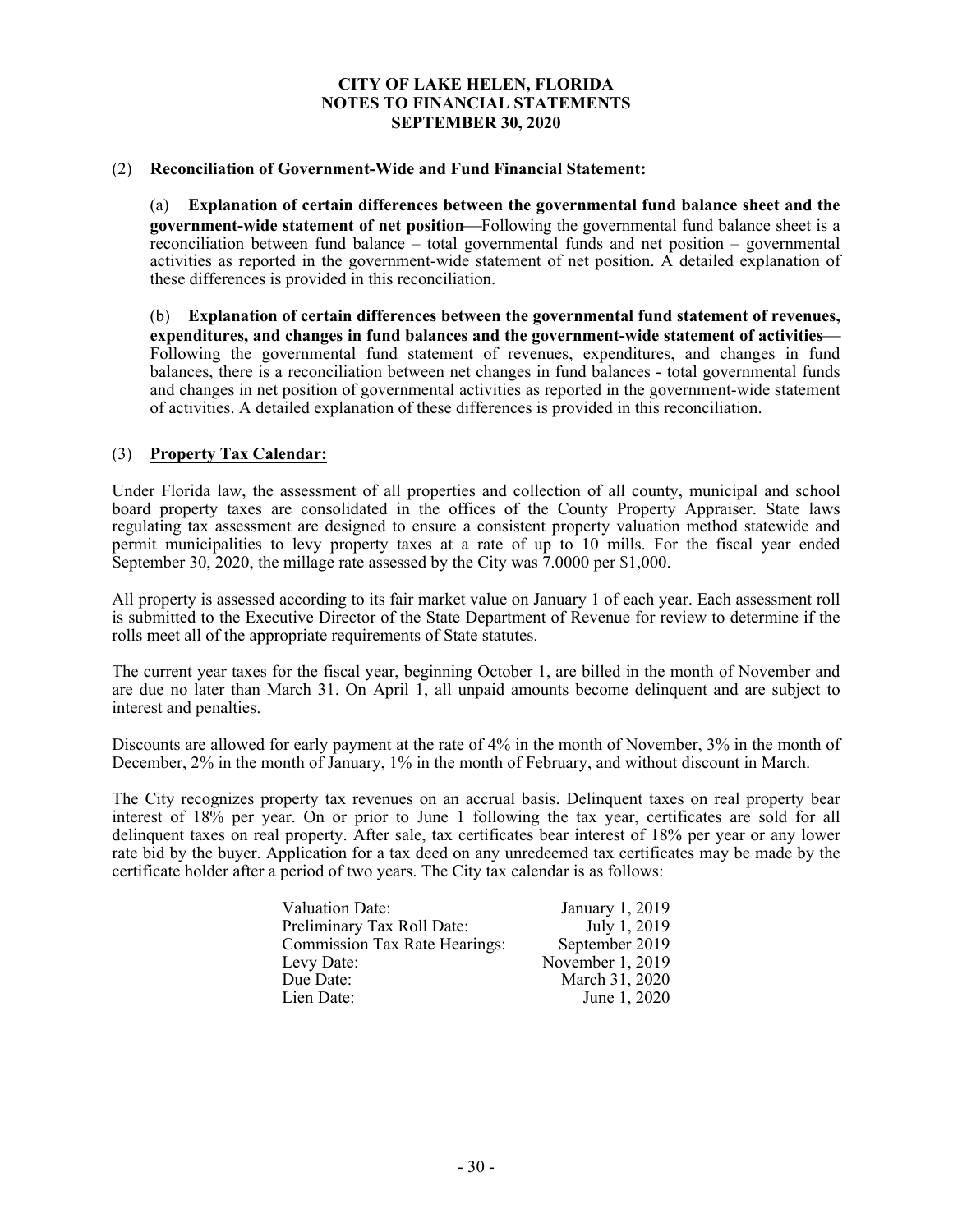#### (4) **Deposits and Investments:**

The City, for accounting and investment purposes, maintains a pooled noninterest-bearing banking account for substantially all City funds. Additional accounts are held for various other purposes, or to segregate cash balances for amounts which are restricted or held on behalf of others.

State statutes authorize the City to invest excess funds in time deposits, obligations of, or obligations the principal and interest of which are unconditionally guaranteed by, the United States Government, commercial paper, corporate bonds, repurchase agreements and/or the State Board of Administration (SBA) Local-Government Surplus Trust Fund Investment Pool or other investment vehicles authorized by local ordinance.

As of September 30, 2020, all City deposits were covered by private bank acquired insurance, Securities Investor Protection Corporation (SIPC) insurance, private broker/dealer acquired insurance, Federal Depository Insurance Corporation (FDIC) insurance, and/or the State of Florida collateral pool established under the Florida Security for Public Deposits Act (the Act). The Act established guidelines for qualification and participation by banks and savings associations, procedures for administration of the collateral requirements and characteristics of eligible collateral. Under the Act, the qualified depository must pledge at least 50% of the average daily balance for each month of all public deposits in excess of any applicable deposit insurance. Additional collateral, up to 125% may be required if deemed necessary.

Obligations pledged to secure deposits must be delivered to the State Treasurer, or with the approval of the State Treasurer to a bank, savings association, or trust company provided a power of attorney is delivered to the Treasurer. Under the Act, the City is authorized to deposit funds only in Qualified Public Depositories.

The City is a member of Florida PRIME, the Local Government Surplus Funds Trust Fund Investment Pool (the Pool), that is administered by the State Board of Administration of Florida (SBA). The Regulatory Oversight of the Local Government Surplus Funds Trust fund is governed by Ch. 19-7 of the Florida Administrative Code, which identifies the Rules for the State Board of Administration. These rules provide guidance and establish the general procedure for the administration of the Local Government Surplus Funds Trust Fund. The Local Government Surplus Trust Fund is not a registrant with the Securities and Exchange Commission (SEC); however, the Board has adopted operating procedure consistent with the requirements for a 2a-7 fund. As of September 30, 2020, the investment pool had a weighted average of 48 days to maturity and was rated AAAm by Standard & Poor's.

The City's investment portfolio held no assets or investments carried at fair value at September 30, 2020, and subject to the required disclosures of GASB 72.

#### *City Investment Portfolio*

As of September 30, 2020, the City's governmental and business-type investment portfolio is composed of the following investments:

|                                        | <b>Credit</b><br>Quality<br>Rating | <b>Maturities (in Years)</b> |               |                      |  |                                                      |  |                                                      |
|----------------------------------------|------------------------------------|------------------------------|---------------|----------------------|--|------------------------------------------------------|--|------------------------------------------------------|
| <b>Investment Type</b>                 | (S&P)                              | Carrying<br>Value            |               | <b>Less Than 1</b>   |  | $1-5$                                                |  | Over 5                                               |
| Cash and cash equivalents<br>SBA funds | NR.<br>AAAm                        | 1,458,331<br>815,556         | <sup>\$</sup> | 1,458,331<br>815,556 |  | $\overline{\phantom{a}}$<br>$\overline{\phantom{0}}$ |  | $\overline{\phantom{a}}$<br>$\overline{\phantom{a}}$ |
| Total Portfolio                        |                                    | 2,273,887                    |               | 2,273,887            |  | $\,$                                                 |  | $\overline{\phantom{0}}$                             |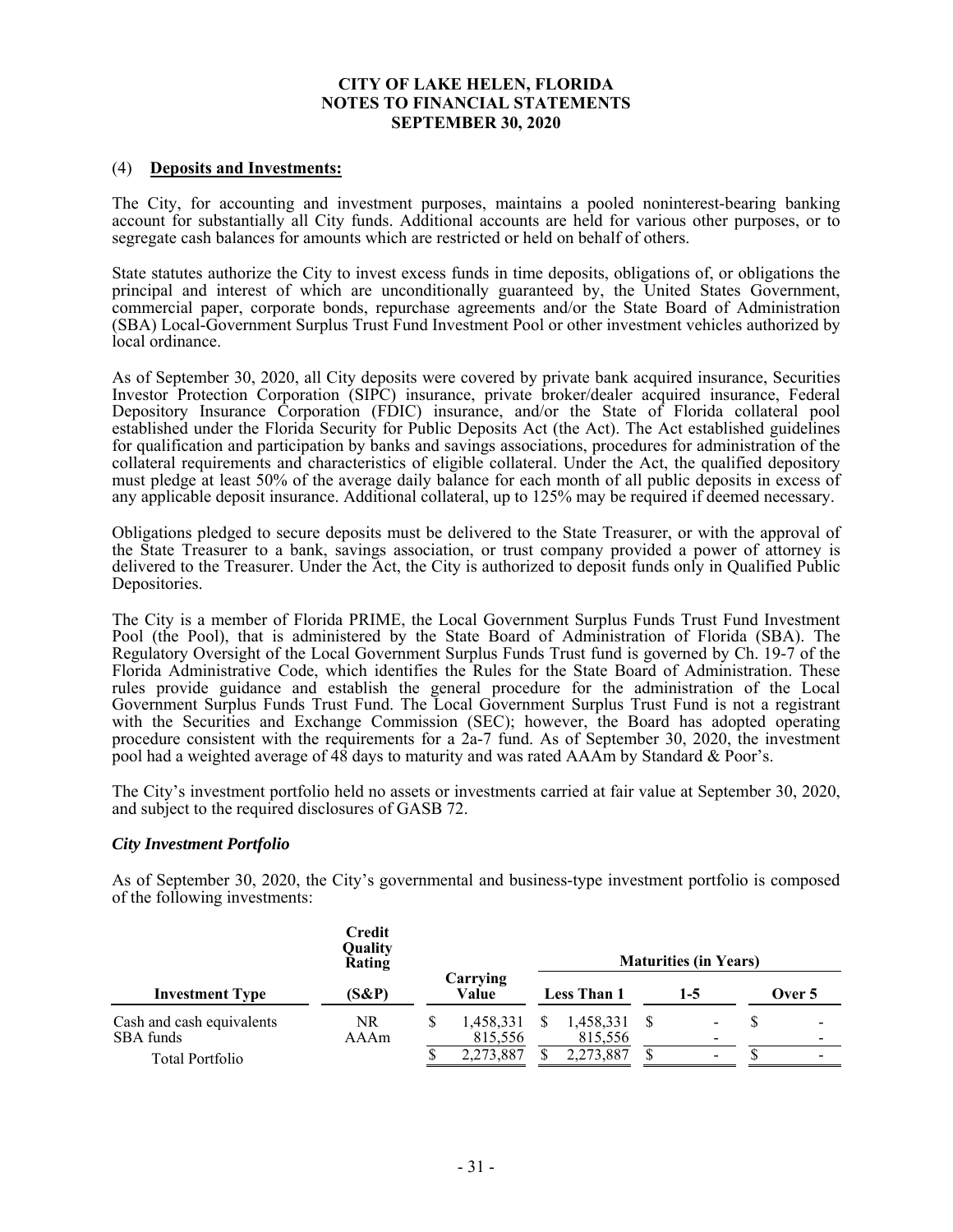#### (4) **Deposits and Investments:** (Continued)

*Interest Rate Risk:* The City limits its exposure to fair value losses arising from increases in interest rates by limiting the investment of its operating funds in investments with maturities of less than one year. Substantially all of the City's surplus funds are invested in the Local Government Surplus Trust Fund. Investments held in the City's Police pension trust fund are generally held to maturity to provide a stable investment interest rate platform which is vital to the projection of actuarial pension costs in the future. Interest rate risk exists when there is a possibility that changes in interest rates could adversely affect an investment's fair value. The City's bank deposits are held in noninterest-bearing accounts.

*Credit Risk:* Credit risk is the risk that a debt issuer or other counter-party to an investment will not fulfill its obligations. The City's portfolio is held entirely with public depositories and is invested in SBA funds, as described above.

*Concentration of Credit Risk:* In addition to describing the credit risk of investments in the portfolio, governmental entities will need to disclose the concentration of credit risk with a single issuer, if 5 or more percent of the total assets of the portfolio are invested with one issuer. The City's policy limits certain type of investments to no more than 5% of the total portfolio. Investments issued or explicitly guaranteed by the U.S. government and investments in mutual funds, external investment pools and other pooled investments are excluded from the concentration of credit risk disclosure requirements.

*Custodial Credit Risk*: All demand deposits are held with qualified public depositories, as defined above. In the case of investments, this is the risk that, in the event of the failure of the counterparty, the City will not be able to recover the value of its investments or collateral securities that are in the possession of an outside party. As of September 30, 2020, the City's investment of \$815,556 in SBA funds are backed by the full faith and credit of the State of Florida, or explicitly guaranteed by the State of Florida.

#### *Municipal Police Officers' Retirement Trust Fund Investment Portfolio*

The Municipal Police Officers' Retirement Trust Fund has adopted an investment policy which authorizes the pension manager to invest in equities, fixed income investments, money market funds, and pooled funds.

The Plan is subject to using fair value measurement guidelines established by GASB Statement No. 72. These guidelines recognize a three-tiered fair value hierarchy, as follows:

*Level 1:* Ouoted prices for identical investments in active markets;

*Level 2:* Observable inputs other than quoted market prices; and,

*Level 3:* Unobservable inputs.

The following chart shows the Municipal Police Officers' Retirement Trust Fund cash and investment accounts by investment portfolios and their respective maturities (in years) and fair value measurement levels:

| <b>Investment Type</b>            |   | Carrying<br>Value | Weighted<br>Average<br><b>Maturity</b><br>(years) | <b>Credit Rating</b><br>(Fitch) | <b>Fair Value</b><br>Hierarchy<br><b>Classification</b> |
|-----------------------------------|---|-------------------|---------------------------------------------------|---------------------------------|---------------------------------------------------------|
| Pooled Funds – Fixed Income Gov't | S | 208,301           | 6.60                                              | AAf/S4                          | Level 2                                                 |
| Pooled Funds – Fixed Income Funds |   | 209,799           | 5.82                                              | NR.                             | Level 3                                                 |
| Pooled Funds – Equities           |   | 932,108           | N/A                                               | <b>NR</b>                       | Level 2                                                 |
| Pooled Funds - Real Estate        |   | 136,370           | N/A                                               | NR.                             | Level 3                                                 |
| Cash                              |   | 11,989            | N/A                                               | <b>NR</b>                       | N/A                                                     |
| <b>Total Portfolio</b>            |   | 1,498,567         |                                                   |                                 |                                                         |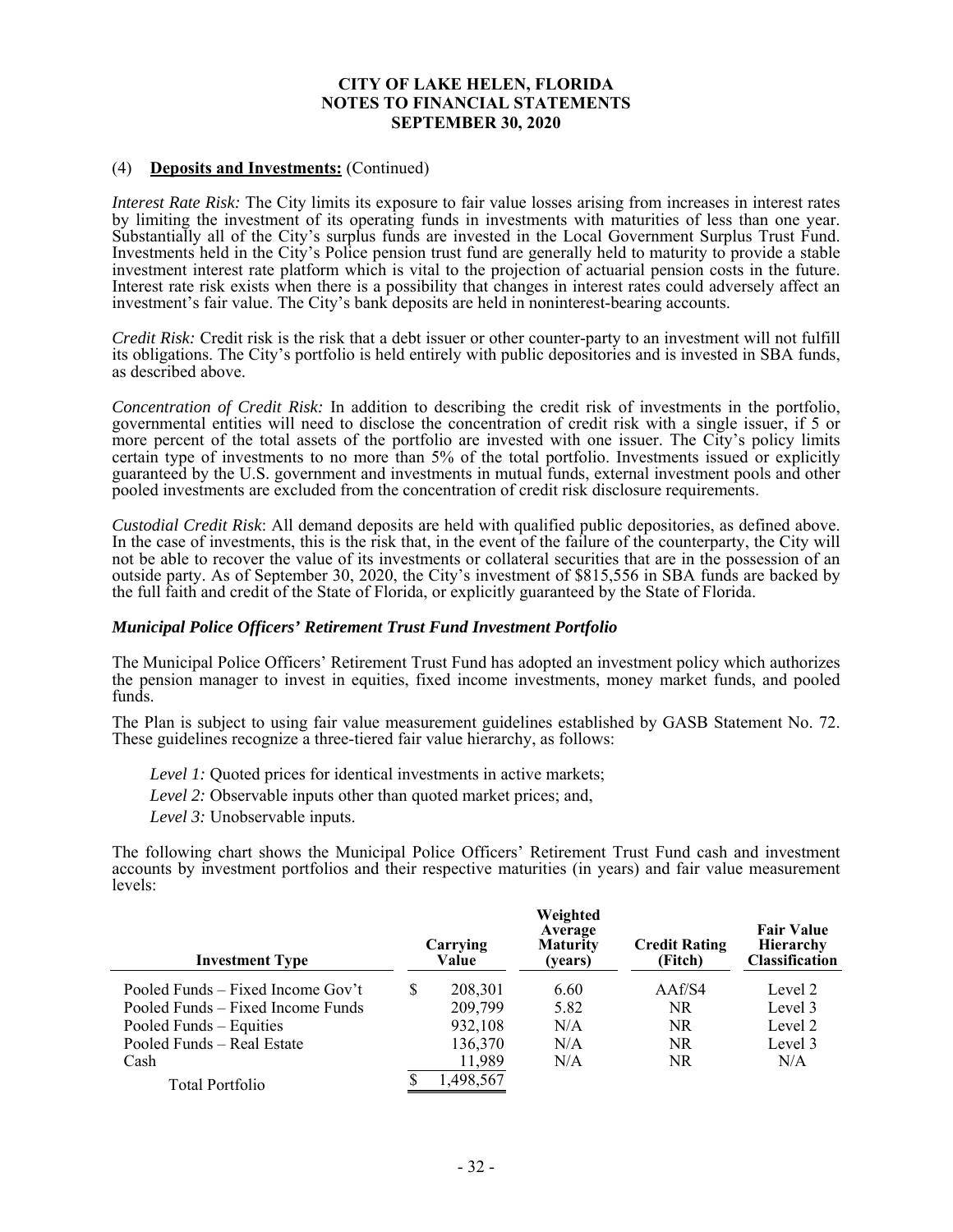### (4) **Deposits and Investments:** (Continued)

*Interest Rate Risk:* Interest rate risk is the risk that changes in interest rates will adversely affect the fair value of investments. Generally, the longer the time to maturity, the greater the exposure to interest rate risk. The established performance objectives of the Pension Plan require investment maturities to provide sufficient liquidity to pay obligations as they become due. At September 30, 2020, all investments were held in cash or other assets that could be liquidated at any time.

*Credit Risk:* Credit risk is the risk that a debt issuer or other counter-party to an investment will not fulfill its obligations. The Pension Plan utilizes portfolio diversification in order to limit investments to the highest rated securities as rated by nationally recognized rating agencies. All investments are rated within the investment policy guidelines at September 30, 2020.

*Concentration of Credit Risk:* Concentration of credit risk is the risk of loss attributed to the magnitude of an investment in a single issuer. The Police Pension trust fund policy does not allow more than five (5) percent of its assets in the common stock, capital stock, or convertible securities of any one issuing company. At September 30, 2020, the investment portfolios met these limitations.

*Custodial Credit Risk*: Custodial credit risk is the risk that the City may not recover cash and investments held by another party in the event of financial failure. Custodial credit risk is limited since investments are held in independent custodial safekeeping accounts or mutual funds.

*Foreign Currency Risk*: Foreign currency risk is the risk that changes in exchange rates will adversely affect the fair value of an investment. At September 30, 2020, the investment portfolio had no foreign investments.

### (5) **Accounts Receivable:**

The City's receivables consist of the following at September 30, 2020:

|                                                | Gross<br>Receivable |         | <b>Allowance for</b><br><b>Doubtful</b><br><b>Accounts</b> |          | <b>Net</b><br>Receivable |         |
|------------------------------------------------|---------------------|---------|------------------------------------------------------------|----------|--------------------------|---------|
| Governmental Activities:<br>General Fund       |                     |         |                                                            |          |                          |         |
| Accounts receivable                            |                     | 39,562  | S                                                          |          |                          | 39,562  |
| Totals – Governmental Type Activities          |                     | 39,562  |                                                            |          |                          | 39,562  |
| Business-Type Activities<br>Water Utility Fund |                     |         |                                                            |          |                          |         |
| Accounts receivable                            |                     | 233,410 |                                                            | (10,000) |                          | 223,410 |
| Totals – Business-Type Activities              |                     | 233,410 |                                                            | (10,000) |                          | 223,410 |
| Totals                                         |                     | 272,972 |                                                            | (10,000) |                          | 262,972 |

In addition to accounts receivable, the City also recorded \$196,048 in due from other governments at September 30, 2020.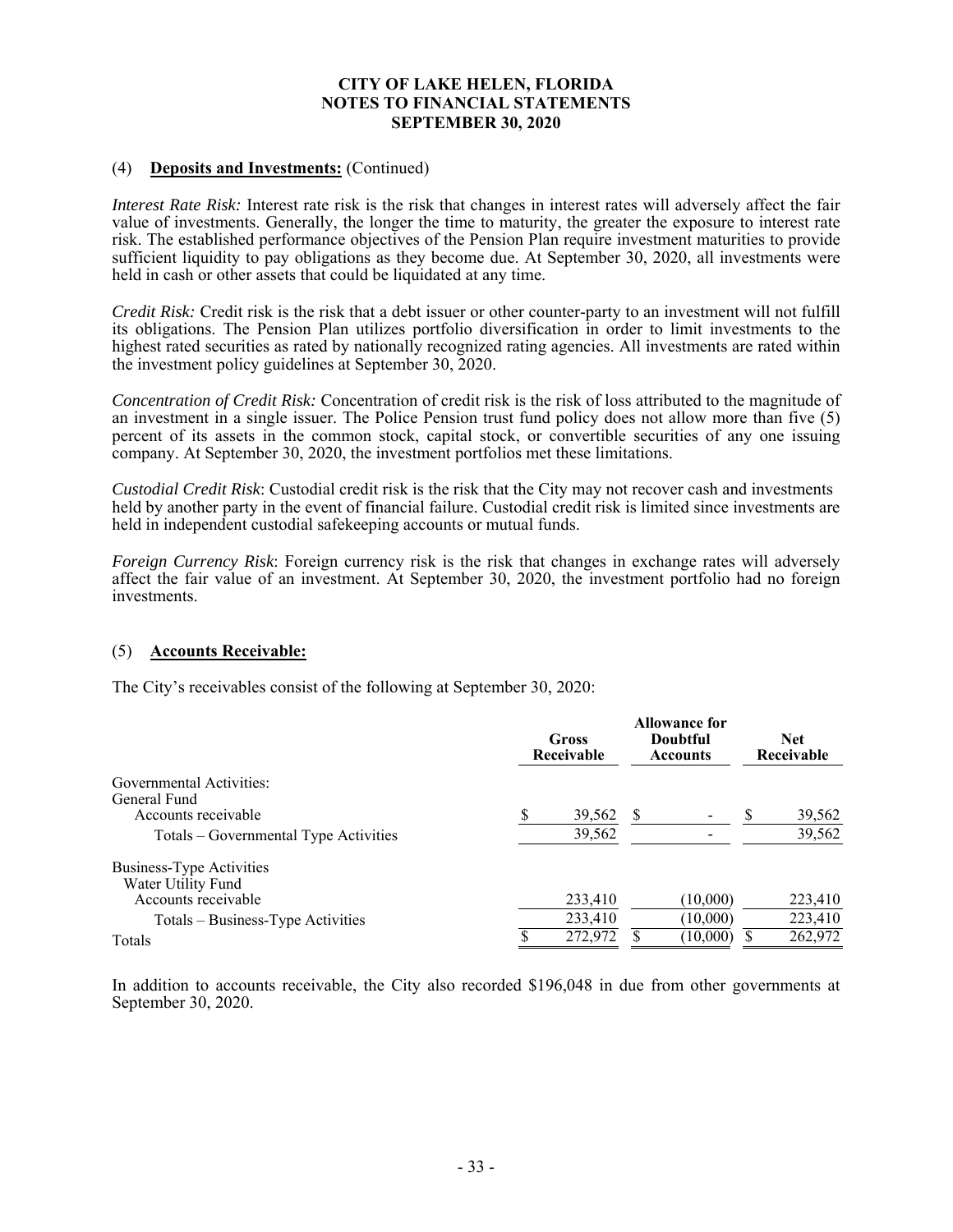# (6) **Capital Assets:**

Capital asset activity for the fiscal year ended September 30, 2020, is as follows:

|                                                                                    |    | <b>Beginning</b><br><b>Balance</b> |    | <b>Increases</b>      |    | <b>Decreases</b> |     | <b>Ending</b><br><b>Balance</b> |
|------------------------------------------------------------------------------------|----|------------------------------------|----|-----------------------|----|------------------|-----|---------------------------------|
| Governmental activities:                                                           |    |                                    |    |                       |    |                  |     |                                 |
| Capital assets, not being depreciated -<br>Land<br>Construction in progress        | \$ | 489,517<br>151,067                 | \$ | 69,040                | \$ | (151,066)        | \$. | 489,517<br>69,041               |
| Total capital assets, not being depreciated<br>Capital assets, being depreciated - |    | 640,584                            |    | 69,040                |    | (151,066)        |     | 558,558                         |
| Buildings and improvements<br>Equipment                                            |    | 4,122,024<br>601,164               |    | 135,185<br>72,183     |    |                  |     | 4,257,209<br>673,347            |
| Total capital assets, being depreciated<br>Less: accumulated depreciation          |    | 4,723,188<br>(1,845,284)           |    | 207,368<br>(140, 477) |    |                  |     | 4,930,556<br>(1,985,761)        |
| Total capital assets, being depreciated, net                                       |    | 2,877,904                          |    | 66,891                |    |                  |     | 2,944,795                       |
| Governmental activities capital assets, net                                        | \$ | 3,518,488                          | \$ | 135,931               |    | (151,066)        |     | 3,503,353                       |
| Business-type activities:<br>Capital assets, not being depreciated -               |    |                                    |    |                       |    |                  |     |                                 |
| Land                                                                               | S  | 17,982                             | S  |                       | \$ |                  |     | 17,982                          |
| Total capital assets, not being depreciated<br>Capital assets, being depreciated - |    | 17,982                             |    |                       |    |                  |     | 17,982                          |
| Buildings and improvements<br>Equipment                                            |    | 2,965,027<br>386,724               |    | 65,197                |    |                  |     | 2,965,027<br>451,921            |
| Total capital assets, being depreciated<br>Less: accumulated depreciation          |    | 3,351,751<br>(1,441,583)           |    | 65,197<br>(91, 692)   |    |                  |     | 3,416,948<br>(1, 533, 275)      |
| Total capital assets, being depreciated, net                                       |    | 1,910,168                          |    | (26, 495)             |    |                  |     | 1,883,673                       |
| Business-type activities capital assets, net                                       | \$ | 1,928,150                          | \$ | (26, 495)             | \$ |                  | \$  | 1,901,655                       |

Depreciation expense was charged to functions/programs as follows:

| Governmental activities:                              |     |         |
|-------------------------------------------------------|-----|---------|
| General governmental                                  | \$  | 29,894  |
| Public safety                                         |     | 24,445  |
| Physical environment                                  |     | 17,895  |
| Transportation                                        |     | 31,022  |
| Culture and recreation                                |     | 37,221  |
| Total depreciation expense - governmental activities  |     | 140,477 |
| Business-type activities:                             |     |         |
| Water utility                                         |     | 91,692  |
| Total depreciation expense - business-type activities | \$. | 91,692  |
|                                                       |     |         |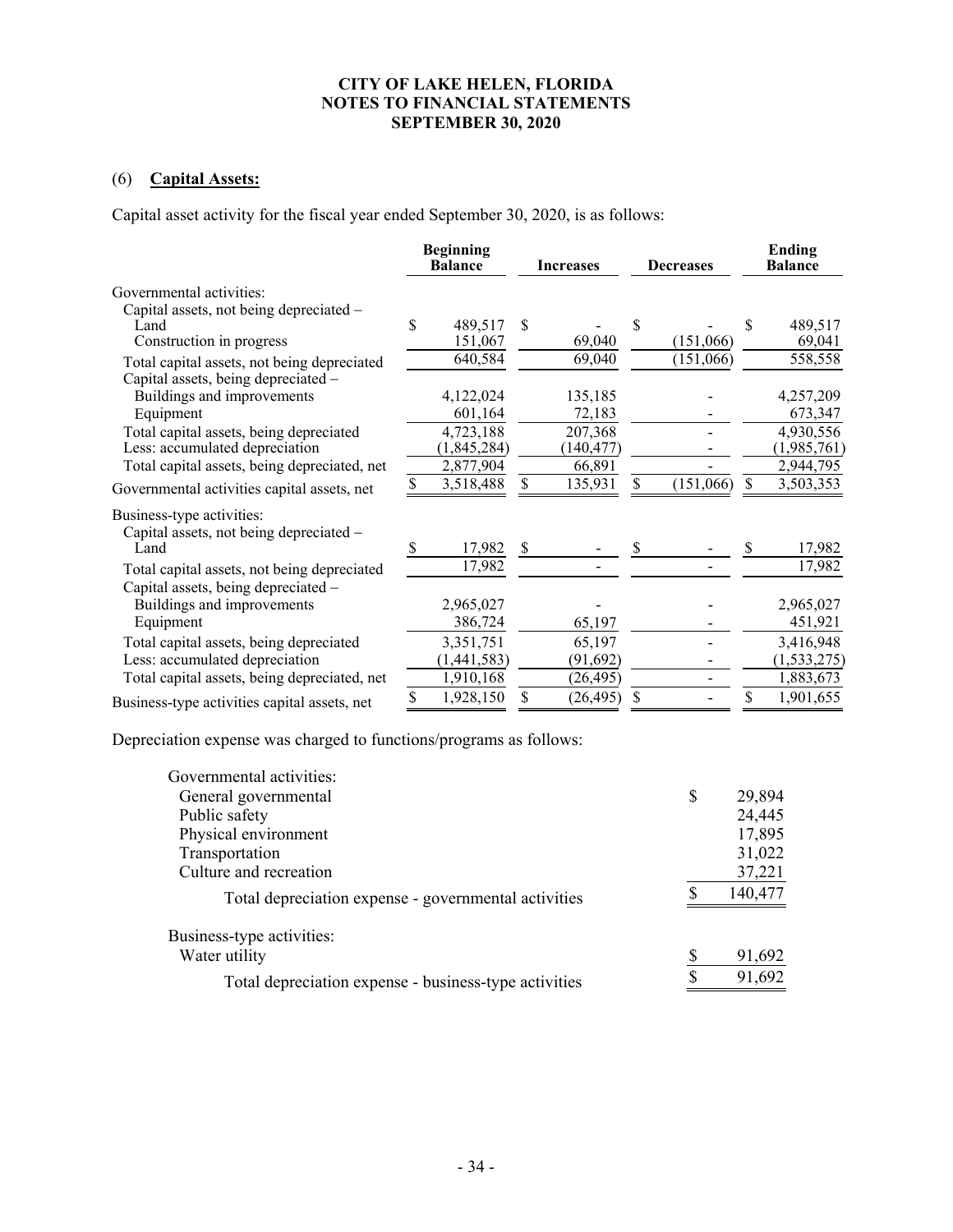### (7) **Long-Term Debt:**

For the fiscal year ended September 30, 2020, a summary of the long-term liability transactions for the City is as follows:

|                                                                | <b>Beginning</b><br><b>Balance</b> |    | <b>Additions</b> | <b>Deletions</b> |   | Ending<br><b>Balance</b> | <b>Due Within</b><br><b>One Year</b> |
|----------------------------------------------------------------|------------------------------------|----|------------------|------------------|---|--------------------------|--------------------------------------|
| <b>Governmental activities:</b><br>Compensated absences        | 52.739                             |    | 56,816           | (41, 125)        |   | 68.430                   | 17,108                               |
| <b>Business-type activities:</b><br>State revolving fund loans | 479,452                            | -S |                  | 121,296          | S | 358,156                  | 125,468                              |
| Compensated absences                                           | 22,283                             |    | 18,570           | (16,056)         |   | 24,797                   | 6,199                                |
| Business-type activities -<br>Total long-term liabilities      | 501,735                            |    | 18.570           | (137, 352)       |   | 382,953                  | 131,667                              |

Annual debt service requirements to maturity for the City's state revolving fund loans are as follows:

| <b>Year Ending</b><br>September 30 | Principal |         |   | <b>Interest</b> | <b>Total</b> |         |  |  |
|------------------------------------|-----------|---------|---|-----------------|--------------|---------|--|--|
| 2021                               | S         | 125,468 |   | 10,466          | S            | 135,934 |  |  |
| 2022                               |           | 129,787 |   | 6,148           |              | 135,935 |  |  |
| 2023                               |           | 14,672  |   | 2,717           |              | 17,389  |  |  |
| 2024                               |           | 15,076  |   | 2,313           |              | 17,389  |  |  |
| 2025                               |           | 15,492  |   | 1,897           |              | 17,389  |  |  |
| 2026-2029                          |           | 57,661  |   | 3,199           |              | 60,860  |  |  |
| Total                              |           | 358,156 | S | 26,740          | S            | 384,896 |  |  |
|                                    |           |         |   |                 |              |         |  |  |

Notes payable in the City's business-type activities at September 30, 2020, are comprised of the following obligations, all of which are direct borrowings:

| State Revolving Fund note payable, dated June 14, 2000, due in semiannual<br>payments of \$59,273, including interest at 3.05% to 3.57% through<br>April 15, 2022. Repayment of loan balance is secured by a pledge of Water |         |
|------------------------------------------------------------------------------------------------------------------------------------------------------------------------------------------------------------------------------|---------|
| Utility revenues.                                                                                                                                                                                                            | 227,082 |
| State Revolving Fund note payable, dated June 5, 2008, due in semiannual<br>payments of \$8,694, including interest at 2.57% to 2.77% through<br>March 15, 2029. Repayment of loan balance is secured by a pledge of         |         |
| Water Utility revenues.                                                                                                                                                                                                      | 131,074 |
| Total long-term debt, business-type activities                                                                                                                                                                               | 358,156 |

The state revolving fund notes payable are secured by pledged water utility revenues. The City was in compliance with all applicable debt covenants as of and for the year ended September 30, 2020. In the event of default, the Florida Department of Environmental Protection may cause the City to establish rates and collect fees, require the City to account for all monies received and used, appoint a receiver to manage the water utility, intercept delinquent amounts plus a penalty due to the City under state revenue sharing, recover all amounts due including costs of collection and attorney fees, and accelerate the repayment schedule or increase the interest rate by a factor of up to 1.66%.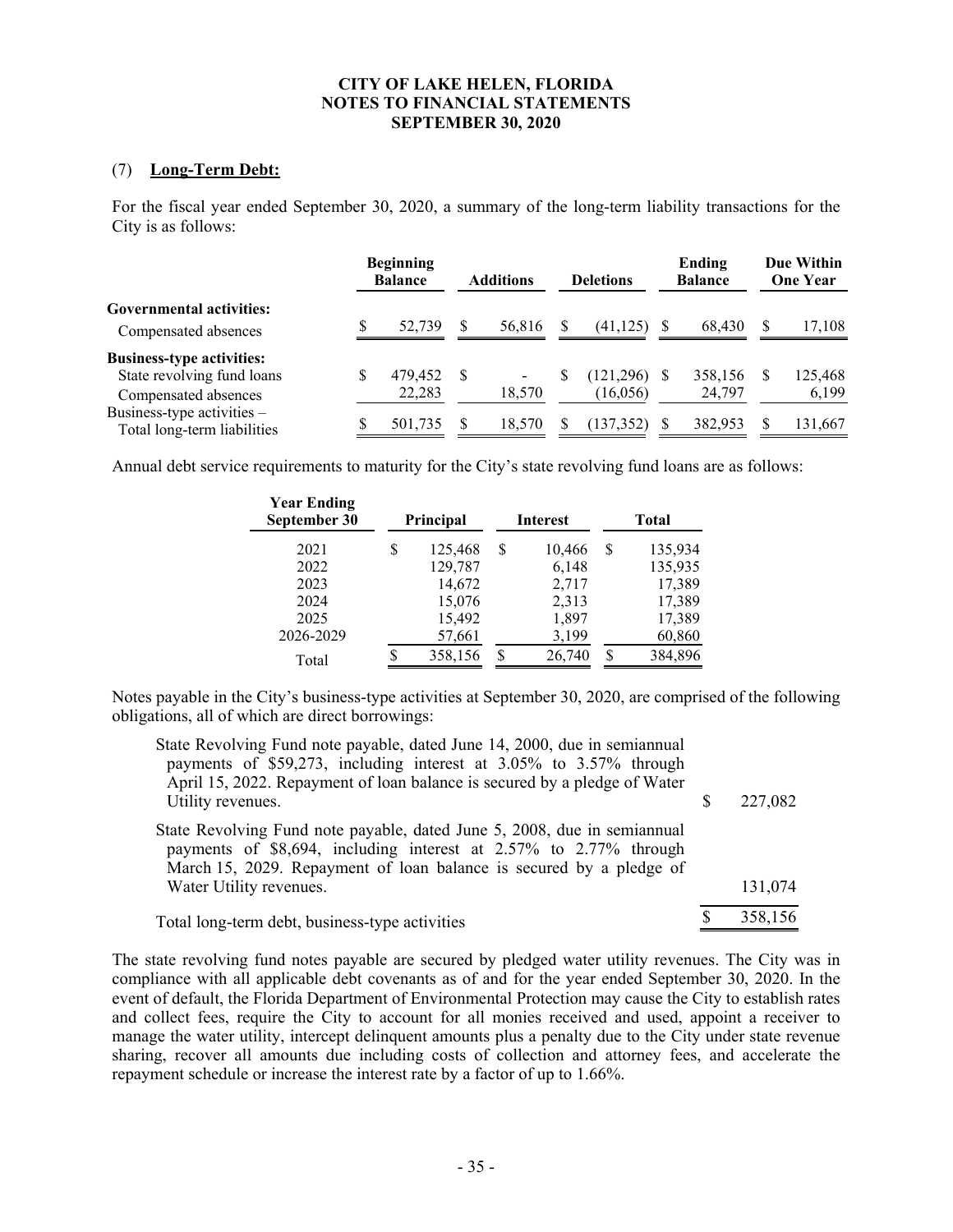### (8) **Conduit Debt:**

The City has the ability to provide financial assistance to private-sector entities by allowing such entities to obtain financing to acquire or construct equipment and facilities deemed to be in the public interest. Bonds issued on behalf of the entities are not deemed to constitute a debt of the City, the State of Florida, or any political subdivision thereof. Bonds or other debt obligations are payable solely from the revenues or other resources pledged under the terms of the debt agreements.

As of September 30, 2020, there were was one conduit debt issuance outstanding, held by Volusia Charter Schools of Excellence, Inc.  $d/b/a$  Ivy Hawn Charter School the Arts, with an outstanding balance of approximately \$17.8 million.

### (9) **Interfund Loans, Advances, and Transfers:**

There were no interfund loans, advances, or transfers as of or during the year ended September 30, 2020.

## (10) **Employees' Retirement Plans:**

### **A. Deferred Compensation Plan**

The City offers employees' participation in an unqualified deferred compensation plan created in accordance with Internal Revenue Code Section 457 to receive employee contributions, which is administered by Nationwide Retirement Solutions, P.O. Box 182797, Columbus, OH, 43218-2797. Annual contributions are limited to the amount allowed by federal tax laws. Employees immediately vest in the elective deferral contributions made to the 457 plan. The City may also contribute to the plan for participants; these contributions vest at the time such contributions are made to the plan. For the year ended September 30, 2020, employee contributions to the 457 plan were approximately \$11,000. There were no employer contributions for the year ended September 30, 2020.

### **B. Florida Retirement System**

### **Plan Description and Administration**

The City participates in the Florida Retirement System (FRS), a multiple-employer, cost-sharing defined public employee retirement system which covers all of the City's full-time employees with the exception of sworn law enforcement officers. The System is administered by the State of Florida, Department of Administration, Division of Retirement to provide retirement and survivor benefits to participating public employees. Provisions relating to the FRS are established by Chapters 121 and 122, Florida Statutes; Chapter 112, Part IV, Florida Statutes; Chapter 238, Florida Statutes; and FRS Rules, Chapter 60S, Florida Administrative Code; wherein eligibility, contributions, and benefits are defined and described in detail. The FRS is a single retirement system administered by the Department of Management Services, Division of Retirement, and consists of two cost-sharing, multiple-employer retirement plans and other nonintegrated programs. These include a defined-benefit pension plan (Plan), with a Deferred Retirement Option Program (DROP), and a defined-contribution plan, referred to as the FRS Investment Plan (Investment Plan).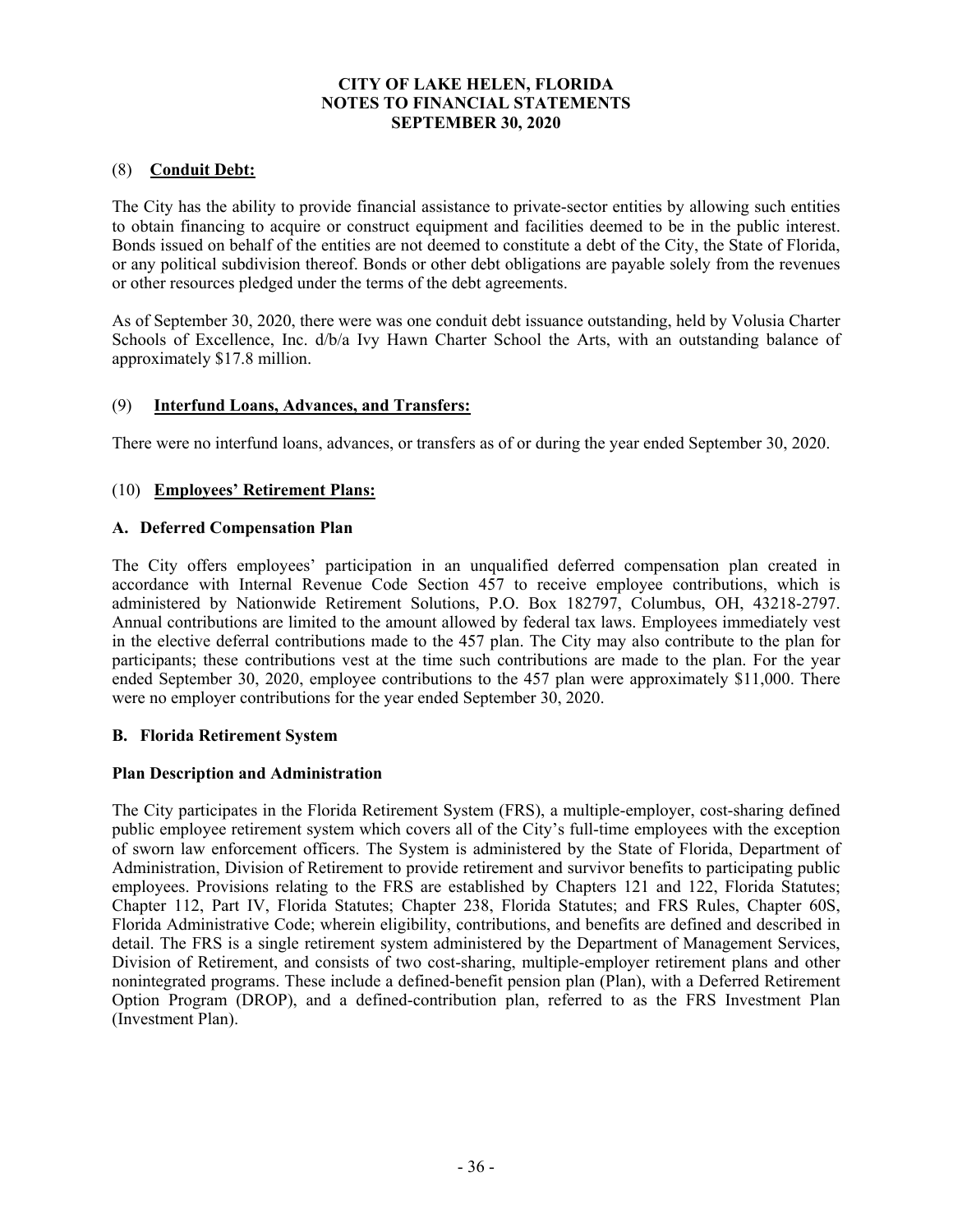## (10) **Employees' Retirement Plans:** (Continued)

In addition, all regular employees of the entity are eligible to enroll as members of the Retiree Health Insurance Subsidy (HIS) Program. The HIS is a cost-sharing, multiple-employer defined benefit pension plan established and administered in accordance with section 112.363, Florida Statutes. The benefit is a monthly payment to assist retirees of the state-administered retirement systems in paying their health insurance costs. Eligible retirees and beneficiaries receive a monthly HIS payment equal to the number of years of service credited at retirement multiplied by \$5. The minimum payment is \$30 and the maximum payment is \$150 per month, pursuant to section 112.363, Florida Statutes. To be eligible to receive a HIS benefit, a retiree under one of the state-administered retirement systems must provide proof of eligible health insurance coverage, which can include Medicare.

### **Benefits Provided and Employees Covered**

Employees enrolled in the Plan prior to July 1, 2011, vest at six years of creditable service and employees enrolled in the Plan on or after July 1, 2011, vest at eight years of creditable service. All vested members, enrolled prior to July 1, 2011, are eligible for normal retirement benefits at age 62 or at any age after 30 years of service. All members enrolled in the Plan on or after July 1, 2011, once vested, are eligible for normal retirement benefits at age 65 or any time after 33 years of creditable service. Members of both Plans may include up to four years of credit for military service toward creditable service. The Plan also includes an early retirement provision; however, there is a benefit reduction for each year a member retires before his or her normal retirement date. The Plan provides retirement, disability, death benefits, and annual cost-of-living adjustments. Benefits under the Plan are computed on the basis of age and/or years of service, average final compensation, and service credit. Credit for each year of service is expressed as a percentage of the average final compensation. For members initially enrolled before July 1, 2011, the average final compensation is the average of the five highest fiscal years' earnings; for members initially enrolled on or after July 1, 2011, the average final compensation is the average of the eight highest fiscal years' earnings. The total percentage value of the benefit received is determined by calculating the total value of all service, which is based on the retirement plan and/or class to which the member belonged when the service credit was earned.

DROP, subject to provisions of Section 121.091, Florida Statutes, permits employees eligible for normal retirement under the Plan to defer receipt of monthly benefit payments while continuing employment with an FRS employer. An employee may participate in DROP for a period not to exceed 60 months after electing to participate, except that certain instructional personnel may participate for up to 96 months. During the period of DROP participation, deferred monthly benefits are held in the FRS Trust Fund and accrue interest.

Employees may elect to participate in the Investment Plan in lieu of the FRS defined-benefit plan. Employer and employee contributions are defined by law, but the ultimate benefit depends in part on the performance of investment funds. The Investment Plan is funded by employer and employee contributions that are based on salary and membership class (Regular, DROP, etc.). Contributions are directed to individual member accounts, and the individual members allocate contributions and account balances among various approved investment choices. Employees in the Investment Plan vest at one year of service.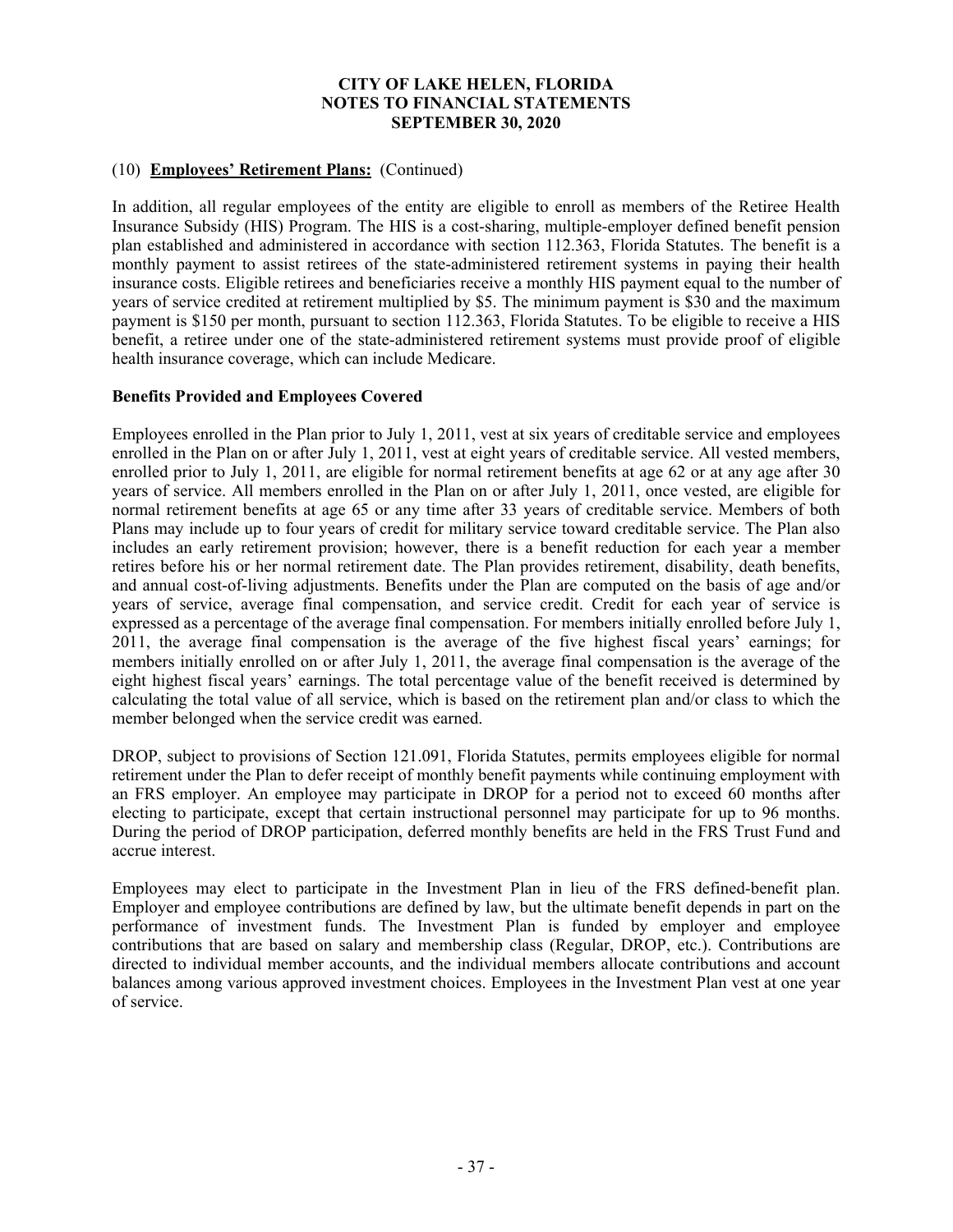#### (10) **Employees' Retirement Plans:** (Continued)

#### **Financial Statements**

Financial statements and other supplementary information of the FRS are included in the State's Comprehensive Annual Financial Report, which is available from the Florida Department of Financial Services, Bureau of Financial Reporting Statewide Financial Reporting Section by mail at 200 E. Gaines Street, Tallahassee, Florida 32399-0364; by telephone at (850) 413-5511; or at the Department's Web site (www.myfloridacfo.com). An annual report on the FRS, which includes its financial statements, required supplementary information, actuarial report, and other relevant information, is available from:

Florida Department of Management Services Division of Retirement, Research and Education Services P.O. Box 9000 Tallahassee, FL 32315-9000 850-488-5706 or toll free at 877-377-1737

#### **Contributions**

Employers may participate in certain classes of FRS membership. The employee contribution rate for eligible employees are 3.0%. Each class has descriptions and employer contribution rates in effect during the fiscal year ended September 30, 2020, as follows (contribution rates are in agreement with the actuarially determined rates):

| <b>FRS Membership Plan &amp; Class</b> | 30, 2020 | Through June After June 30,<br>2020 |
|----------------------------------------|----------|-------------------------------------|
| Regular Class                          | 8.47%    | $10.00\%$                           |
| Senior Management                      | 25.41%   | 27.29%                              |

Current-year employer HIS contributions were made at a rate of 1.66% of covered payroll, included in the above rates.

Actual contributions made for entity employees participating in FRS and HIS for the plan year ended June 30, 2020, were as follows:

| Entity Contributions – FRS   | 48.887 |
|------------------------------|--------|
| Entity Contributions – HIS   | 8.888  |
| Employee Contributions – FRS | 16,062 |

#### **Net Pension Liability, Pension Expense, and Deferred Outflows and Inflows of Resources Related to Pensions**

At September 30, 2020, the City reported a net pension liability related to FRS and HIS as follows:

| Plan       |    | <b>Net Pension</b><br>Liability |
|------------|----|---------------------------------|
| <b>FRS</b> | S  | 637,715                         |
| <b>HIS</b> |    | 188,313                         |
| Total      | ۳. | 826,028                         |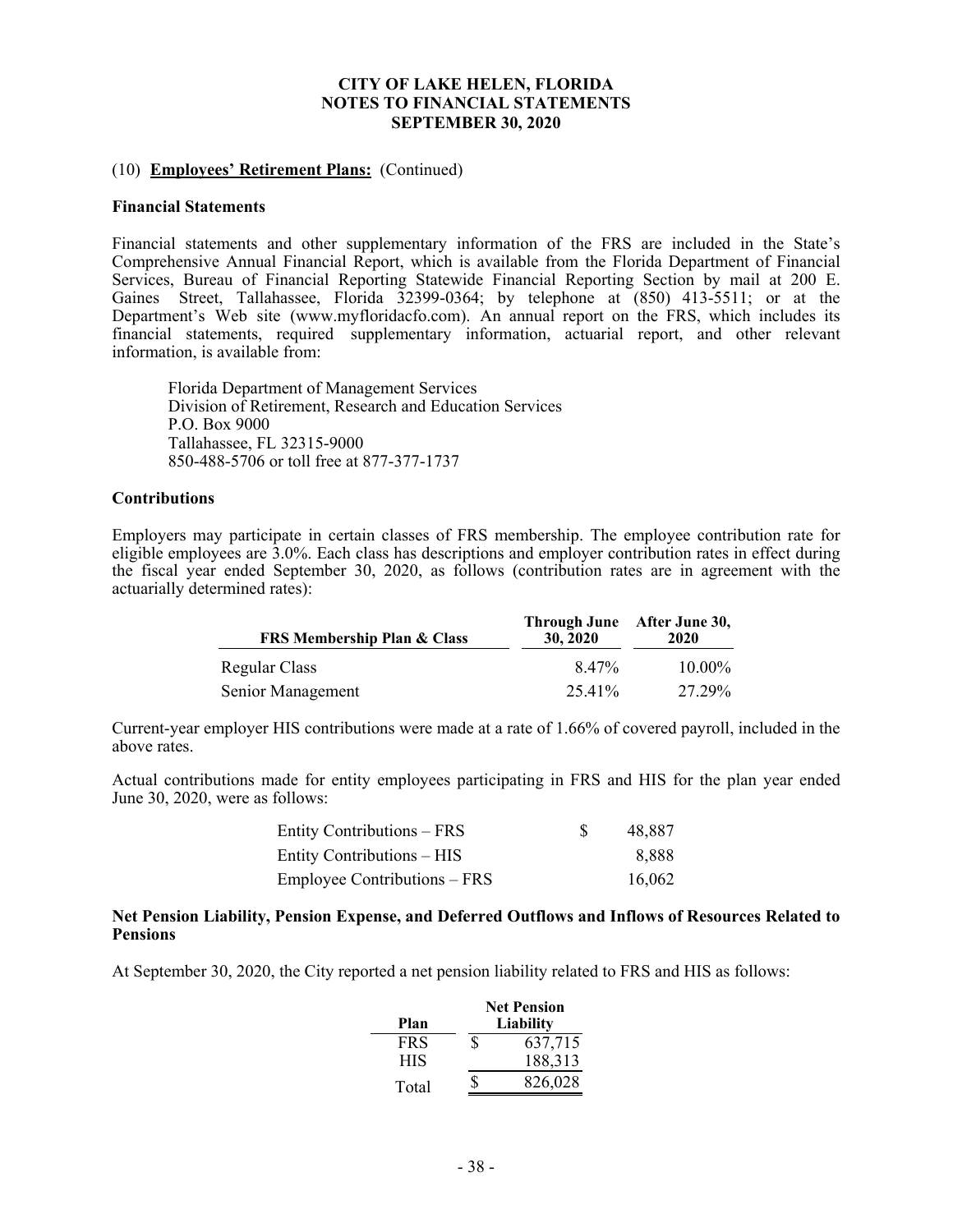#### (10) **Employees' Retirement Plans:** (Continued)

The net pension liability was measured as of June 30, 2020, and the total pension liability used to calculate the net pension liability was determined by an actuarial valuation as of that date. The employer proportion of the net pension liability was based on a projection of the organization's long-term share of contributions to the pension plan relative to the projected contributions of all participating governmental entities, as actuarially determined. At June 30, 2020 and 2019, the organization's proportionate share of the FRS and HIS net pension liabilities were as follows:

| Plan | 2020          | 2019         |
|------|---------------|--------------|
| FRS. | 0.001471374%  | 0.001474351% |
| HIS. | 0.001542302\% | 0.001547116% |

For the plan year ended June 30, 2020, pension expense was recognized related to the FRS and HIS plans as follows:

| <b>FRS</b> | S | 118,029 |
|------------|---|---------|
| <b>HIS</b> |   | 6,701   |
| Total      | S | 124,730 |

#### *Deferred outflows/inflows related to pensions:*

At September 30, 2020, the City reported deferred outflows of resources and deferred inflows of resources related to pensions from the following sources:

|                                                                   | <b>FRS</b> |                                                           |  |                                                          | НIS                                                       |        |  |                                                   |
|-------------------------------------------------------------------|------------|-----------------------------------------------------------|--|----------------------------------------------------------|-----------------------------------------------------------|--------|--|---------------------------------------------------|
|                                                                   |            | <b>Deferred</b><br><b>Outflows of</b><br><b>Resources</b> |  | <b>Deferred</b><br><b>Inflows of</b><br><b>Resources</b> | <b>Deferred</b><br><b>Outflows of</b><br><b>Resources</b> |        |  | <b>Deferred</b><br>Inflows of<br><b>Resources</b> |
| Differences between expected and actual experience                | У          | 24,407                                                    |  | $\overline{\phantom{0}}$                                 |                                                           | 7,703  |  | (145)                                             |
| Changes of assumptions                                            |            | 115.447                                                   |  |                                                          |                                                           | 20,249 |  | (10, 950)                                         |
| Net different between projected and actual investment<br>earnings |            | 37,970                                                    |  |                                                          |                                                           | 150    |  |                                                   |
| Change in proportionate share                                     |            | 7,557                                                     |  | (51, 181)                                                |                                                           | 4,492  |  | (26, 168)                                         |
| Contributions subsequent to measurement date                      |            | 16,204                                                    |  |                                                          |                                                           | 2,472  |  |                                                   |
|                                                                   |            | 201,585                                                   |  | (51, 181)                                                |                                                           | 35,066 |  | (37, 263)                                         |

Amounts reported as deferred outflows (except for contributions made subsequent to the measurement date, which will be recognized in the succeeding fiscal year) and deferred inflows of resources related to pensions being amortized for a period of greater than one year will be recognized in pension expense in succeeding years as follows:

| 2021       | S  | 23,078  |
|------------|----|---------|
| 2022       |    | 46,861  |
| 2023       |    | 34,472  |
| 2024       |    | 19,452  |
| 2025       |    | 3,790   |
| Thereafter |    | 1,878   |
| Total      | \$ | 129,531 |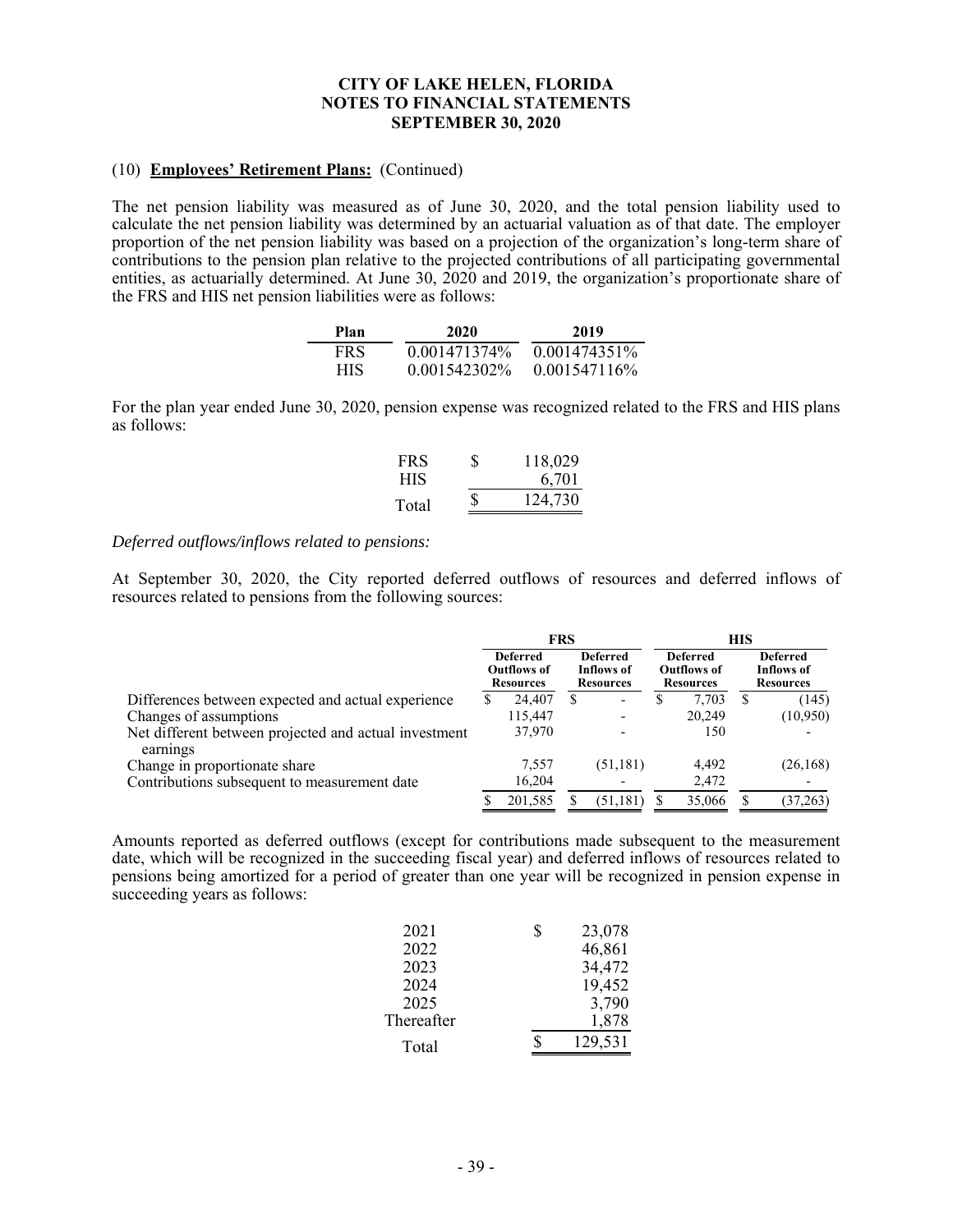### (10) **Employees' Retirement Plans:** (Continued)

#### *Actuarial assumptions:*

The actuarial assumptions for both defined benefit plans are reviewed annually by the Florida Retirement System Actuarial Assumptions Conference. The FRS has a valuation performed annually. The HIS Program has a valuation performed biennially that is updated for GASB reporting in the year a valuation is not performed. The most recent experience study for the FRS was completed in 2019 for the period July 1, 2013, through June 30, 2018. Because HIS is funded on a pay-as-you-go basis, no experience study has been completed.

The total pension liability for each of the defined benefit plans was determined by an actuarial valuation, using the entry age normal actuarial cost method. Inflation increases for both plans is assumed at 2.40%. Payroll growth, including inflation, for both plans is assumed at 3.25%. Both the discount rate and the long-term expected rate of return used for FRS investments is 6.80%. This rate decreased from the prior year rate, which was 6.90%. The plan's fiduciary net position was projected to be available to make all projected future benefit payments of current active and inactive employees. Therefore, the discount rate for calculating the total pension liability is equal to the long-term expected rate of return. Because HIS Program uses a pay-as-you-go funding structure, a municipal bond rate of 2.21% was used to determine the total pension for the program. This rate decreased from the prior year rate, which was 3.50%. Mortality assumptions for both plans were based on the PUB-2010 base table varies by member category and sex, projected generationally with Scale MP-2018 details.

#### *Long-term expected rate of return:*

To develop an analytical basis for the selection of the long-term expected rate of return assumption, in October 2020, the FRS Actuarial Assumptions conference reviewed long-term assumptions developed by both Milliman's capital market assumptions team and by a capital market assumptions team from Aon Hewitt Investment Consulting, which consults to the Florida State Board of Administration. The table below shows Milliman's assumptions for each of the asset classes in which the plan was invested at that time based on the long-term target asset allocation. The allocation policy's description of each asset class was used to map the target allocation to the asset classes shown below. Each asset class assumption is based on a consistent set of underlying assumptions, and includes an adjustment for the inflation assumption. These assumptions are not based on historical returns, but instead are based on a forwardlooking capital market economic model.

| <b>Asset Class</b>    | <b>Target</b><br><b>Allocation</b> | Annual<br>Arithmetic<br><b>Expected</b><br>Rate of<br>Return |
|-----------------------|------------------------------------|--------------------------------------------------------------|
| Cash                  | 1.0%                               | $2.2\%$                                                      |
| Fixed income          | 19.0%                              | 3.0%                                                         |
| Global equities       | 54.2%                              | 8.0%                                                         |
| Real estate           | 10.3%                              | $6.4\%$                                                      |
| Private equity        | 11.1%                              | 10.8%                                                        |
| Strategic investments | $4.4\%$                            | 5.5%                                                         |
| Total                 | 100.0%                             |                                                              |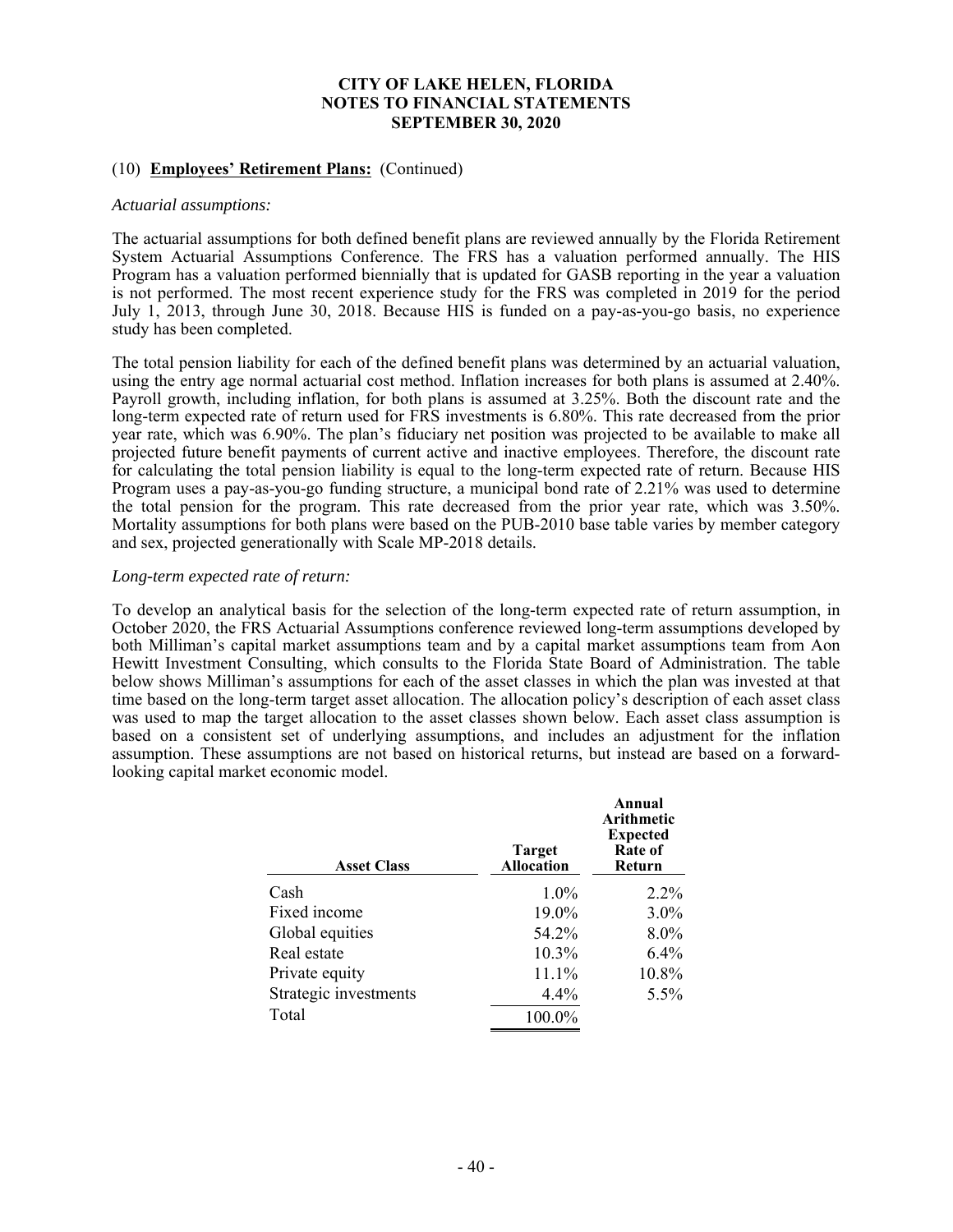### (10) **Employees' Retirement Plans:** (Continued)

*Sensitivity of the net pension liability to changes in the discount rate:* 

The following presents the proportionate shares of the FRS and HIS net pension liability of the City calculated using the current discount rates, as well as what the City's net pension liability would be if it were calculated using a discount rate that is 1% lower or 1% higher than the current rate:

**NPL** 

| Plan              | <b>Current</b><br><b>Discount Rate</b> | <b>NPL</b> with<br>1% Decrease |                      |  | NPL at<br><b>Current</b><br><b>Discount Rate</b> | <b>NPL</b> with<br>1% Increase |                    |  |
|-------------------|----------------------------------------|--------------------------------|----------------------|--|--------------------------------------------------|--------------------------------|--------------------|--|
| <b>FRS</b><br>HIS | $6.80\%$<br>$2.21\%$                   |                                | 1,018,324<br>217,681 |  | 637,715 \$<br>188,313                            |                                | 319,829<br>164,275 |  |

#### **C. Municipal Police Officers' Retirement Trust Fund**

#### **Plan Description and Administration**

The City contributes to the Florida Municipal Pension Trust Fund Defined Benefit Plan and Trust (the Plan), a single-employer defined benefit pension plan which is administered by Florida League of Cities, Inc., P.O. Box 1757, Tallahassee, FL 32302-1757. Under Resolution No. 95-5, the City established this Plan for all full-time sworn police officers hired on or after January 1, 1996, by temporarily revoking its prior participation in the Florida Retirement System pursuant to Chapter 95-338, Laws of Florida with respect to such employees. No stand-alone financial report is issued for the Plan.

#### **Benefits Provided and Employees Covered**

The Plan provides retirement, disability and death benefits to plan participants and beneficiaries. No cost of living adjustments are provided to retirees and beneficiaries. The Plan's Board of Trustees has contracted with an actuary to provide an actuarial valuation of each plan as of October 1 of every other year. Current membership in the Plan was composed of the following at October 1, 2019:

| Inactive participants                          |  |
|------------------------------------------------|--|
| Active participants                            |  |
| Retired participants (including beneficiaries) |  |
| Total current membership                       |  |

Employees vest with 100% full benefits after 6 years of service. Employees are eligible for normal retirement after attaining age 55 with 6 years of credited service, or 25 years of credited service, regardless of age. Employees are eligible for early retirement after at any age with 10 years of credited service. Benefits at normal retirement are equal to 3.00% of average earnings (average of the highest five years of pensionable wages out of the last 10 years) time years of service. Early retirement benefits are reduced by 3% for each year by which the early retirement date precedes the normal retirement date.

#### **Financial Statements**

The financial statements of the Plan are prepared using the accrual basis of accounting. Plan member contributions are recognized in the period in which the contributions are due. The government's contributions are recognized when due and a formal commitment to provide the contributions has been made. Benefits and refunds are recognized when due and payable in accordance with the terms of the plan. All plan investments are reported at fair value. Separate financial statements have not been prepared for the Plan.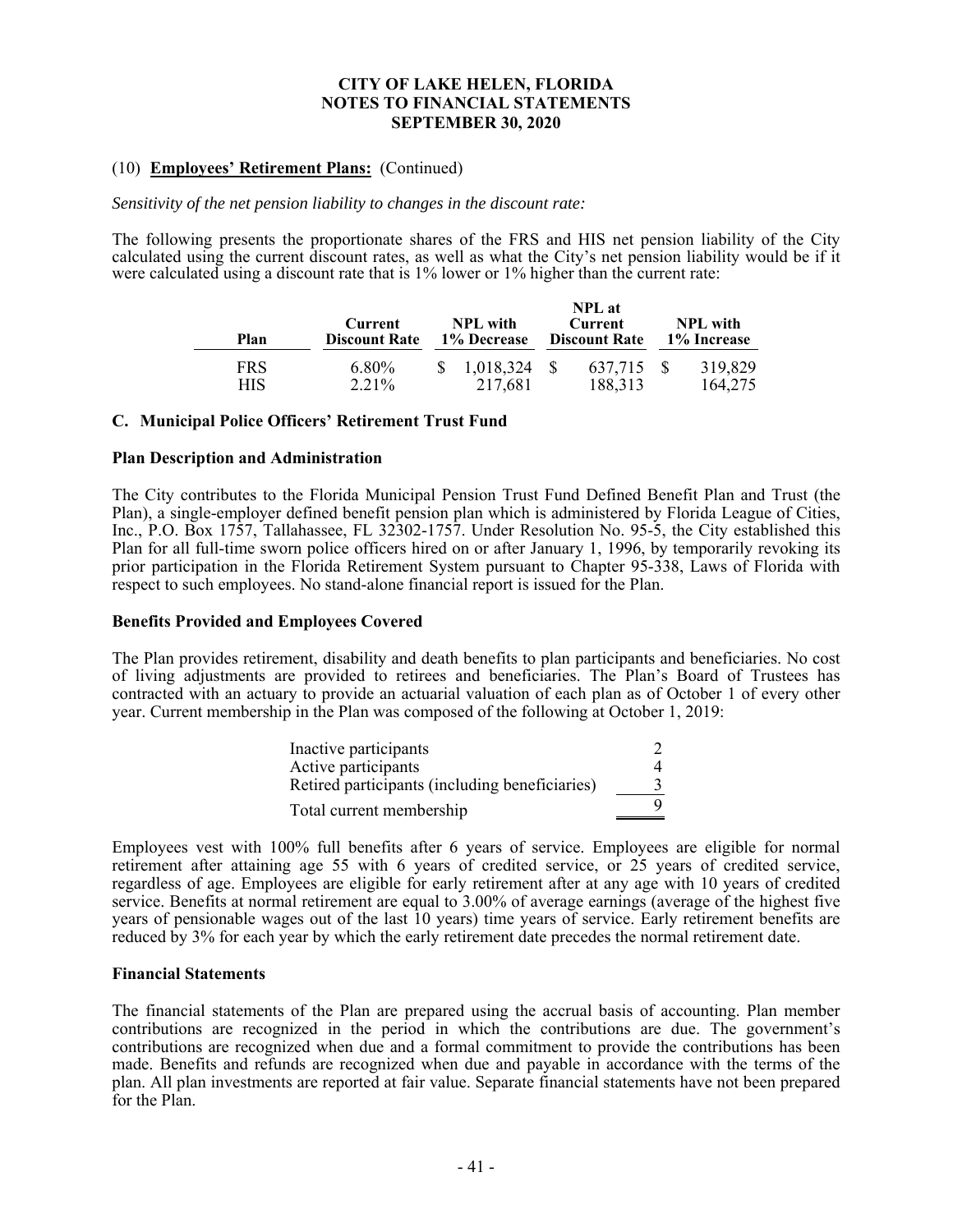### (10) **Employees' Retirement Plans:** (Continued)

#### **Contributions**

The participant contribution rates for the Plan are established by and may be amended by the City Commission. Employees covered under the plan are required to make contributions of 1% of their compensation. The City's annual required contribution for the current year was determined as part of the October 1, 2019, actuarial valuations. The City is required under the Florida Protection of Public Employee Retirement Benefits Act to contribute a payment which represents annual normal cost plus amortization of the unfunded actuarial accrued liability over various periods as prescribed by law. The City's contributions (and if applicable, any liquidations of a net pension liability) to the Plan are funded by the General Fund.

The State of Florida also makes contributions to the Plan in accordance with Chapter 185 of the Florida Statutes as amended by the State Legislature. This contribution by the State of Florida is first recognized as revenue in the General Fund before being transferred to the Pension Fund. The City's actual annual contribution for the plan is determined by subtracting estimated employee contributions and actual State of Florida contributions from the total annual required contribution as determined by the actuary.

Contributions to the Plan for the year ended September 30, 2020, were as follows:

| Employee contributions | S | 1,583  |
|------------------------|---|--------|
| City contributions     |   |        |
| State contributions    |   | 26,059 |
| Total contributions    | S | 27,642 |

#### **Investment Policy**

See Note (4) for additional discussion of the investment policies for the Plan.

#### **Net Pension Liability (Asset)**

The components of the net pension liability (asset) for the Plan at September 30, 2020,was as follows:

| Total pension liability<br>Plan fiduciary net position                  | \$1,193,187<br>(1,500,140) |
|-------------------------------------------------------------------------|----------------------------|
| Net pension liability (asset)                                           | (306, 953)                 |
| Plan fiduciary net position as percentage of total<br>pension liability | 125.73%                    |

The total pension liability (asset) was determined by an actuarial valuation as of October 1, 2019, with a measurement date of September 30, 2020, using the following actuarial assumptions to all measurement periods.

| Inflation        | 2.77%    |
|------------------|----------|
| Salary increases | $4.00\%$ |
| Discount rate    | 7.00%    |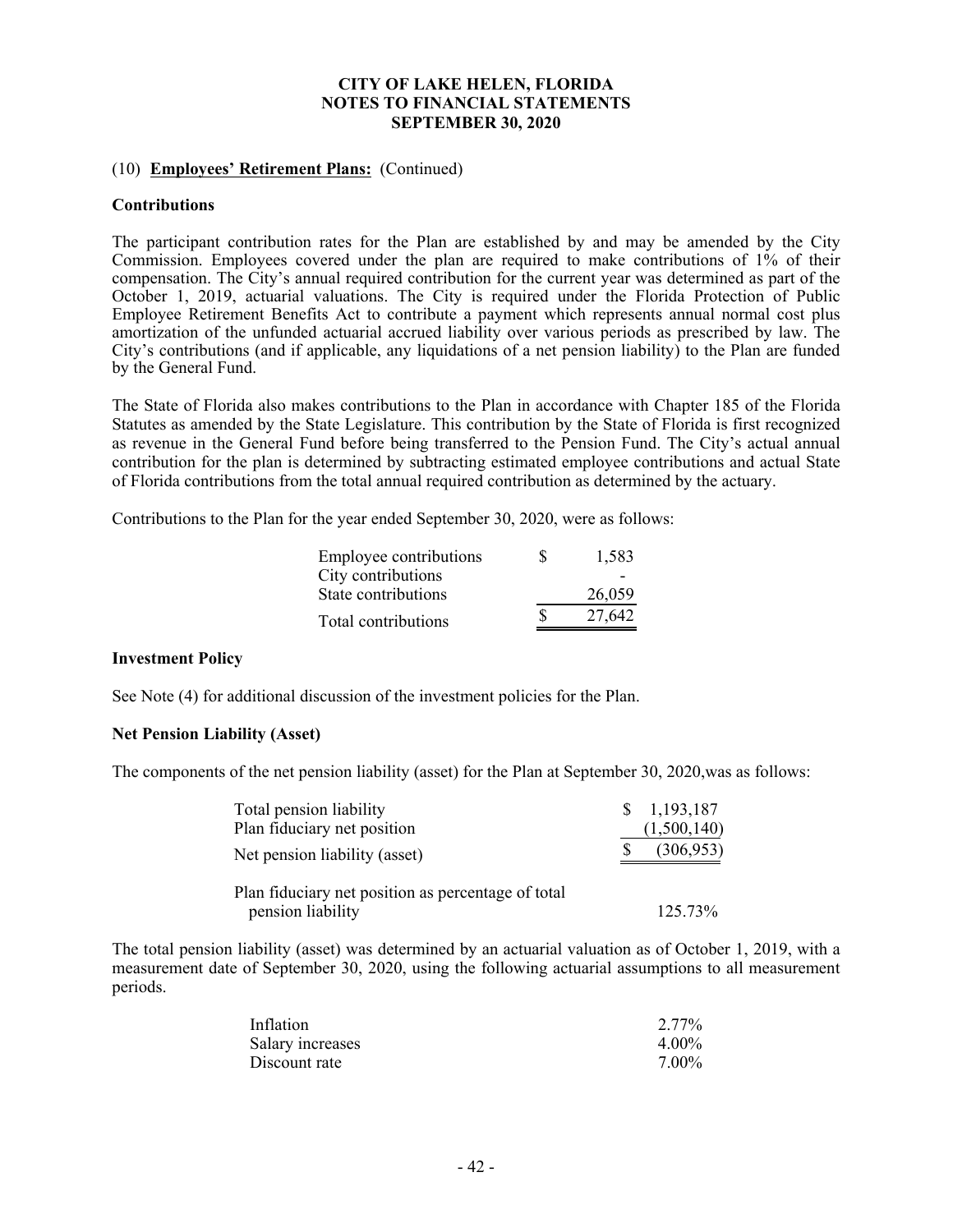### (10) **Employees' Retirement Plans:** (Continued)

Mortality rates for the Plan were based on the PUB-2010 Headcount-Weighted Healthy Retiree Mortality Table for public safety employees, with full generational improvements in mortality using Scale MP-2018.

The long-term expected rate of return on pension plan investments was determined using a building-block method in which best-estimate ranges of expected future real rates of return (expected returns, net of pension plan investment expenses and inflation) are developed for each major asset class. These ranges are combined to produce the long term expected rate of return by weighting the expected future real rates of return by the target asset allocation percentage and by adding expected inflation.

Best estimates of arithmetic real rates of return for each major class included in the pension plan's target asset allocation as of September 30, 2020, are summarized in the following table:

| <b>Asset Class</b>    | <b>Target</b><br><b>Allocation</b> | <b>Long-Term</b><br><b>Arithmetic</b><br><b>Expected</b><br>Rate of<br>Return |
|-----------------------|------------------------------------|-------------------------------------------------------------------------------|
| Core Bonds            | 15.0%                              | 1.60%                                                                         |
| Core Plus             | 15.0%                              | 2.10%                                                                         |
| U.S. Large Cap Equity | 34.0%                              | 4.60%                                                                         |
| U.S. Small Cap Equity | 11.0%                              | 5.50%                                                                         |
| Non-U.S. Equity       | 15.0%                              | 6.70%                                                                         |
| Core Real Estate      | 10.0%                              | 5.00%                                                                         |
| Total                 | 100.0%                             | 4.23%                                                                         |

### *Discount rate:*

The discount rate used to measure the total pension liability for the pension plan was 7.00%. The projection of cash flows used to determine the discount rate assumed the plan member contributions will be made at the current contribution rate and that City contributions will be made at rates equal to the difference between actuarially determined contribution rates and the member rate. Based on those assumptions, the pension plan's fiduciary net position was projected to be available to make all projected future benefit payments of current plan members. Therefore, the long-term expected rate of return on pension plan investments was applied to all periods of projected benefit payments to determine the total pension liability.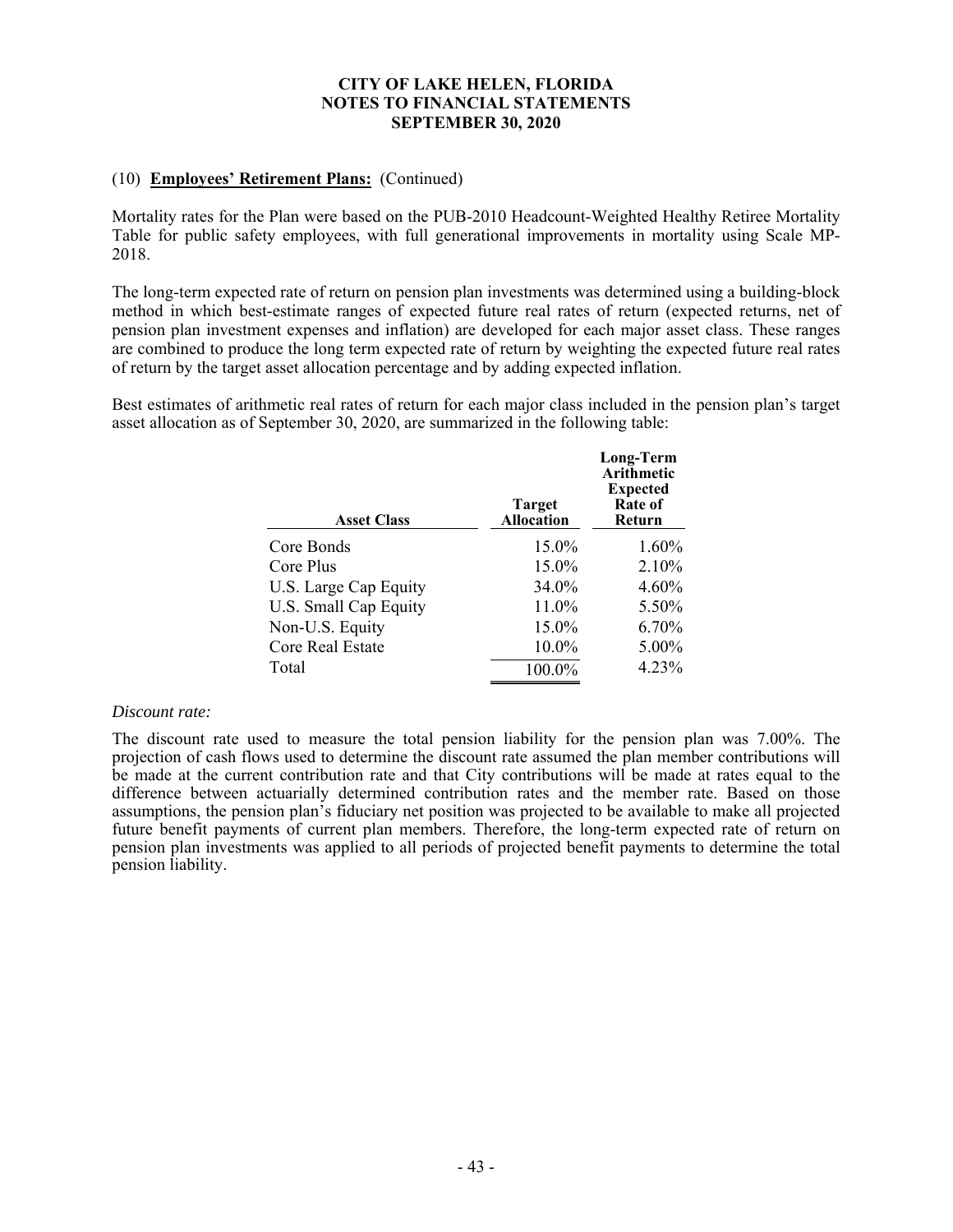### (10) **Employees' Retirement Plans:** (Continued)

### *Changes in net pension liability:*

Changes in the plan's net pension liability were as follows:

|                                                | <b>Total Pension</b><br>Liability<br>(a) | Plan<br><b>Fiduciary Net</b><br>Position (b) | <b>Net Pension</b><br>Liability<br>(Asset)<br>$(a - b)$ |            |  |
|------------------------------------------------|------------------------------------------|----------------------------------------------|---------------------------------------------------------|------------|--|
| <b>Beginning Balance</b>                       | 1,116,875                                | 1,429,335                                    | S                                                       | (312, 460) |  |
| Changes for year:                              |                                          |                                              |                                                         |            |  |
| Service cost                                   | 37,261                                   |                                              |                                                         | 37,261     |  |
| Interest                                       | 79,336                                   |                                              |                                                         | 79,336     |  |
| Differences between expected/actual experience | 1,827                                    |                                              |                                                         | 1,827      |  |
| Assumption changes                             |                                          |                                              |                                                         |            |  |
| Contributions – employer/state                 |                                          | 26,059                                       |                                                         | (26, 059)  |  |
| Contributions – employee                       |                                          | 1,573                                        |                                                         | (1,573)    |  |
| Net investment income                          |                                          | 91,883                                       |                                                         | (91, 883)  |  |
| Benefit payments, including refunds            | (42, 112)                                | (42, 112)                                    |                                                         |            |  |
| Administrative expenses                        |                                          | (6, 598)                                     |                                                         | 6,598      |  |
| Net changes                                    | 76,312                                   | 70,805                                       |                                                         | 5,507      |  |
| <b>Ending Balance</b>                          | 1,193,187                                | 1,500,140                                    |                                                         | (306, 953) |  |

*Sensitivity of the net pension liability to changes in the discount rate:* 

The following presents the net pension liability (asset) of the City calculated using the discount rate of 7.00%, as well as what the City's net pension liability would be if it were calculated using a discount rate that is 1% lower or 1% higher than the current rate:

|                                                                               |                         | Current                       |                                |            |
|-------------------------------------------------------------------------------|-------------------------|-------------------------------|--------------------------------|------------|
| <b>City's Net Pension Liability (Asset)</b>                                   | 1% Decrease<br>$6.00\%$ | <b>Discount Rate</b><br>7.00% | <b>1% Increase</b><br>$8.00\%$ |            |
| Municipal Police Officers' Retirement Trust Fund \$ (144,529) \$ (306,953) \$ |                         |                               |                                | (441, 191) |

### *Money-weighted rate of return:*

For the year ended September 30, 2020, the annual money-weighted rate of return on Plan investments, net of pension plan investment expense was as follows:

Annual money-weighted rate of return 7.21%

The money-weighted rate of return expresses investment performance, net of investment expense, adjusted for the changing amounts actually invested.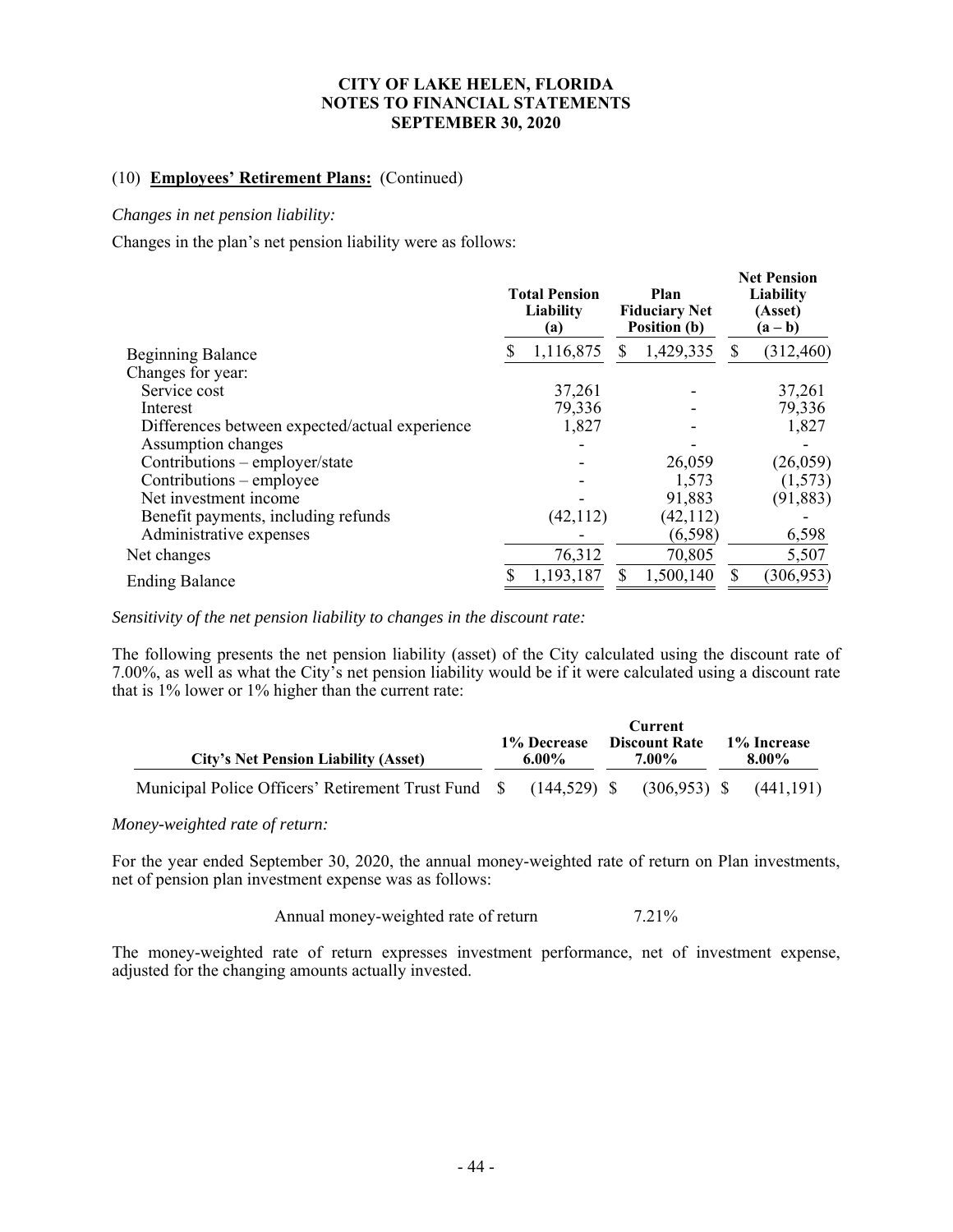### (10) **Employees' Retirement Plans:** (Continued)

### **Pension Expense and Deferred Outflows and Inflows of Resources Related to Pensions**

For the year ended September 30, 2020, the City recognized pension expense of \$11,844 in the Plan.

At September 30, 2020, the City reported deferred outflows of resources and deferred inflows of resources related to pensions from the following sources:

|                                                                   | <b>Deferred</b><br><b>Outflows of</b><br><b>Resources</b> | <b>Deferred</b><br><b>Inflows of</b><br><b>Resources</b> |                    |  |  |
|-------------------------------------------------------------------|-----------------------------------------------------------|----------------------------------------------------------|--------------------|--|--|
| Differences between expected and<br>actual experience             |                                                           |                                                          | 76,113 \$ (21,884) |  |  |
| Changes of assumptions                                            | 19,452                                                    |                                                          | (9,610)            |  |  |
| Net different between projected and<br>actual investment earnings | 2,491                                                     |                                                          |                    |  |  |
|                                                                   | 98.056                                                    |                                                          |                    |  |  |

Amounts reported as deferred outflows and deferred inflows of resources related to pensions being amortized for a period of greater than one year will be recognized in pension expense in succeeding years as follows:

| 2021       | S | (6, 812) |
|------------|---|----------|
| 2022       |   | 7,865    |
| 2023       |   | 9,189    |
| 2024       |   | 8,209    |
| 2025       |   | 8,450    |
| Thereafter |   | 39,661   |
| Total      |   | 66,562   |

#### (11) **Risk Management:**

The City is exposed to various risks of loss related to torts; theft of, damage to and destruction of assets; errors and omissions; and natural disasters for which the City carries commercial insurance. Settled claims have not exceeded this commercial coverage in any of the past three fiscal years. There were no significant reductions in coverage from the prior year.

The City is engaged in routine litigation incidental to the conduct of its municipal affairs. In the opinion of the City's legal counsel, no legal proceedings are pending which would have a material adverse effect on the financial position or results of operations of the City.

#### (12) **Contingencies:**

Amounts received or receivable from grantor agencies in current and prior years are subject to audit and adjustment by grantor agencies, principally the federal and state governments. Any disallowed claims, including amounts already collected, may constitute, a liability of the applicable fund(s). The amount, if any, of expenditures which may be disallowed by the grantor cannot be determined at this time although the City expects such amounts, if any, to be immaterial.

The City is involved in various legal proceedings incidental to the conduct of its affairs. It is the City's policy to accrue for amounts related to these legal matters if it is possible that a liability has been incurred and an amount is reasonably estimable. At September 30, 2020, no amounts have been accrued.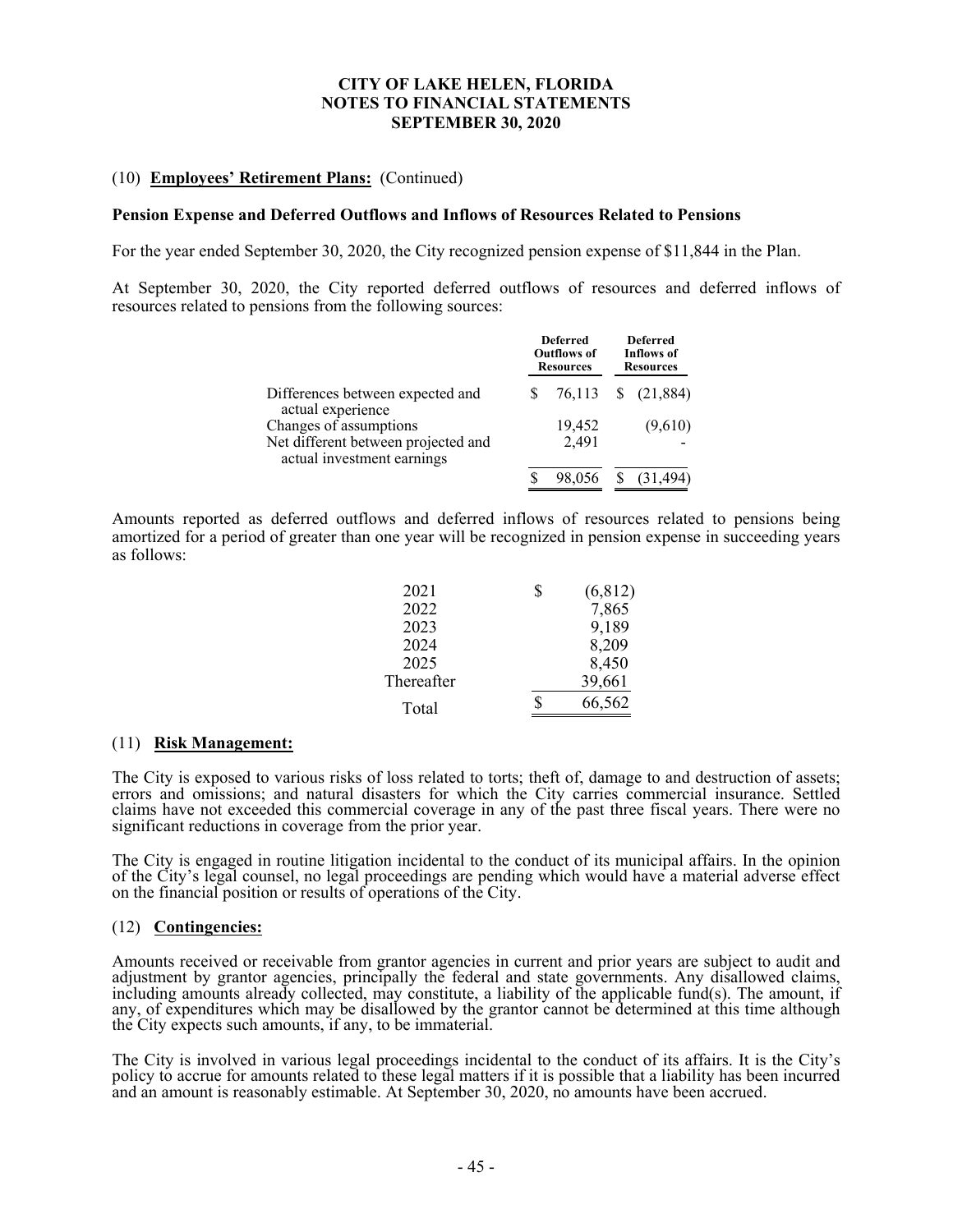#### (13) **Recent Accounting Pronouncements:**

The Governmental Accounting Standards Board ("GASB") has issued several pronouncements that have effective dates that may impact future financial statements. Listed below are pronouncements with required implementation dates effective for subsequent fiscal years that have not yet been implemented. Management has not currently determined what, if any, impact implementation of the following will have on the City's financial statements:

- (a) GASB issued Statement No. 84, *Fiduciary Activities*, in January 2017. GASB 84 improves guidance regarding the identification and reporting of fiduciary activities. The provisions in GASB 84 are effective for periods beginning after December 15, 2019.
- (b) GASB issued Statement No. 87, *Leases*, in June 2017. GASB 87 increases the usefulness of governments' financial statements by requiring recognition of certain lease assets and liabilities for leases that previously were classified as operating leases and recognized as inflows of resources or outflows of resources based on the payment provisions of the contract. It establishes a single model for lease accounting based on the foundational principle that leases are financings of the right to use an underlying asset. The provisions in GASB 87 are effective for periods beginning after June 15, 2021.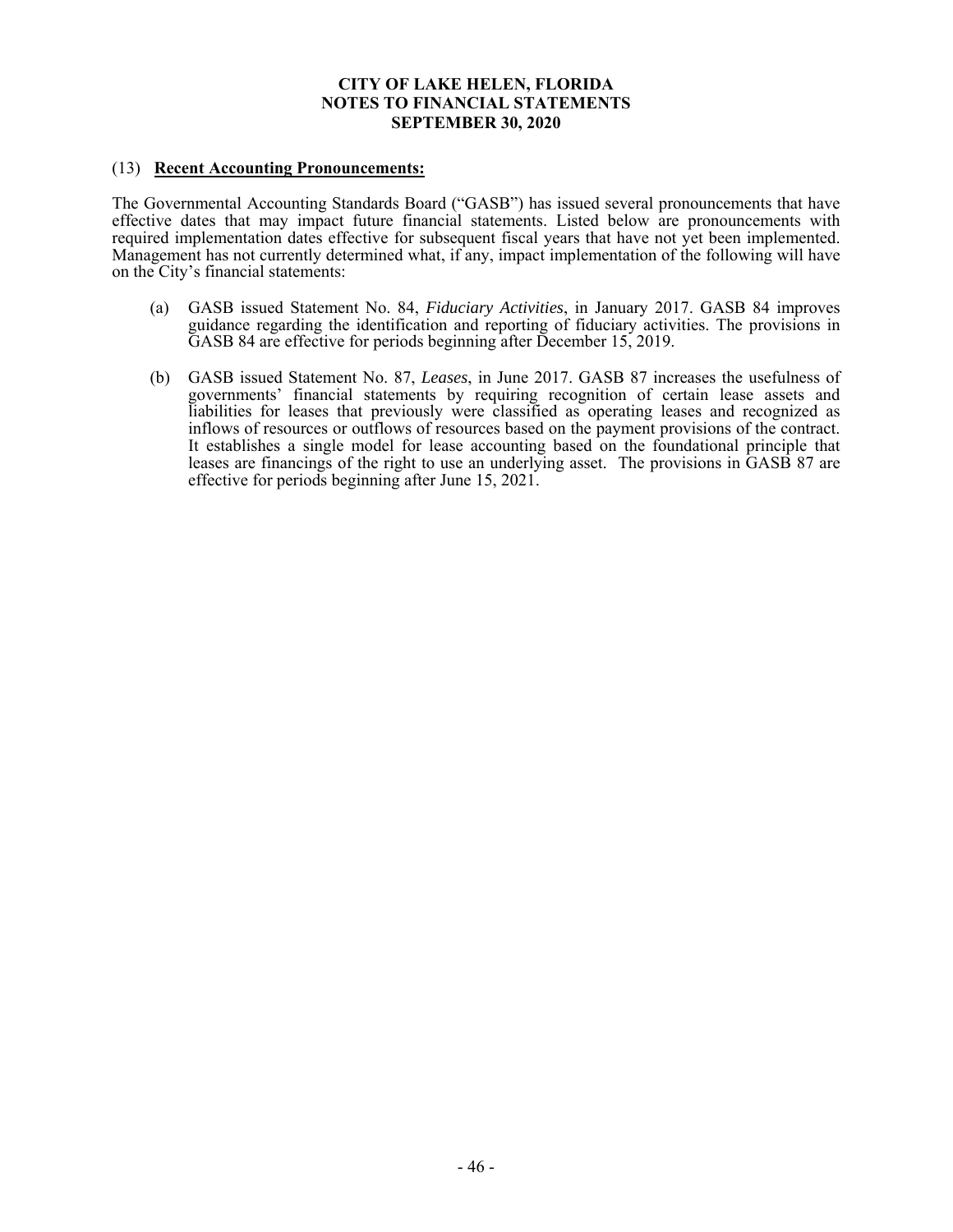### **CITY OF LAKE HELEN, FLORIDA REQUIRED SUPPLEMENTARY INFORMATION SCHEDULE OF CHANGES IN NET PENSION LIABILITY AND RELATED RATIOS MUNICIPAL POLICE OFFICERS' RETIREMENT TRUST FUND SEPTEMBER 30, 2020**

|                                                                      | 9/30/2020     |    | 9/30/2019  |              | 9/30/2018  |     | 9/30/2017  | 9/30/2016     |              | 9/30/2015  |
|----------------------------------------------------------------------|---------------|----|------------|--------------|------------|-----|------------|---------------|--------------|------------|
| <b>Total Pension Liability</b>                                       |               |    |            |              |            |     |            |               |              |            |
| Service cost                                                         | \$<br>37,261  | \$ | 36,021     | \$.          | 35,330     | \$. | 27,860     | \$<br>25,732  | S.           | 23,991     |
| Interest                                                             | 79,336        |    | 75,715     |              | 72,118     |     | 66,835     | 55,997        |              | 51,961     |
| Differences between expected and actual experience                   | 1,827         |    | (3,941)    |              | (14,612)   |     | (20, 254)  | 109,621       |              | (2,118)    |
| Assumption changes                                                   |               |    | (15, 196)  |              |            |     | 35,664     |               |              |            |
| Benefit payments                                                     | (42, 112)     |    | (42, 112)  |              | (42, 112)  |     | (42, 112)  | (31, 754)     |              | (10,022)   |
| Net change in total pension liability                                | 76,312        |    | 50,487     |              | 50,724     |     | 67,993     | 159,596       |              | 63,812     |
| Total pension liability - beginning                                  | 1,116,875     |    | 1,066,388  |              | 1,015,664  |     | 947,671    | 788,075       |              | 724,263    |
| Total pension liability – ending (a)                                 | 1,193,187     | \$ | 1,116,875  | <sup>8</sup> | 1,066,388  | S   | 1,015,664  | 947,671       | <sup>8</sup> | 788,075    |
| <b>Total Fiduciary Net Position</b>                                  |               |    |            |              |            |     |            |               |              |            |
| Contributions – employer/state                                       | \$<br>26,059  | \$ | 20,617     | \$           | 28,215     | S   | 21,127     | \$<br>31.182  | S.           | 14,745     |
| Change in excess state money                                         |               |    |            |              |            |     |            | 148,696       |              |            |
| Contributions - employee                                             | 1,573         |    | 1,318      |              | 1,812      |     | 1,338      | 1,194         |              | 1,562      |
| Net investment income (loss)                                         | 91,883        |    | 73,193     |              | 96,697     |     | 154,813    | 89,248        |              | 350        |
| Benefit payments                                                     | (42, 112)     |    | (42, 112)  |              | (42, 112)  |     | (42, 112)  | (31,754)      |              | (10,022)   |
| Administrative expense                                               | (6, 598)      |    | (6,501)    |              | (6, 461)   |     | (6,757)    | (8, 431)      |              | (8,015)    |
| Net change in plan fiduciary net position                            | 70,805        |    | 46,515     |              | 78,151     |     | 128,409    | 230,135       |              | (1,380)    |
| Plan fiduciary net position – beginning                              | 1,429,335     |    | 1,382,820  |              | 1,304,669  |     | 1,176,260  | 946,125       |              | 947,505    |
| Plan fiduciary net position - ending (b)                             | 1,500,140     | S. | 1,429,335  | S.           | 1,382,820  | S   | 1,304,669  | 1,176,260     |              | 946,125    |
| Net pension liability – ending $(a) - (b)$                           | (306, 953)    |    | (312,460)  |              | (316, 432) |     | (289,005)  | (228, 589)    |              | (158,050)  |
| Plan fiduciary net position as percentage of total pension liability | 125.73%       |    | 127.98%    |              | 129.67%    |     | 128.45%    | 124.12%       |              | 120.06%    |
| Covered payroll                                                      | \$<br>166,229 | \$ | 160,347    | \$           | 155,218    | \$  | 124,155    | \$<br>119,879 | S.           | 119,534    |
| Net pension liability as a percentage of covered payroll             | $-184.66%$    |    | $-194.86%$ |              | $-203.86%$ |     | $-232.78%$ | $-190.68%$    |              | $-132.22%$ |

\*10 years of data will be presented as it becomes available.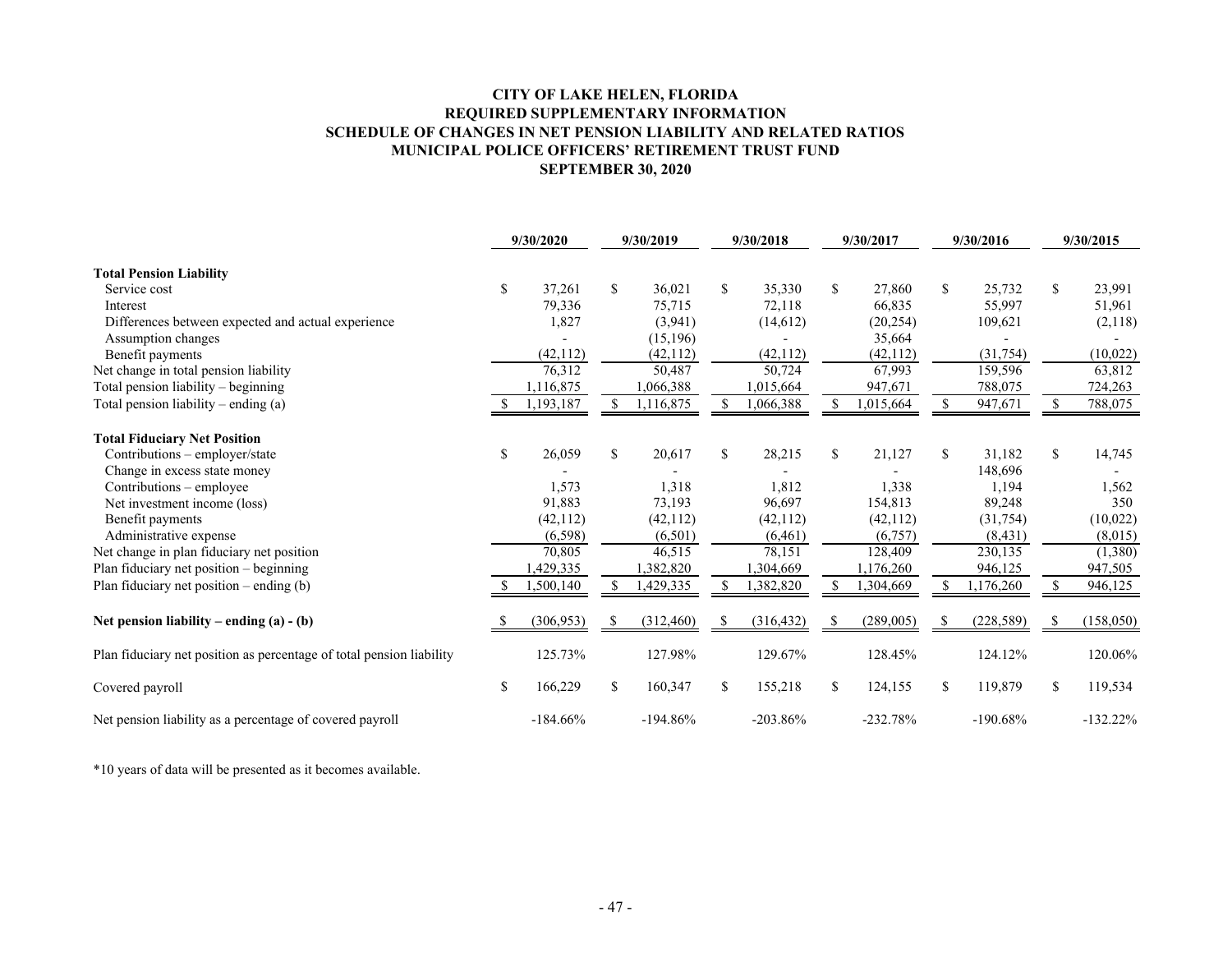#### **CITY OF LAKE HELEN, FLORIDA REQUIRED SUPPLEMENTARY INFORMATION SCHEDULE OF CHANGES IN NET PENSION LIABILITY AND RELATED RATIOS MUNICIPAL POLICE OFFICERS' RETIREMENT TRUST FUNDSEPTEMBER 30, 2020**

| <b>Fiscal Year</b> | <b>Actuarially</b><br><b>Determined</b><br><b>Contributions (ADC)</b> |        | <b>Contributions</b><br>in Relation to<br><b>ADC</b> | Contribution<br><b>Excess</b><br>(Deficiency) | Covered<br>Payroll | <b>Contributions</b><br>as Percentage<br>of Employee<br>Payroll |
|--------------------|-----------------------------------------------------------------------|--------|------------------------------------------------------|-----------------------------------------------|--------------------|-----------------------------------------------------------------|
| 2020               | \$                                                                    | 26,713 | \$<br>26,059                                         | \$<br>(654)                                   | \$<br>166,229      | 15.68%                                                          |
| 2019               |                                                                       | 25,094 | 20,617                                               | (4, 477)                                      | 160,347            | 12.86%                                                          |
| 2018               |                                                                       | 33,155 | 28,215                                               | (4,940)                                       | 155,218            | 18.18%                                                          |
| 2017               |                                                                       | 31,251 | 21,127                                               | (10, 124)                                     | 124,155            | 17.02%                                                          |
| 2016               |                                                                       | 27,469 | 179,878                                              | 152,409                                       | 119,879            | 150.05%                                                         |
| 2015               |                                                                       | 7,203  | 14,745                                               | 7,542                                         | 119,534            | 12.34%                                                          |
| 2014               |                                                                       | 24,900 | 6,873                                                | (18,027)                                      | 157,302            | 4.37%                                                           |
| 2013               |                                                                       | 23,542 | 22,356                                               | (1,186)                                       | 160,017            | 13.97%                                                          |
| 2012               |                                                                       | 38,115 | 45,814                                               | 7.699                                         | N/A                | N/A                                                             |
| 2011               |                                                                       | 37.117 | 52,690                                               | 15,573                                        | 150.291            | 35.06%                                                          |

#### **Notes to Schedule:**

| Valuation Date:   | October 1, 2019    |
|-------------------|--------------------|
| Measurement Date: | September 30, 2020 |

### Actuarial Asumptions

| Funding Method:                         | Aggregate Method (Level Dollar)                                                                                                            |
|-----------------------------------------|--------------------------------------------------------------------------------------------------------------------------------------------|
| Amortization Method:                    | Level Dollar                                                                                                                               |
| Remaining Amortization Period: 30 years |                                                                                                                                            |
| <b>Asset Valuation Method</b>           | Market value                                                                                                                               |
| Discount Rate:                          | 7.0% per year, compounded annually, net of investment related expenses.                                                                    |
| Inflation:                              | $2.77\%$ per year                                                                                                                          |
| Salary Increases:                       | $4.0\%$ per year                                                                                                                           |
| Cost-of-living Increases:               | None assumed.                                                                                                                              |
| Mortality:                              | Sex-distinct rates set forth in the RP-2000 Blue Collar Mortality Table with full generational improvements in<br>mortality using Scale BB |
| Retirement Age:                         | Assumed retirement at normal age.                                                                                                          |
| <b>Termination Rates:</b>               | None assumed.                                                                                                                              |
| Disability Rates:                       | None assumed.                                                                                                                              |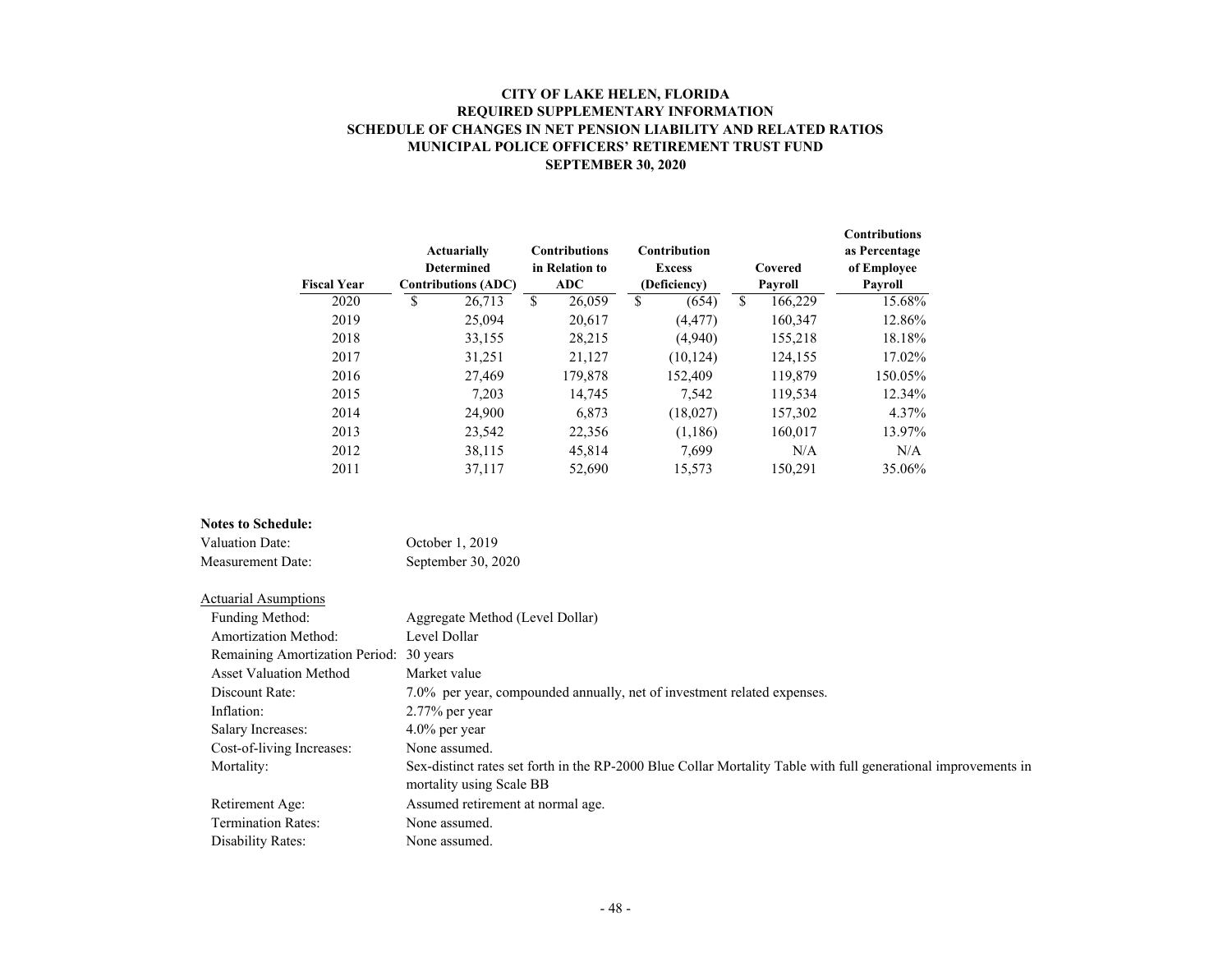# **CITY OF LAKE HELEN, FLORIDA REQUIRED SUPPLEMENTARY INFORMATION SCHEDULE OF INVESTMENT RETURNS MUNICIPAL POLICE OFFICERS' RETIREMENT TRUST FUND SEPTEMBER 30, 2020**

| <b>For the Year</b> | <b>Annual Money-</b><br><b>Weighted Rate of</b> |
|---------------------|-------------------------------------------------|
| Ending              | <b>Return</b>                                   |
| 9/30/2020           | 7.21%                                           |
| 9/30/2019           | 5.99%                                           |
| 9/30/2018           | 8.45%                                           |
| 9/30/2017           | 15.42%                                          |
| 9/30/2016           | $9.61\%$                                        |
| 9/30/2015           | $-0.04\%$                                       |
| 9/30/2014           | 10.10%                                          |

\*10 years of data will be presented as it becomes available.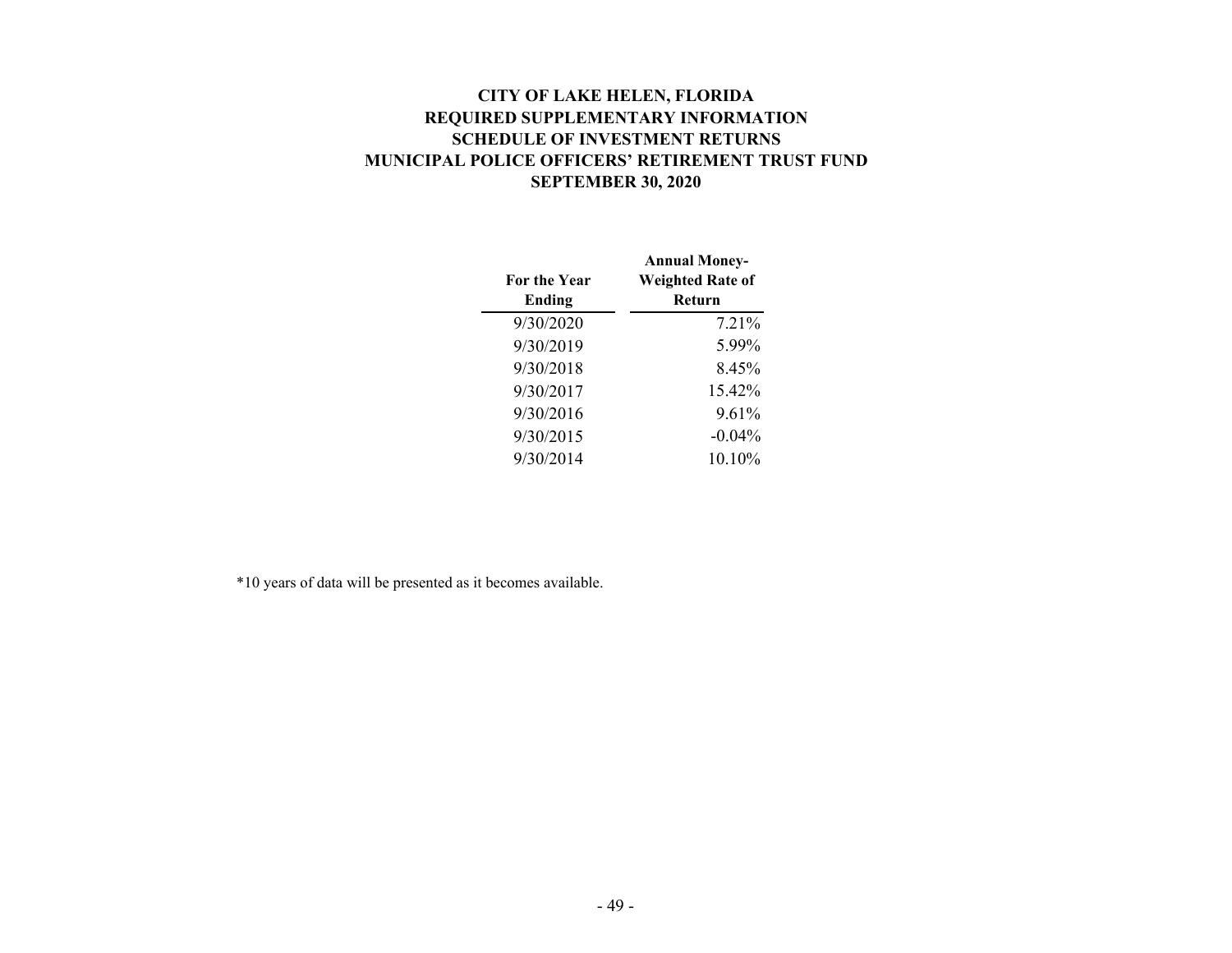#### **CITY OF LAKE HELEN, FLORIDA REQUIRED SUPPLEMENTARY INFORMATION SCHEDULE OF PROPORTIONATE SHARE OF NET PENSION LIABILITY - FRS/HIS SEPTEMBER 30, 2020**

|                                                                     | As of the Plan Year Ended June 30. |              |  |              |  |              |  |              |              |              |              |               |  |  |  |
|---------------------------------------------------------------------|------------------------------------|--------------|--|--------------|--|--------------|--|--------------|--------------|--------------|--------------|---------------|--|--|--|
|                                                                     |                                    | 2020         |  | 2019         |  | 2018         |  | 2017         |              | 2016         |              | 2014          |  |  |  |
| <b>Florida Retirement System (FRS)</b>                              |                                    |              |  |              |  |              |  |              |              |              |              |               |  |  |  |
| Proportion of the net pension liability (NPL)                       |                                    | 0.001471374% |  | 0.001474351% |  | 0.001657343% |  | 0.001879676% | 0.001907692% |              | 0.001662429% |               |  |  |  |
| Proportionate share of the net pension liability                    |                                    | 637.715      |  | 507,746      |  | 499,200      |  | 555,996      |              | 481.694      |              | 214,725       |  |  |  |
| Covered payroll                                                     |                                    | 535,395      |  | 517,529      |  | 580,170      |  | 589,518      |              | 555,746      |              | 508,097       |  |  |  |
| Proportionate share of the net pension liability as a percentage of |                                    |              |  |              |  |              |  |              |              |              |              |               |  |  |  |
| covered payroll                                                     |                                    | 119.11%      |  | 98.11%       |  | 86.04%       |  | 94.31%       |              | 86.68%       |              | 42.26%        |  |  |  |
| Plan fiduciary net position as a percentage of the total pension    |                                    | 78.85%       |  | 82.61%       |  | 84.26%       |  | 83.89%       |              | 84.88%       |              | 92.00%        |  |  |  |
| <b>Health Insurance Subsidy Program (HIS)</b>                       |                                    |              |  |              |  |              |  |              |              |              |              |               |  |  |  |
| Proportion of the net pension liability                             |                                    | 0.001542302% |  | 0.001547116% |  | 0.001775913% |  | 0.001787584% |              | 0.001737530% |              | 0.001657310\% |  |  |  |
| Proportionate share of the net pension liability                    |                                    | 188.313      |  | 173.107      |  | 187,965      |  | 191.137      |              | 202,502      |              | 169,020       |  |  |  |
| Covered payroll                                                     |                                    | 535,395      |  | 517,529      |  | 580,170      |  | 589,518      |              | 555,746      |              | 508,097       |  |  |  |
| Proportionate share of the net pension liability as a percentage of |                                    |              |  |              |  |              |  |              |              |              |              |               |  |  |  |
| covered payroll                                                     |                                    | 35.17%       |  | 33.45%       |  | 32.40%       |  | 32.42%       |              | 36.44%       |              | 33.27%        |  |  |  |
| Plan fiduciary net position as a percentage of the total pension    |                                    | $3.00\%$     |  | $2.63\%$     |  | 2.15%        |  | 1.64%        |              | 0.97%        |              | 0.50%         |  |  |  |

**\*** GASB 68 requires information for 10 years. However, until a full 10-year trend is compiled, information is presented for only those years for which information is available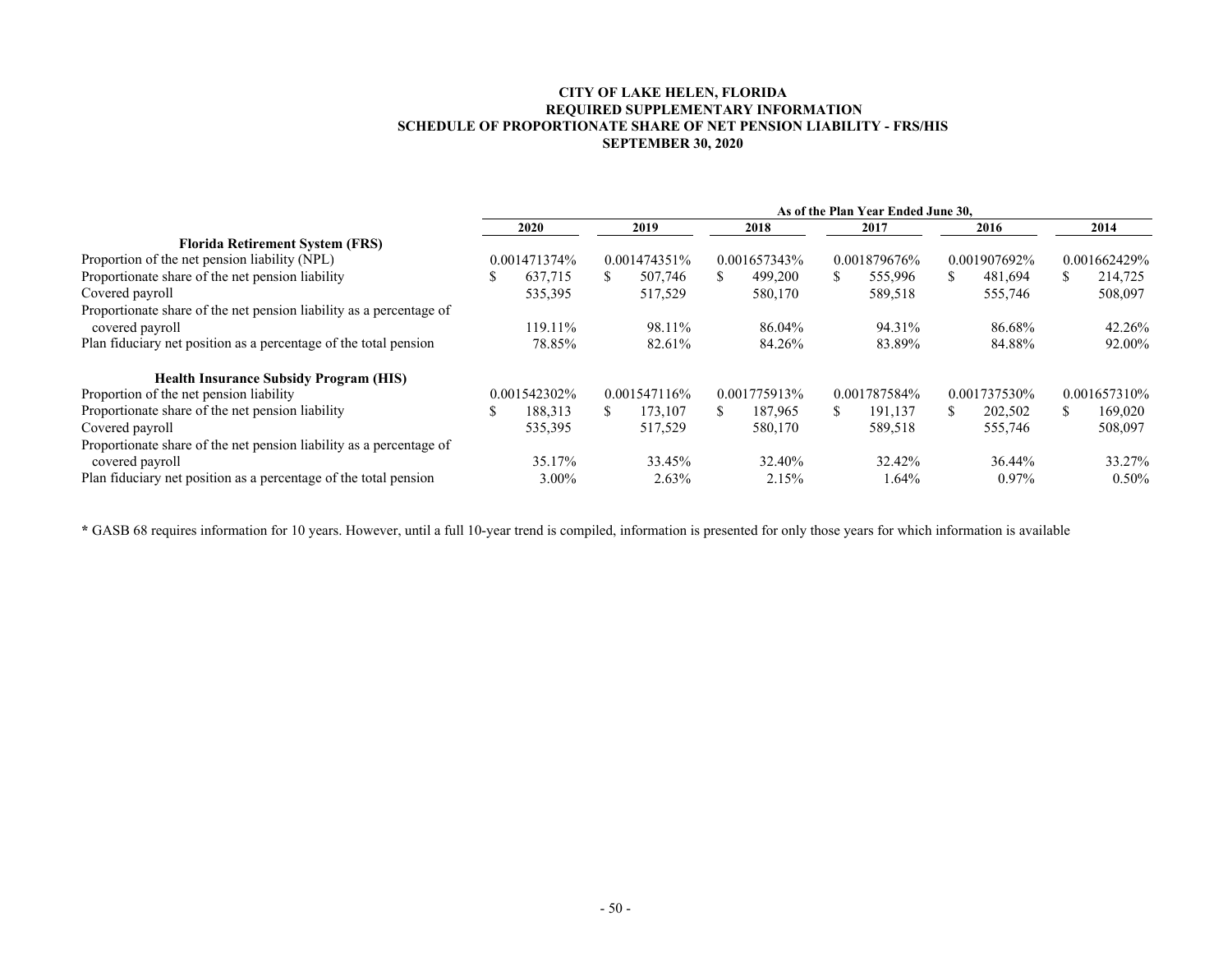#### **CITY OF LAKE HELEN, FLORIDA REQUIRED SUPPLEMENTARY INFORMATION SCHEDULE OF CONTRIBUTIONS - FRS/HIS SEPTEMBER 30, 2020**

| As of the Plan Year Ended June 30,                                   |  |         |  |         |  |         |      |         |      |         |      |            |      |            |
|----------------------------------------------------------------------|--|---------|--|---------|--|---------|------|---------|------|---------|------|------------|------|------------|
|                                                                      |  | 2020    |  | 2019    |  | 2018    | 2017 |         | 2016 |         | 2014 |            | 2013 |            |
| <b>Florida Retirement System (FRS)</b>                               |  |         |  |         |  |         |      |         |      |         |      |            |      |            |
| Contractually required contribution                                  |  | 48,887  |  | 45,716  |  | 47,233  |      | 53,896  |      | 53,144  |      | 47,227     |      | 52,288     |
| Contributions in relation to the contractually required contribution |  | 48,887  |  | 45,716  |  | 47,233  |      | 53,896  |      | 53,144  |      | 206,890    |      | 206,890    |
| Contribution deficiency (excess)                                     |  |         |  |         |  |         |      |         |      |         |      | (159, 663) |      | (154, 602) |
| Covered payroll                                                      |  | 535.395 |  | 517,529 |  | 580,170 |      | 589,518 |      | 555,746 |      | 508,097    |      | 609,282    |
| Contributions as a percentage of covered payrol                      |  | 9.13%   |  | 8.83%   |  | 8.14%   |      | 9.14%   |      | 9.56%   |      | 9.29%      |      | 8.58%      |
| <b>Health Insurance Subsidy Program (HIS)</b>                        |  |         |  |         |  |         |      |         |      |         |      |            |      |            |
| Contractually required contribution                                  |  | 8.888   |  | 8,591   |  | 9,631   |      | 9,789   |      | 9,225   |      | 6,402      |      | 7,311      |
| Contributions in relation to the contractually required contribution |  | 8,888   |  | 8,591   |  | 9,631   |      | 9,789   |      | 9,225   |      | 32,711     |      | 32,711     |
| Contribution deficiency (excess)                                     |  |         |  |         |  |         |      |         |      |         |      | (26,309)   |      | (25, 400)  |
| Covered payroll                                                      |  | 535,395 |  | 517,529 |  | 580,170 |      | 589.518 |      | 555,746 |      | 508,097    |      | 609.282    |
| Contributions as a percentage of covered payrol                      |  | 1.66%   |  | 1.66%   |  | 1.66%   |      | 1.66%   |      | 1.66%   |      | .26%       |      | 1.20%      |

**\*** GASB 68 requires information for 10 years. However, until a full 10-year trend is compiled, information is presented for only those years for which information is available.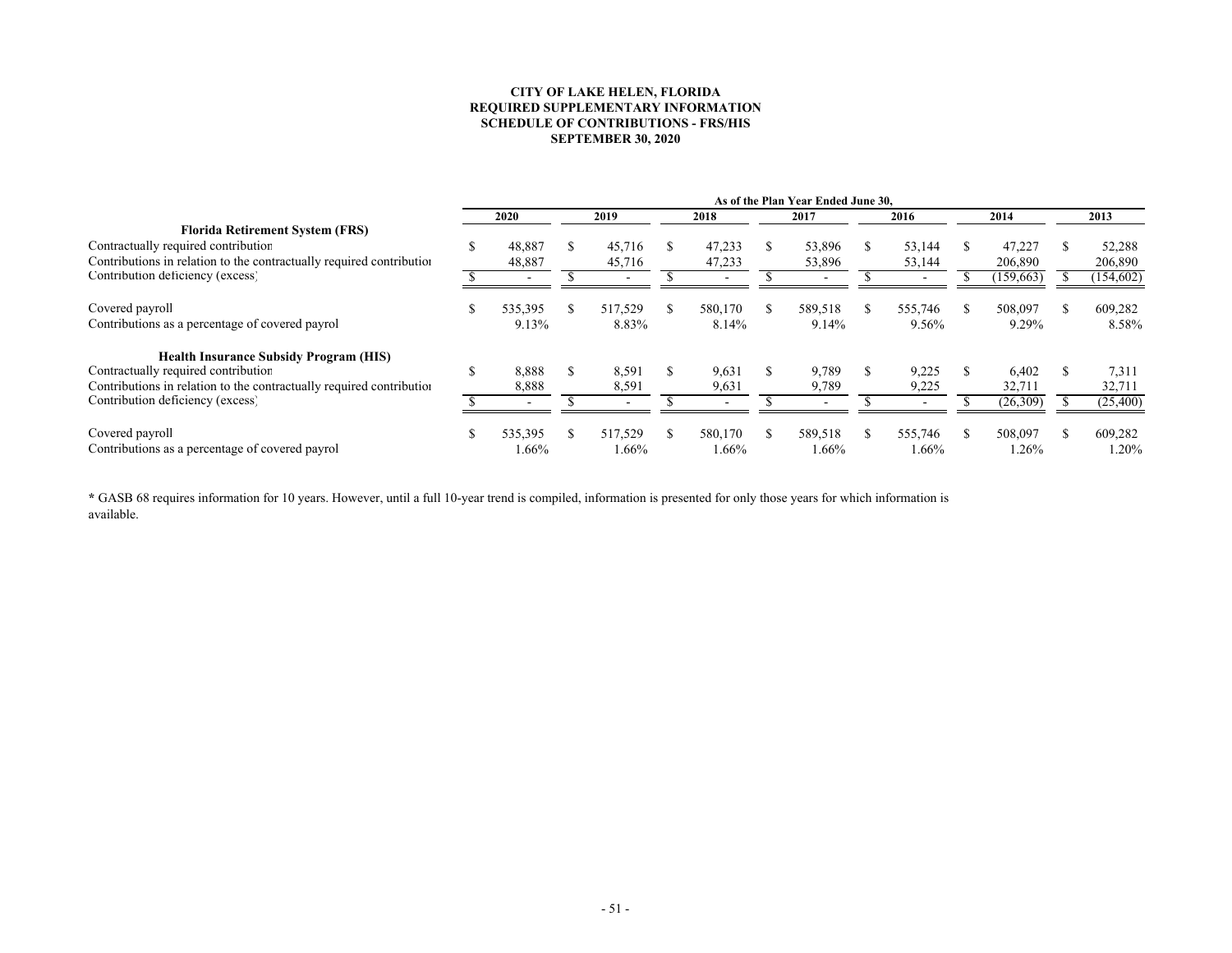

#### **INDEPENDENT AUDITOR'S REPORT ON INTERNAL CONTROL OVER FINANCIAL REPORTING AND ON COMPLIANCE AND OTHER MATTERS BASED ON AN AUDITOF FINANCIAL STATEMENTS PERFORMED IN ACCORDANCE WITH**  *GOVERNMENT AUDITING STANDARDS*

Honorable Mayor and City Commission *City of Lake Helen*, *Florida*

We have audited, in accordance with auditing standards generally accepted in the United States of America and the standards applicable to financial audits contained in *Government Auditing Standards* issued by the Comptroller General of the United States, the financial statements of the governmental activities, the business-type activities, each major fund, and the aggregate remaining fund information of City of Lake Helen as of and for the year ended September 30, 2020, and the related notes to the financial statements, which collectively comprise City of Lake Helen's basic financial statements, and have issued our report thereon dated January 29, 2021. Our report includes a qualified opinion on governmental activities, business-type activities and the Water Utility Fund due to not implementing GASB Statement No. 75, *Accounting and Financial Reporting for Postemployment Benefits other than Pensions.* 

#### **Internal Control over Financial Reporting**

In planning and performing our audit of the financial statements, we considered City of Lake Helen's internal control over financial reporting (internal control) as a basis for designing audit procedures that are appropriate in the circumstances for the purpose of expressing our opinions on the financial statements, but not for the purpose of expressing an opinion on the effectiveness of City of Lake Helen's internal control. Accordingly, we do not express an opinion on the effectiveness of City of Lake Helen's internal control.

A *deficiency in internal control* exists when the design or operation of a control does not allow management or employees in the normal course of performing their assigned functions, to prevent, or detect and correct misstatements on a timely basis. A *material weakness* is a deficiency, or a combination of deficiencies, in internal control, such that there is a reasonable possibility that a material misstatement of the entity's financial statements will not be prevented, or detected and corrected on a timely basis. A *significant deficiency* is a deficiency, or a combination of deficiencies, in internal control that is less severe than a material weakness, yet important enough to merit attention by those charged with governance.

Our consideration of internal control over financial reporting was for the limited purpose described in the first paragraph of this section and was not designed to identify all deficiencies in internal control over financial reporting that might be material weaknesses or significant deficiencies. Given these limitations, during our audit we did not identify any deficiencies in internal control over financial reporting that we consider to be material weaknesses. However, material weaknesses may exist that have not been identified.

#### **Compliance and Other Matters**

As part of obtaining reasonable assurance about whether City of Lake Helen's financial statements are free from material misstatement, we performed tests of its compliance with certain provisions of laws, regulations, contracts, and grant agreements, noncompliance with which could have a direct and material effect on the determination of financial statement amounts. However, providing an opinion on compliance with those provisions was not an objective of our audit and, accordingly, we do not express such an opinion. The results of our tests disclosed no instances of noncompliance or other matters that are required to be reported under *Government Auditing Standards.*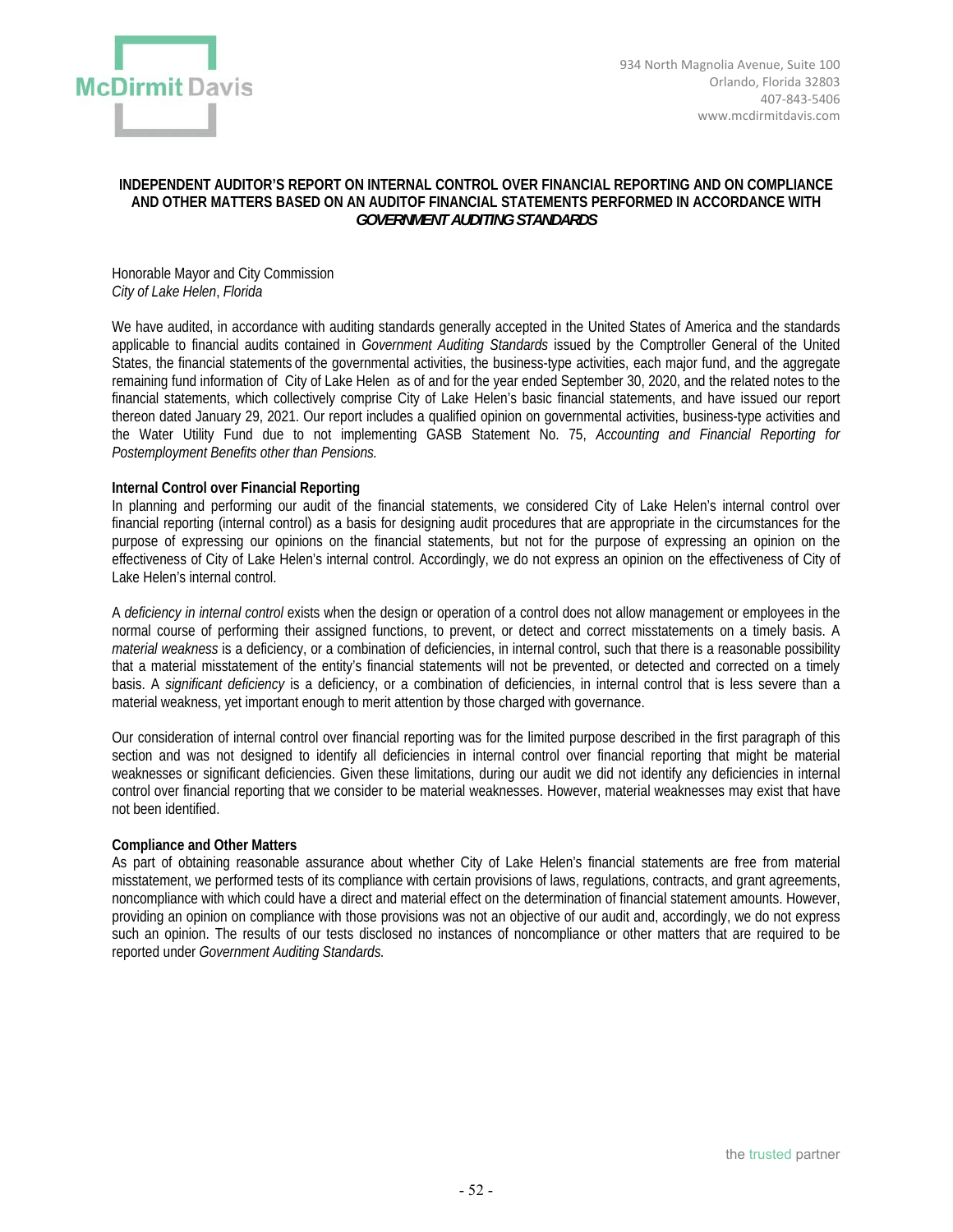#### **Purpose of this Report**

The purpose of this report is solely to describe the scope of our testing of internal control and compliance and the results of that testing, and not to provide an opinion on the effectiveness of the entity's internal control or on compliance. This report is an integral part of an audit performed in accordance with Government Auditing Standards in considering the entity's internal control and compliance. Accordingly, this communication is not suitable for any other purpose.

McDirmit Davis

Orlando, Florida January 29, 2021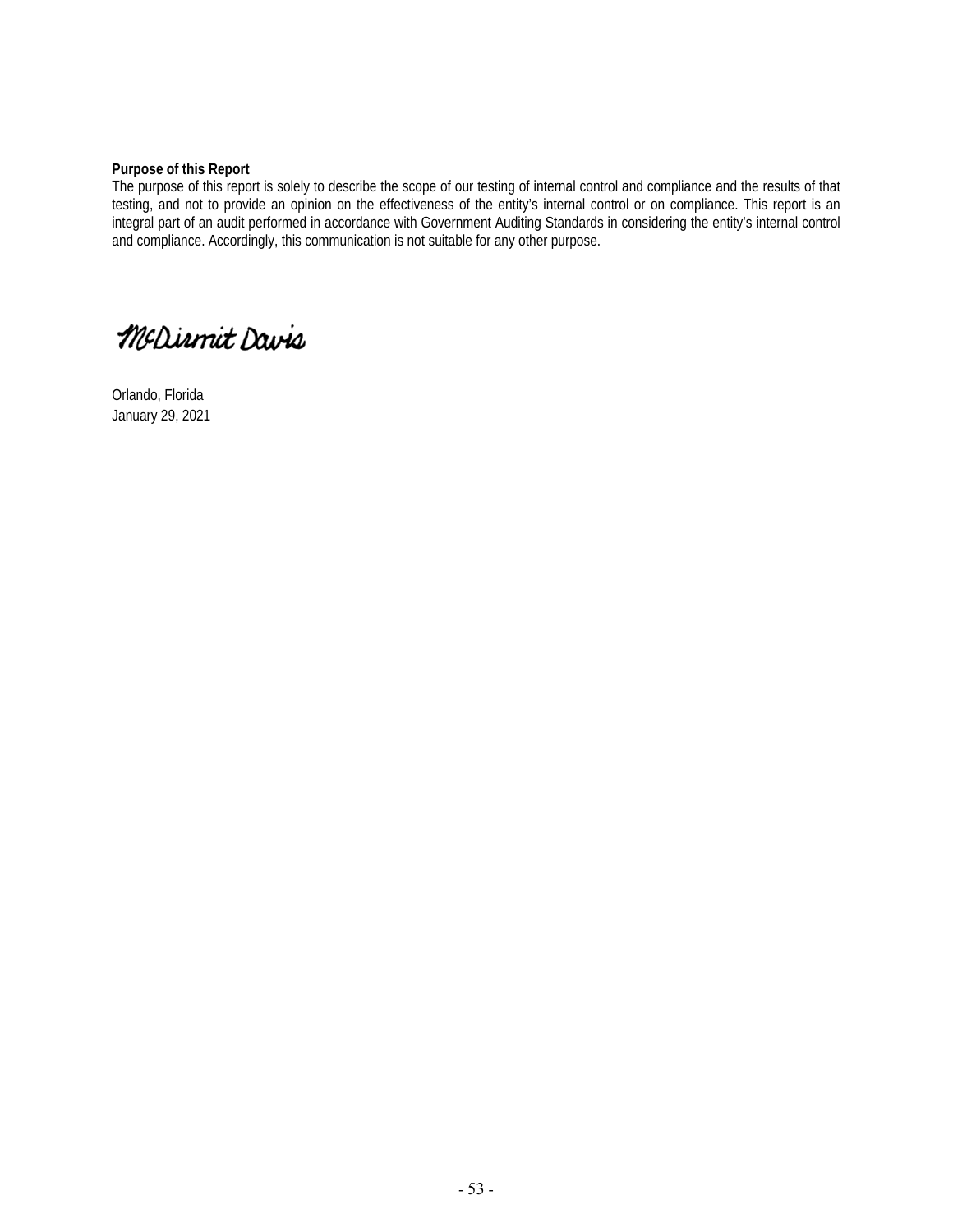

#### **MANAGEMENT LETTER**

Honorable Mayor and City Commission *City of Lake Helen, Florida* 

#### **Report on the Financial Statements**

We have audited the financial statements of the City of *Lake Helen*, *Florida*, as of and for the fiscal year ended September 30, 2020, and have issued our report thereon dated January 29, 2021, which includes a qualified opinion on governmental activities, business-type activities and Water Utility Fund.

#### **Auditor's Responsibility**

We conducted our audit in accordance with auditing standards generally accepted in the United States of America; the standards applicable to financial audits contained in *Government Auditing Standards*, issued by the Comptroller General of the United States; and Chapter 10.550, Rules of the Florida Auditor General.

#### **Other Reporting Requirements**

We have issued our Independent Auditor's Report on Internal Control over Financial Reporting and Compliance and Other Matters Based on an Audit of the Financial Statements Performed in Accordance with *Government Auditing Standards*; and Independent Accountant's Report on an examination conducted in accordance with *AICPA Professional Standards*, AT-C Section 315, regarding compliance requirements in accordance with Chapter 10.550, Rules of the Auditor General. Disclosures in those reports, which are dated January 29, 2021, should be considered in conjunction with this management letter.

#### **Prior Audit Findings**

Section 10.554(1)(i.)1., Rules of the Auditor General, require that we determine whether or not corrective actions have been taken to address findings and recommendations made in the preceding annual financial audit report. Corrective actions have been taken to address findings and recommendations made in the preceding financial audit report.

#### **Official Title and Legal Authority**

Section 10.554(1)(i)4., Rules of the Auditor General, requires that the name or official title and legal authority for the primary government and each component unit of the reporting entity be disclosed in this management letter, unless disclosed in the notes to the financial statements. This information has been disclosed in the notes to the financial statements.

#### **Financial Condition and Management**

Sections 10.554(1)(i)5.a. and 10.556(7), Rules of the Auditor General, require us to apply appropriate procedures and report the results of our determination as to whether or not the City of Lake Helen, Florida has met one or more of the conditions described in Section 218.503(1), Florida Statues, and to identify the specific condition(s) met. In connection with our audit, we determined that the City of Lake Helen, Florida did not meet any of the conditions described in Section 218.503(1), Florida Statues.

Pursuant to Sections 10.554(1)(i)5.b. and 10.556(8), Rules of the Auditor General, we applied financial condition assessment procedures for the City of Lake Helen, Florida. It is management's responsibility to monitor the City of Lake Helen, Florida's financial condition, and our financial condition assessment was based in part on representations made by management and the review of financial information provided by same.

Sections 10.554(1)(i)2., Rules of the Auditor General, require that we communicate any recommendations to improve financial management. In connection with our audit, we did not have any such recommendations.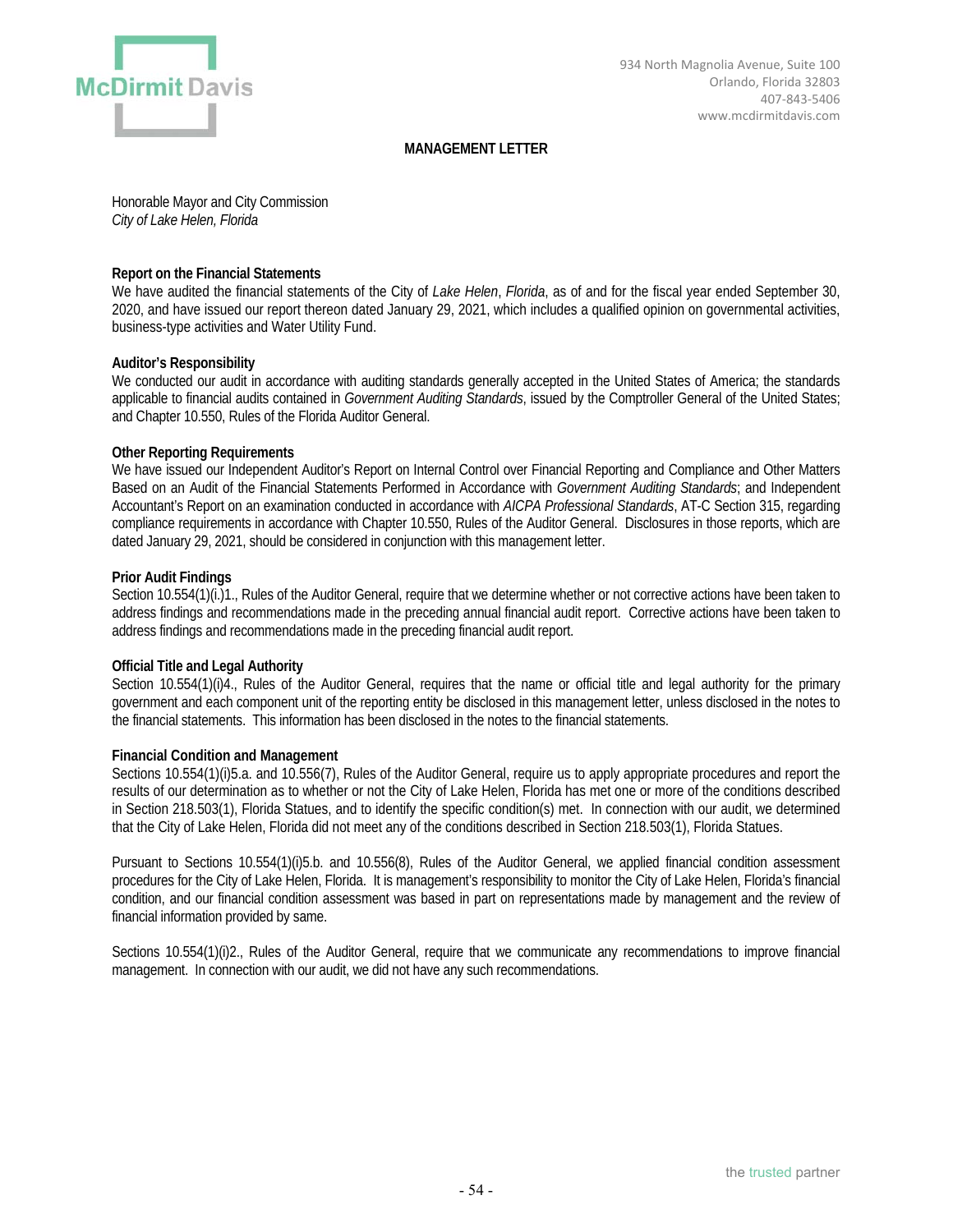#### **Additional Matters**

Section 10.554(1)(i)3., Rules of the Auditor General, requires that we address noncompliance with provisions of contracts or grant agreements, or abuse, that have occurred, or are likely to have occurred, that have an effect on the financial statements that is less than material but which warrants the attention of those charged with governance. In connection with our audit, we did not have any such findings.

#### **Purpose of this Letter**

Our management letter is intended solely for the information and use of the Legislative Auditing Committee, members of the Florida Senate and the Florida House of Representatives, the Florida Auditor General, Federal and other granting agencies, the City Commission, and applicable management, and is not intended to be and should not be used by anyone other than these specified parties.

McDirmit Davis

Orlando, Florida January 29, 2021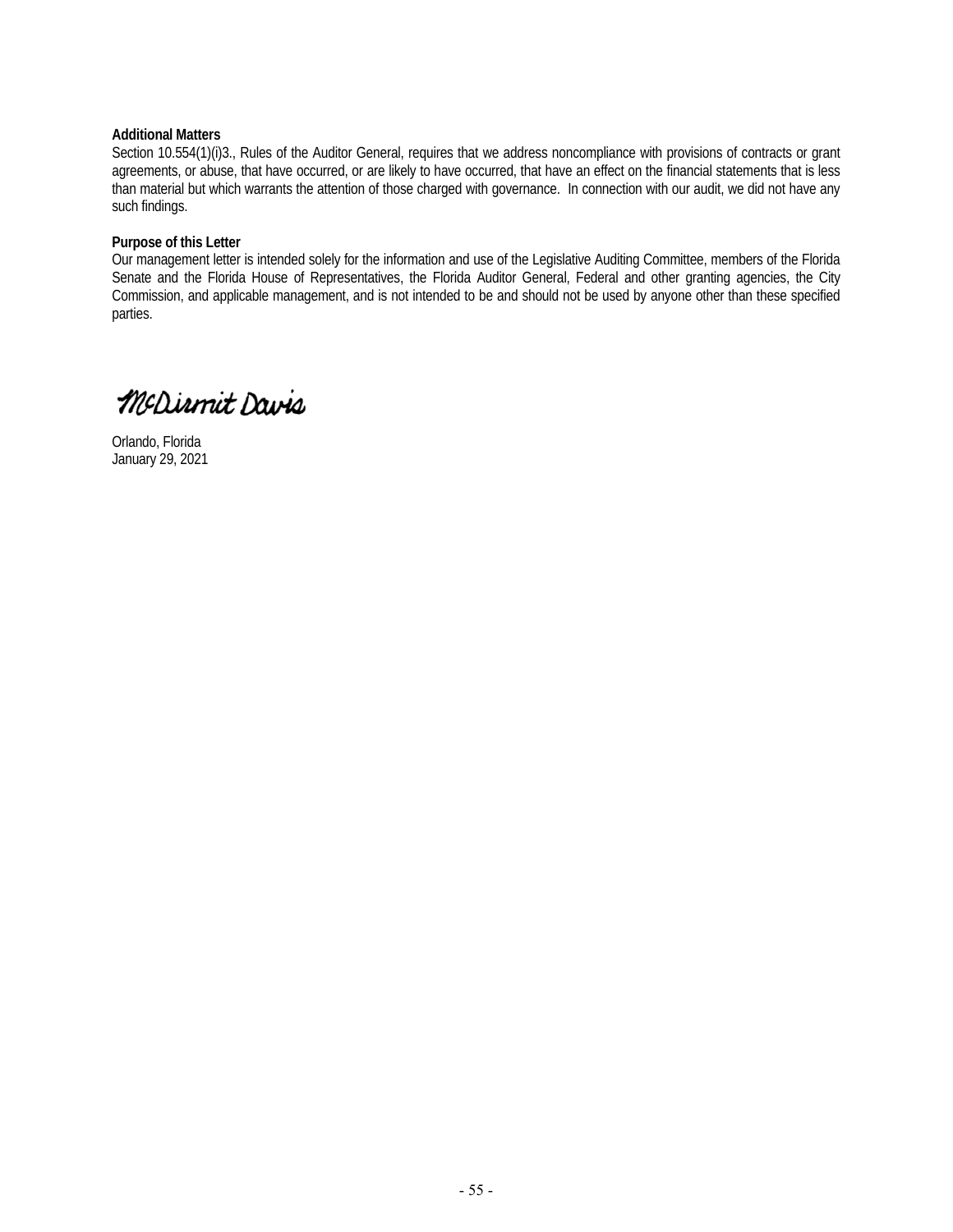

### **INDEPENDENT ACCOUNTANT'S REPORT ON COMPLIANCE WITH THE REQUIREMENTS OF SECTION 218.415, FLORIDA STATUTES**

The Honorable Mayor and City Commission *City of Lake Helen, Florida* 

We have examined City of Lake Helen's (the City) compliance with the requirements of Section 218.415, Florida Statutes, during the year ended September 30, 2020. Management is responsible for the City's compliance with those requirements. Our responsibility is to express an opinion on the City's compliance based on our examination.

Our examination was conducted in accordance with attestation standards established by the American Institute of Certified Public Accountants and the standards applicable to attestation engagements contained in Government Auditing Standards issued by the Comptroller General of the United States and, accordingly, included examining, on a test basis, evidence about the City's compliance with those requirements and performing such other procedures as we considered necessary in the circumstances. We believe that our examination provides a reasonable basis for our opinion. Our examination does not provide a legal determination on the City's compliance with specified requirements.

In our opinion, City of Lake Helen complied, in all material respects, with the aforementioned requirements for the year ended September 30, 2020.

McDirmit Davis

Orlando, Florida January 29, 2021